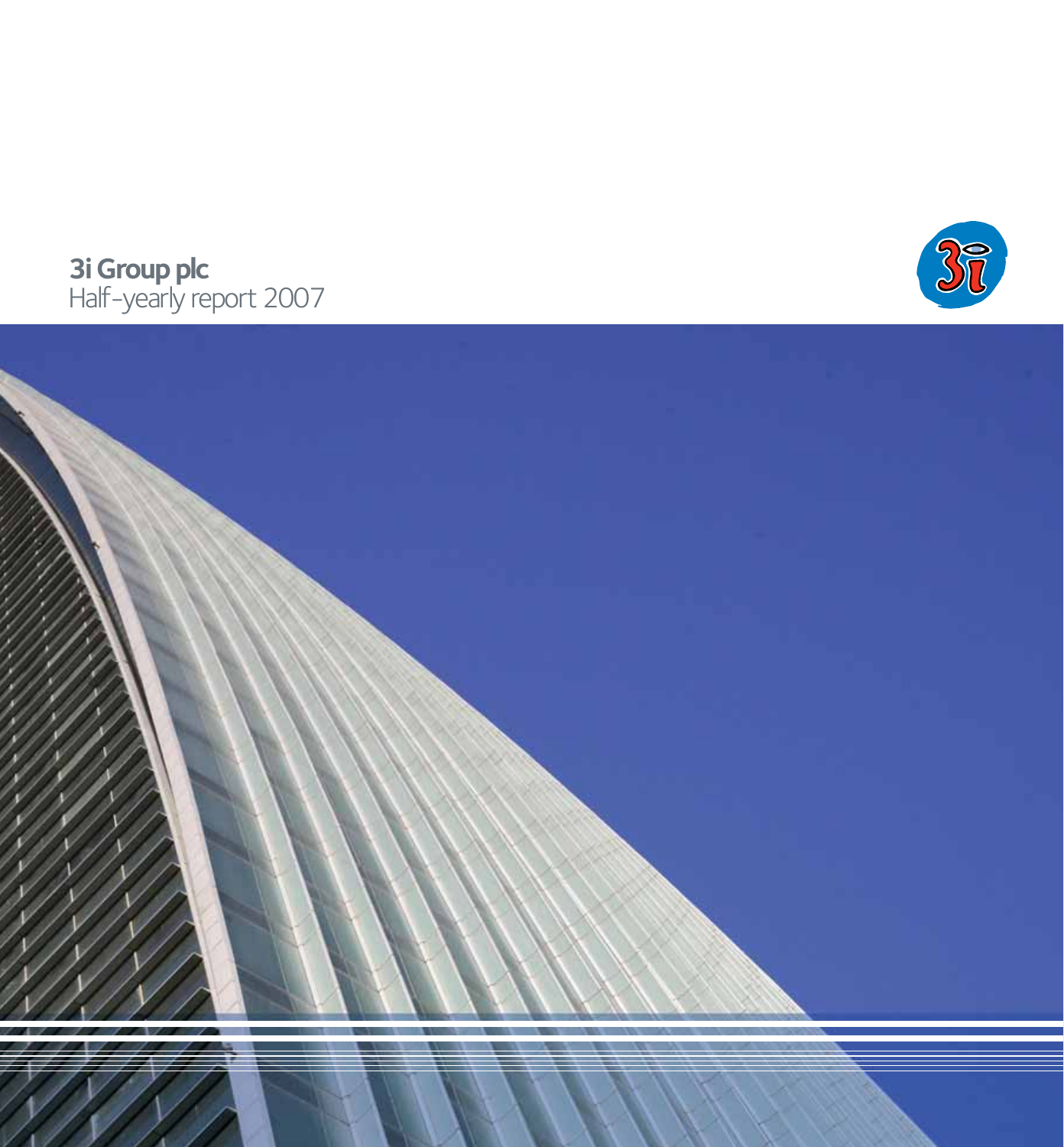# **Group financial highlights**

3i is a world leader in private equity and venture capital. We focus on buyouts, growth capital, venture capital, infrastructure and quoted private equity, investing across Europe, Asia and the US.

|                                                                                                         | 6 months to<br><b>30 September</b><br>2007 | 6 months to<br>30 September<br>2006 |
|---------------------------------------------------------------------------------------------------------|--------------------------------------------|-------------------------------------|
| <b>Business activity</b>                                                                                |                                            |                                     |
| Investment                                                                                              | £1,234m                                    | £589m                               |
| Realisation proceeds                                                                                    | £1,044m                                    | £849m                               |
| <b>Returns</b><br>Gross portfolio return<br>Total return<br>Total return on opening shareholders' funds | £622m<br>£512m<br>12.0%                    | £480m<br>£374m<br>9.3%              |
| Dividend per ordinary share                                                                             | 6.1 <sub>p</sub>                           | 5.8p                                |
| <b>Assets under management</b><br>Own balance sheet<br>Third-party funds                                | £5,130m<br>£3,053m                         | £4,174m<br>£2,859m                  |
| Total assets under management                                                                           | £8,183m                                    | £7,033m                             |
| <b>Balance sheet</b><br>Gearing                                                                         | 30%                                        | 13%                                 |
| Diluted net asset value per ordinary share                                                              | £10.07                                     | £7.92                               |

**Annual and half-yearly reports online** 

**To receive shareholder communications electronically in future, including your annual and half-yearly reports and notices of meetings, please go to www.shareview.co.uk/clients/3isignup to register your details.**

(ඏ

The half-yearly report of 3i Group plc for the six months to 30 September 2007 has been drawn up and presented for the purposes of complying with English law. Any liability arising out of or in connection with the half-yearly report for the six months to 30 September 2007 will be determined in accordance with English law. The half-yearly results for 2007 and 2006 are unaudited.

This report may contain certain statements about the future outlook for 3i. Although we believe our expectations are based on reasonable assumptions, any statements about the future outlook may be influenced by factors that could cause actual outcomes and results to be materially different.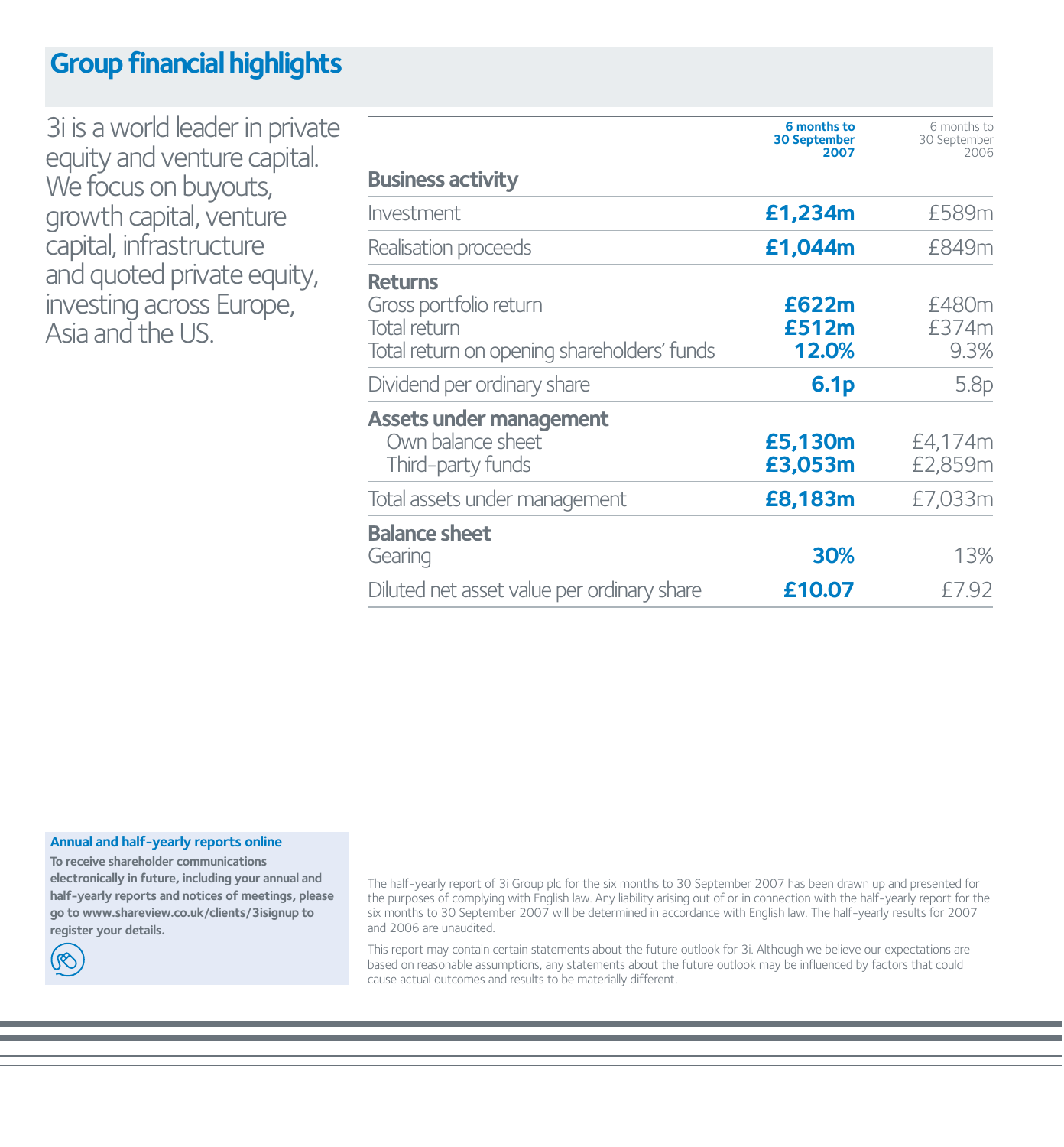# **Chairman's statement**

## "3i's financial strength, values and approach have continued to serve the Company well."

This has been a remarkable period for the private equity industry. High levels of activity through the spring and summer, especially in the very large buyout market, generated intense interest in the industry from well beyond the financial community. The dislocation in the financial markets that then occurred from July onwards also brought a fresh set of challenges.

3i has continued to perform well throughout this period, delivering a total return of £512 million for the six months to 30 September 2007. This represents a return of 12.0% on opening shareholders' funds, which compares with a FTSE All-Share return of 1.0% for the same period. Investment in the half year grew to £1,234 million with an especially strong contribution from our Growth Capital business, which invested £493 million.

The Group has also made further strategic progress, successfully launching two public companies in 2007. One of these, 3i Infrastructure Limited, is now a FTSE 250 company. The other, 3i Quoted Private Equity Limited, is a £400 million company designed to bring 3i's unique style of investing to smaller public companies. These and other initiatives, such as our new 3i India Infrastructure Fund, launched in September, will not only broaden the spread of our activities but also provide a source of earnings for our shareholders.

The Directors have approved an interim dividend of 6.1p per ordinary share up from 5.8p last year.

The Group's continuing commitment to capital efficiency was demonstrated in the period with a total of £872 million returned to shareholders. This was achieved through a bonus issue of listed B shares (£808 million) and the purchase and subsequent cancellation of ordinary shares under the buyback authority granted by shareholders at the AGM in July 2007 (£64 million).

3i's financial strength, values and approach have continued to serve us well in a time when markets have been turbulent and the role of private equity has been debated. The Company has been at the vanguard of transparency and disclosure in the industry for many years, benchmarking our performance against our FTSE 100 peers as well as the best in the private equity industry. This, combined with our approach to corporate responsibility, has meant that we have been able to actively and confidently engage in the debate.

We therefore welcomed the review undertaken by Sir David Walker, who is due to report later this month. As a member of his advisory group, I have been particularly keen to assist Sir David in his objective of satisfying legitimate interests without placing too great a burden on the private equity industry, and portfolio companies it supports.



In July we were delighted to welcome Will Mesdag to the Board. Will, who is based in the United States, is currently the Managing Partner of Red Mountain Capital Partners LLC. As a former Partner and Managing Director of Goldman, Sachs & Co., he has worked in the USA, the UK and Germany and co-founded Goldman, Sachs's Capital Markets Group, its Asset Securitization Group and its European Financial Institutions Group. He therefore brings a wide and highly-relevant range of experience to 3i.

On behalf of the Board I would like to pay a special tribute to Tony Brierley, who retires from the Group in January 2008. Tony has made a tremendous contribution to 3i over his 24 years with the Company, and his support to me personally in ensuring the smooth operation of the Board has been invaluable. Tony's successor, Kevin Dunn, joined 3i from General Electric in October where he was a Senior Managing Director in GE's Commercial Finance division.

In summary, 3i has delivered another strong financial performance in the half year and made further strategic progress. The outlook is particularly difficult to predict. However, the broadening of our asset classes, our continued geographical development and an absolute focus on high-quality investment not only help to generate growth but also provide a robust position from which to deal with more challenging market conditions.

**Baroness Hogg** Chairman 7 November 2007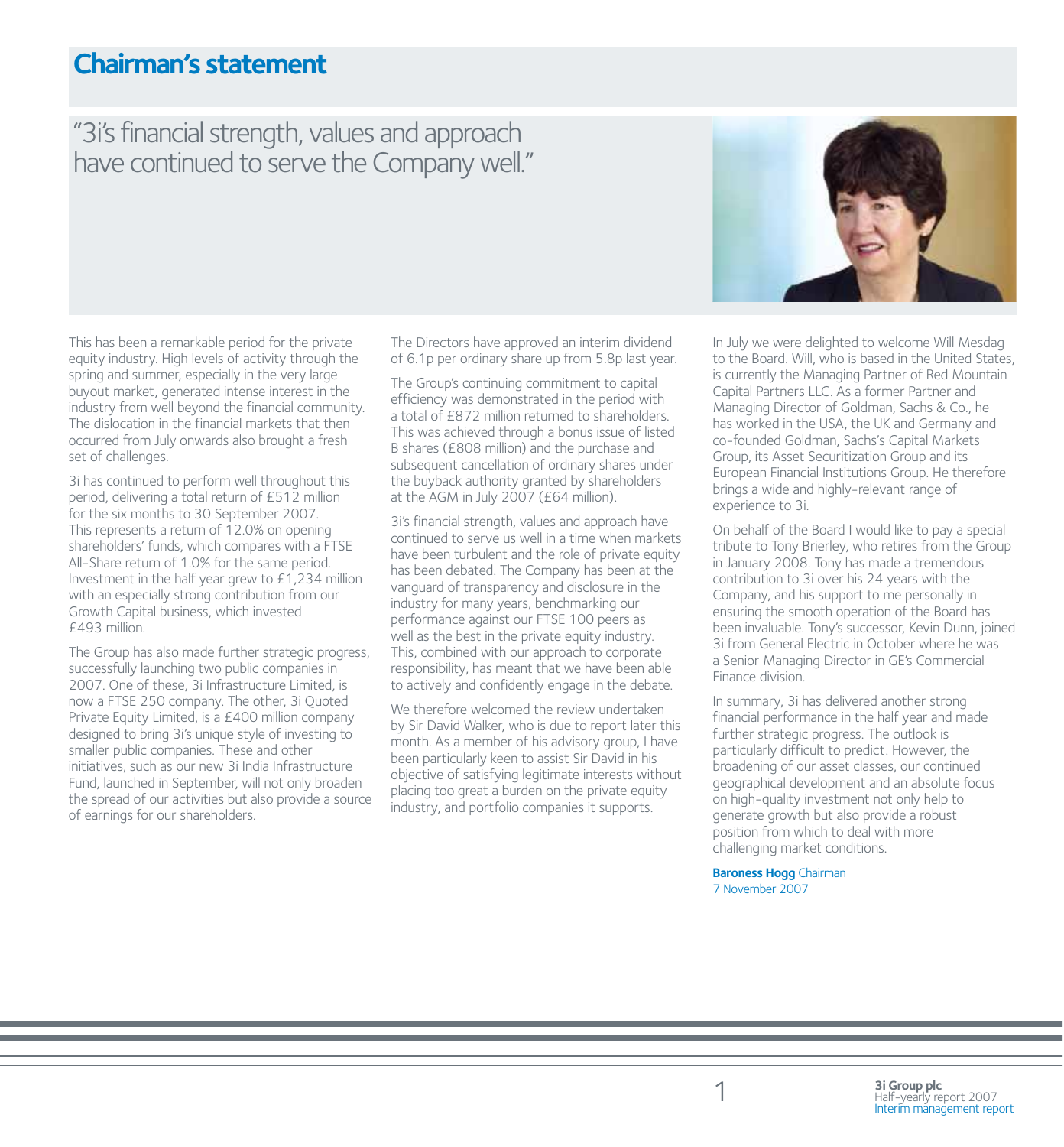# **3i at a glance**

3i is a private equity and venture capital business making and managing investments in Europe, Asia and the US. 3i Group plc is a FTSE 100 company, providing shareholders with liquid access to private equity returns. Investments are made with capital from the Group's own balance sheet and from funds which the Group manages or advises for others.

3i covers a range of private equity and venture capital activity, providing capital for businesses at all stages of their development. For more information on our business lines, please see pages 11 to 14.

### **Buyouts**

Focusing on leading mid-market transactions across Europe with an enterprise value of typically up to  $\epsilon$ 1 billion.

## **Growth Capital**

Making minority investments of typically €20 million to €250 million in established and profitable businesses across Europe, Asia and the US.

## **Venture Capital**

Investing in early and late-stage technology companies in Europe and the US, with a focus on investing between  $\epsilon$ 2 million to  $\epsilon$ 50 million in the healthcare, IT and "cleantech" sectors.

| Financial performance (£m)<br>6 months to 30 September 2007       |                |
|-------------------------------------------------------------------|----------------|
| Investment                                                        | 436            |
| Realisation proceeds                                              | 540            |
| Realised profits                                                  | 256            |
| Unrealised value movement                                         | 101            |
| Portfolio income                                                  | 48             |
| Gross portfolio return                                            | 405            |
| Fees receivable from external funds                               | 18             |
| Assets under management<br>Own balance sheet<br>Third-party funds | 1,571<br>2,229 |
|                                                                   | 3.800          |

| Financial performance (£m)<br>6 months to 30 September 2007       |              |
|-------------------------------------------------------------------|--------------|
| Investment                                                        | 493          |
| Realisation proceeds                                              | 273          |
| Realised profits                                                  | 37           |
| Unrealised value movement                                         | 110          |
| Portfolio income                                                  | 33           |
| Gross portfolio return                                            | 180          |
| Fees receivable from external funds                               |              |
| Assets under management<br>Own balance sheet<br>Third-party funds | 1,854<br>198 |
|                                                                   | 2,052        |

| Financial performance (£m)<br>6 months to 30 September 2007       |           |
|-------------------------------------------------------------------|-----------|
| Investment                                                        | 65        |
| Realisation proceeds                                              | 111       |
| Realised profits                                                  | 41        |
| Unrealised value movement                                         | (13)      |
| Portfolio income                                                  | 3         |
| Gross portfolio return                                            | 31        |
| Fees receivable from external funds                               |           |
| Assets under management<br>Own balance sheet<br>Third-party funds | 715<br>19 |
|                                                                   | 73        |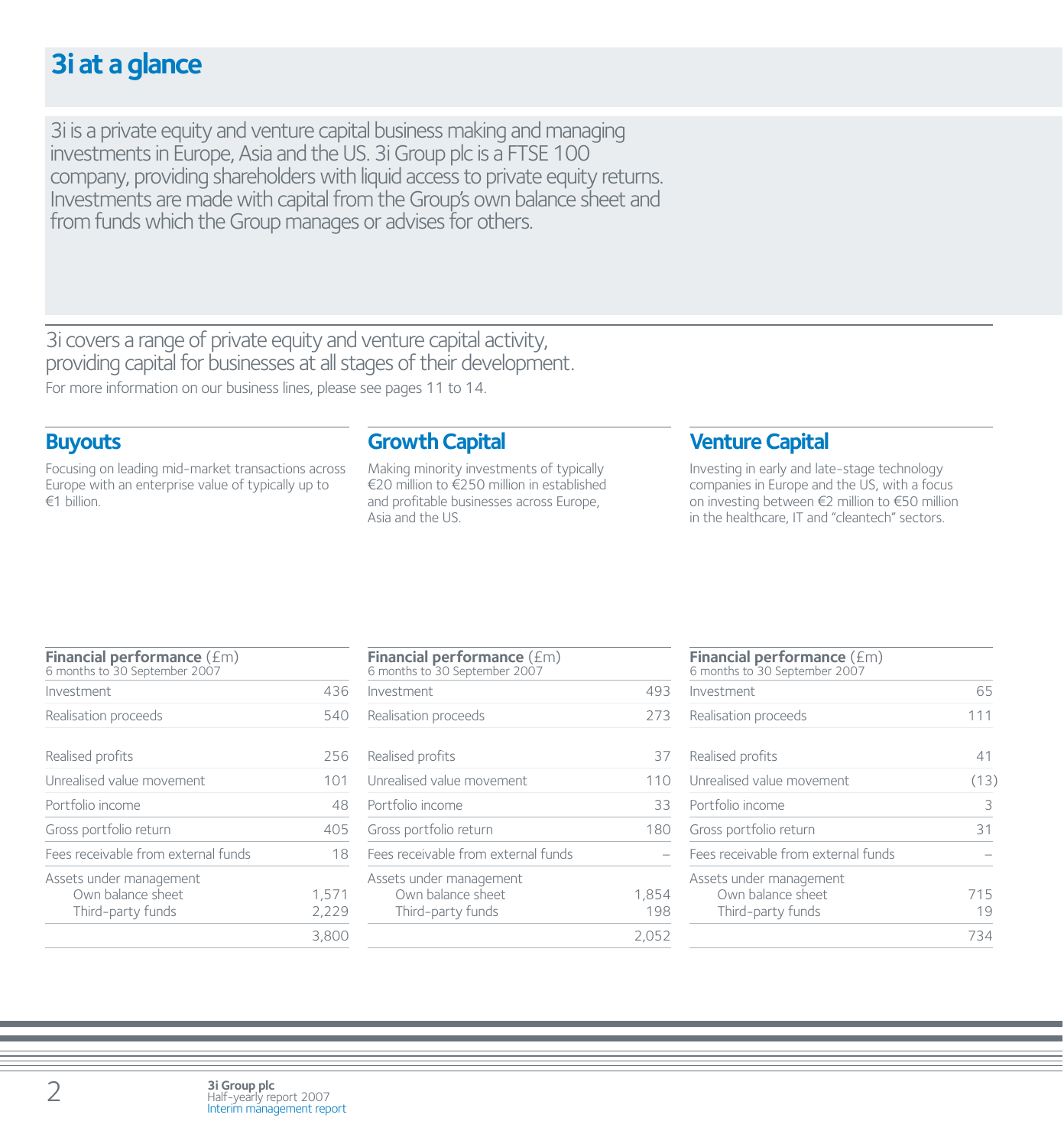| Portfolio value by business line (£m) | 30 September 30 September<br>2007 | 2006  |
|---------------------------------------|-----------------------------------|-------|
| <b>Buyouts</b>                        | 1,571                             | 1,534 |
| Growth Capital                        | 1,854                             | 1,201 |
| Venture Capital                       | 715                               | 826   |
| Infrastructure                        | 502                               | 96    |
| Ouoted Private Equity ("OPE")         | 176                               | 13    |
| Smaller Minority Investments ("SMI")  | 312                               | 504   |
| Total                                 | 5,130                             | 4,174 |

## **Infrastructure**

Investing in a broad range of international infrastructure assets, principally in transportation, utilities and social infrastructure.

## **QPE**

Creating value with the management teams of quoted companies through applying 3i's private equity skill base, network and resources.

## **SMI**

Managing and realising 3i's older smaller minority investments.

| <b>Financial performance (£m)</b><br>6 months to 30 September 2007 |            |
|--------------------------------------------------------------------|------------|
| Investment                                                         | 58         |
| Realisation proceeds                                               | 32         |
| Realised profits                                                   |            |
| Unrealised value movement                                          |            |
| Portfolio income                                                   | 6          |
| Gross portfolio return                                             | 13         |
| Fees receivable from external funds                                | 4          |
| Assets under management<br>Own balance sheet<br>Third-party funds  | 502<br>392 |
|                                                                    | 894        |

| <b>Financial performance</b> $(fm)$<br>6 months to 30 September 2007 |            |
|----------------------------------------------------------------------|------------|
| Investment                                                           | 182        |
| Realisation proceeds                                                 | 17         |
| Realised profits                                                     |            |
| Unrealised value movement                                            | (9)        |
| Portfolio income                                                     |            |
| Gross portfolio return                                               | (9)        |
| Fees receivable from external funds                                  |            |
| Assets under management<br>Own balance sheet<br>Third-party funds    | 176<br>710 |
|                                                                      | 386        |

| Financial performance (£m)<br>6 months to 30 September 2007       |               |
|-------------------------------------------------------------------|---------------|
| Investment                                                        |               |
| Realisation proceeds                                              |               |
| Realised profits                                                  | 3             |
| Unrealised value movement                                         | (13)          |
| Portfolio income                                                  | 12            |
| Gross portfolio return                                            | $\mathcal{P}$ |
| Fees receivable from external funds                               |               |
| Assets under management<br>Own balance sheet<br>Third-party funds | 312           |
|                                                                   |               |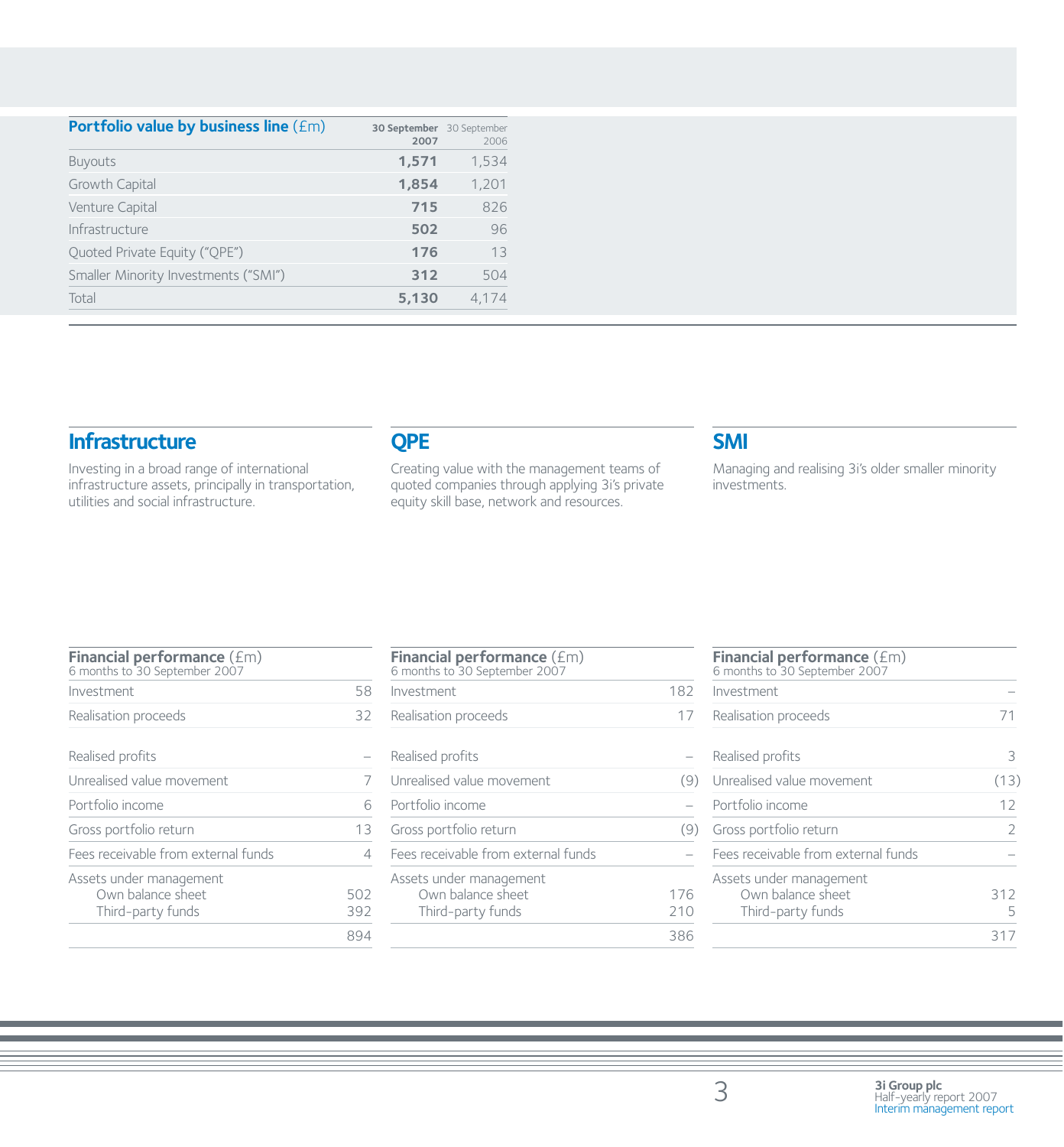# **Chief Executive's statement**

# "A strong set of half-year results."

"Further milestones in our strategic development were achieved."

### **Our purpose:**

to provide quoted access to private equity returns.

## **Our vision:**

to be the private equity firm of choice:

- operating on a world-wide scale;
- producing consistent market-beating returns;
- acknowledged for our partnership style; and
- winning through our unparalleled resources.

## **Our strategy:**

- to invest in high-return assets;
- to grow our assets and those we manage on behalf of third parties;
- to extend our international reach, directly and through investing in funds;
- to use our balance sheet and resources to develop existing and new business lines; and
- to continue to build our strong culture of operating as one company across business lines, geographies and sectors.

I am pleased to be able to report a strong set of half-year results, which evidence further progress in the delivery of 3i's strategy. Returns are strong; investment is significantly increased and our mix of geographies and asset classes continues to broaden.

Further milestones in our strategic development were achieved; the listing of 3i Quoted Private Equity Limited, the launch of our first Indian infrastructure fund and the first investment by our recently established New York Growth Capital team. Both our Venture Capital and SMI businesses continued their successful programmes to reduce the number of older investments.

## **A strong set of half-year results**

Total return of £512 million for the first six months was 12.0% of opening shareholders' funds, comparing well with £374 million and 9.3% for the equivalent period a year ago. This strong return was built on further excellent realisations, another exceptional result from our Buyouts business, and a very strong contribution from our Growth Capital business. Our Venture Capital business showed some progress, albeit that accounting returns were below our long-term cash-to-cash targets. Modest returns from our Infrastructure and QPE businesses were largely reflective of the start-up status of their funds and resulting long-cash positions. At the Group level, the movement in the fair value of derivatives contributed £81 million (2006: £11 million) to total return.



## **Another exceptional result for our Buyouts business**

The level of new investment at £1,234 million was significantly higher than the £589 million invested in the first half of last year. This reflects an increase in average deal size across our existing business lines as well as our initial investment of £181 million in 3i Quoted Private Equity Limited and a seed investment of £56 million in our recently launched 3i India Infrastructure Fund. Both our Buyouts and Growth Capital businesses were very active in terms of new investments, with Growth Capital at £493 million more than doubling last year's £198 million, and the Buyout investment of £436 million being significantly ahead of £236 million in the first half of last year.

Realisations continued to be strong at £1,044 million (2006: £849 million) with Buyouts again generating significant gains on disposal, by presenting attractive assets to receptive markets. The average uplift to opening book value achieved across all realisations was 48%, delivering realised profits of £337 million, significantly ahead of last year's £216 million. Unrealised profits remained strong at £183 million (2006: £141 million).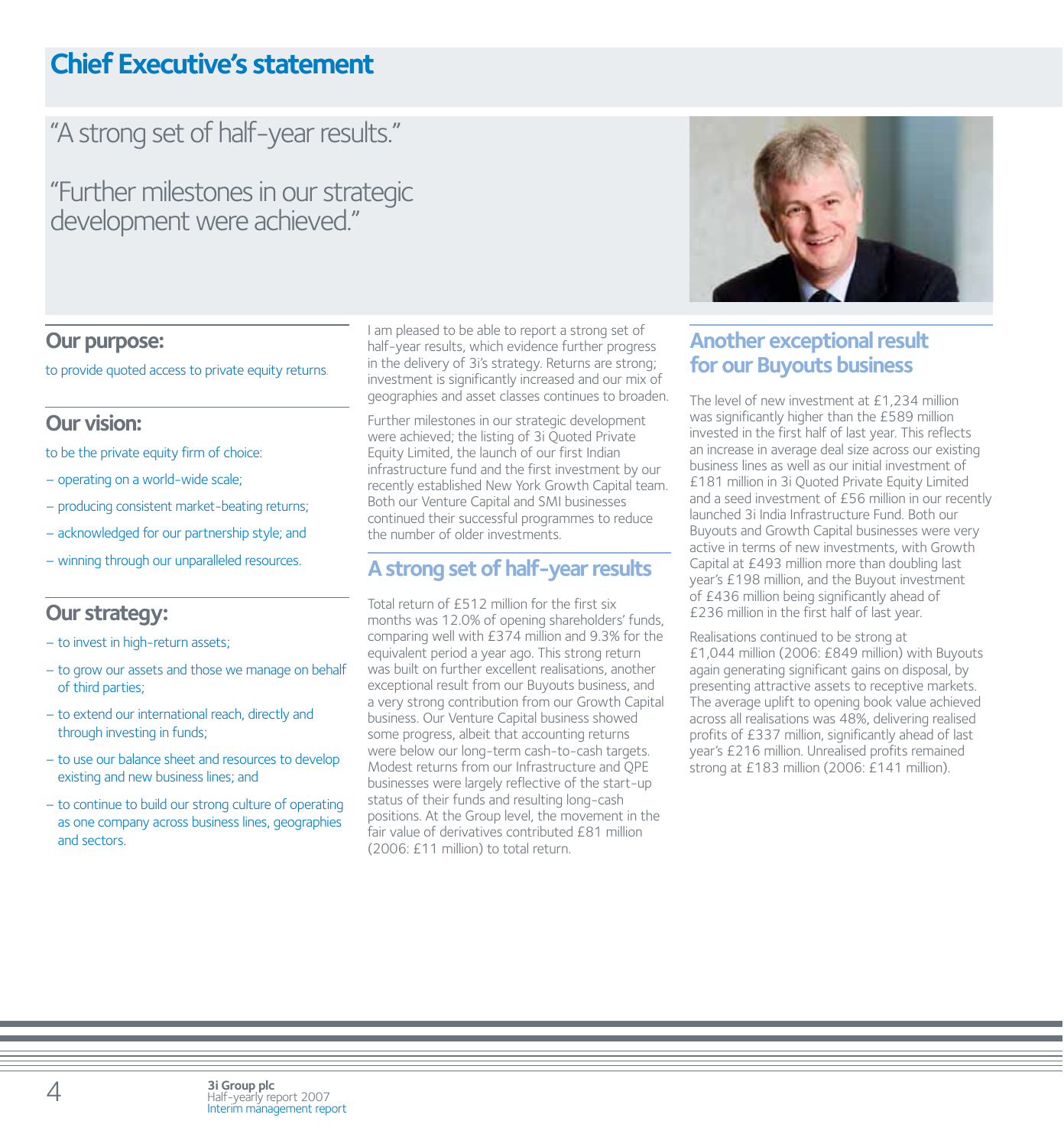An important element of our strategy is to grow assets under management, whether directly or through managed or advised funds. This is being achieved by increasing the diversity of the geographies and asset classes where 3i is now active, as well as progressively increasing the average size of our investments. At the end of the half year, our assets under management were some £8.2 billion, up from £7.0 billion a year ago. Our assets in Asia represented some 10% of 3i's portfolio of investment assets (2006: 5%) and the average size of the Group's new investments was £32 million compared to £16 million a year ago.

## **An important element of our strategy is to grow assets under management**

From time-to-time markets go through periods of adjustment. As a result of the sub-prime crisis in the USA, the external environment for both 3i and its investee companies changed significantly from the middle of July. 3i Group itself has a strong financial position with significant liquid resources. However the possible effects on consumer and business confidence have yet to be fully played out in terms of effects on corporate profits and the wider M&A markets.

For some 18 months our Buyouts business had been anticipating that the levels of leverage available on new transactions would adjust downwards. In the event, the change has been triggered by factors extraneous to the leveraged debt markets themselves. Leverage multiples on new transactions are, as expected, generally falling, but it is too soon to judge at what level the leveraged finance markets will ultimately settle or over what period the necessary adjustments will take place. As previously anticipated, the very high levels of realisations recently achieved are likely to reduce over the coming period, not least due to the relative immaturity of our portfolios. In the near term levels of new investment within our Buyouts business may be lower than otherwise. However, so far, our Growth Capital business continues its recent strong momentum.

Any effects of changes in the wider economy on our own portfolio have so far been hard to determine. Our returns model has been built on the critical selection of new investment opportunities and active engagement with management teams to deliver value during the period of 3i's involvement. I remain confident that our highly-focused approach can deliver cash-to-cash returns consistent with our through-the-cycle targets.

## **3i faces this potentially more challenging environment from a substantially stronger position than in previous cycles**

Given the broad spread of our investment business, and the strong capabilities we are building across the world, 3i faces this potentially more challenging environment from a substantially stronger position than in previous cycles. I look forward to reporting further progress in the delivery of our strategy at the end of the financial year.

**Philip Yea** Chief Executive 7 November 2007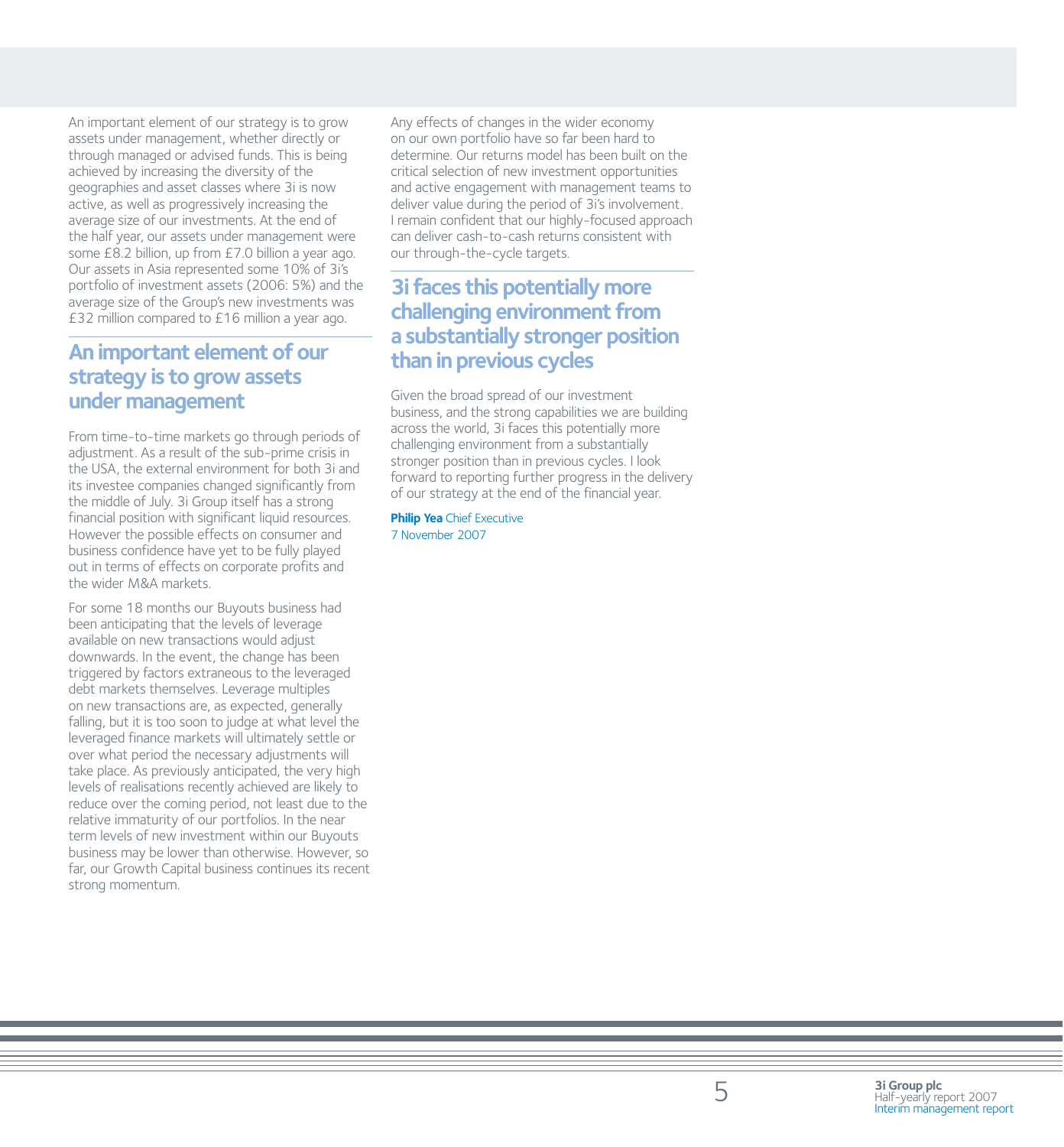## **Business review**

### **Group measures**

**The key Group financial performance measures are:**

Total return Gross portfolio return Cost efficiency **Gearing** Net asset value growth

## **Business activity**

### **Group overview**

The Group continues to invest in building its capabilities and is now managing and advising funds with a value of £8,183 million (2006: £7,033 million). This 16% increase has been delivered through new investment and significant value growth in 3i's direct portfolio, as well as the raising of new external funds.

Realisation proceeds from the portfolio exceeded £1 billion for the second consecutive six-month period as the Group continued its strategy of selling actively in receptive markets.

The Group also continued to broaden its investment activities across asset classes and geographies. New investment totalled £1,234 million (2006: £589 million) and 28 new companies were added to the portfolio (2006: 33 companies).

With increasing deal size across each of the Growth Capital, Buyouts and Venture Capital business lines, combined with the £181 million investment in 3i Quoted Private Equity Limited, the Group's direct investment exceeded realisation proceeds by £190 million (2006: net divestment of £260 million).

### **Investment**

The average size of new portfolio company investment increased to £32 million compared to £16 million a year earlier. In the Growth Capital business line, the strategy to target larger transactions has led to substantial growth in investment to £493 million (2006: £198 million). Buyout investment also increased, with several large deals in continental Europe completed in the period.

3i invested £56 million of a total commitment of \$250 million to the 3i India Infrastructure Fund which announced its first close in September 2007. 3i is the nominated investment adviser to the new fund, which has also received a commitment of \$250 million from 3i Infrastructure Limited.

In June 2007 3i invested £181 million in 3i Quoted Private Equity Limited, a new investment vehicle listed on the London Stock Exchange. 3i Quoted Private Equity Limited successfully raised £400 million, including 3i's investment, to invest in European quoted assets as advised by 3i's QPE team.

### **Realisation proceeds**

A number of large buyout assets sold in the first quarter gave rise to substantial uplifts over book value. As well as benefiting the Group's cash flow, these disposals have delivered distributions of over £200 million to investors in 3i's managed buyout funds. The buoyant market conditions experienced at the beginning of the year have moderated recently as a result of uncertainty in leveraged finance markets.

Realisation proceeds from Growth Capital, although slightly lower than the previous year, continued to be generated across a good balance of UK and continental European assets. Venture Capital realisations picked up markedly from 2006 following disposals from the German early stage technology portfolio.

SMI, the operation set up to realise value from small and often illiquid assets from older investment vintages, generated proceeds of £71 million (2006: £118 million), leaving the remaining SMI portfolio valued at £312 million (2006: £504 million) or 6% (2006: 12%) of the total portfolio.

| Table 1: <b>Investment by business line and geography</b> $(fm)$ |                          |                           |        |                |      |                          |      |                          |                |                                 |       |                |  |
|------------------------------------------------------------------|--------------------------|---------------------------|--------|----------------|------|--------------------------|------|--------------------------|----------------|---------------------------------|-------|----------------|--|
|                                                                  |                          | <b>Continental Europe</b> |        | <b>UK</b>      |      | Asia                     |      | <b>US</b>                |                | <b>Rest of World</b>            |       | <b>Total</b>   |  |
| 6 months to 30 September                                         | 2007                     | 2006                      | 2007   | 2006           | 2007 | 2006                     | 2007 | 2006                     | 2007           | 2006                            | 2007  | 2006           |  |
| Buyouts                                                          | 294                      | 128                       | 141    | 106            |      |                          |      |                          |                |                                 | 436   | 236            |  |
| Growth Capital                                                   | 206                      | 116                       | 207    | $(3)$ *        | 52   | 85                       | 27   | $\overline{\phantom{a}}$ |                | $\overline{\phantom{a}}$        | 493   | 198            |  |
| Venture Capital                                                  | 11                       | 10                        | 17     | 34             |      | $\overline{\phantom{0}}$ | 33   | 76                       | $\overline{2}$ | 9                               | 65    | 129            |  |
| Infrastructure                                                   |                          | $\overline{\phantom{0}}$  |        | 10             | 56   | -                        |      | $\overline{\phantom{a}}$ |                | $\overline{\phantom{a}}$        | 58    | 10             |  |
| QPE                                                              | $\overline{\phantom{0}}$ | $\overline{\phantom{a}}$  | 182    | 14             |      |                          |      | $\overline{\phantom{a}}$ |                | $\hspace{0.1mm}-\hspace{0.1mm}$ | 182   | 14             |  |
| SMI                                                              |                          | $\overline{ }$            | $\sim$ | $\overline{ }$ |      |                          |      | $\overline{\phantom{a}}$ |                |                                 |       | $\overline{2}$ |  |
| <b>Total</b>                                                     | 511                      | 255                       | 549    | 162            | 110  | 85                       | 60   | 76                       | $\overline{4}$ | 11                              | 1,234 | 589            |  |

\*Growth Capital figures previously included Infrastructure and QPE. The 2006 figures in this Business review have been restated to reflect this. UK investment in Growth Capital in 2006 was negative due to a syndication of an earlier investment.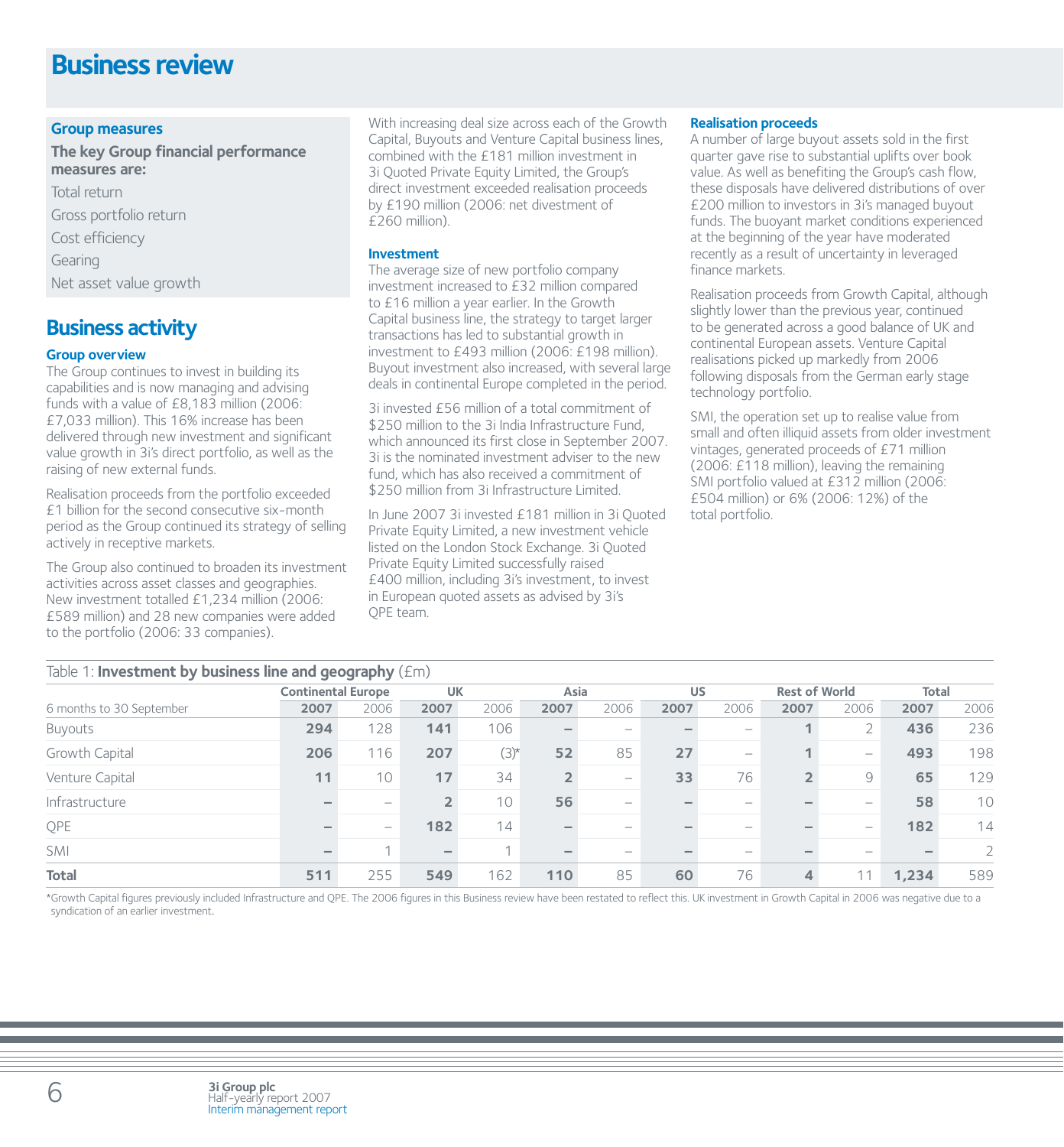|                          | <b>Continental Europe</b> |                          | <b>UK</b> |                          | Asia                     |      | <b>US</b> |                                                                           | <b>Rest of World</b> |                          | Total |                          |
|--------------------------|---------------------------|--------------------------|-----------|--------------------------|--------------------------|------|-----------|---------------------------------------------------------------------------|----------------------|--------------------------|-------|--------------------------|
| 6 months to 30 September | 2007                      | 2006                     | 2007      | 2006                     | 2007                     | 2006 | 2007      | 2006                                                                      | 2007                 | 2006                     | 2007  | 2006                     |
| Buyouts                  | 202                       | 171                      | 338       | 217                      | $\overline{\phantom{a}}$ |      |           |                                                                           |                      | $\overline{\phantom{a}}$ | 540   | 388                      |
| Growth Capital           | 128                       | 165                      | 132       | 111                      | 13                       | 37   |           | -                                                                         |                      | $\overline{\phantom{a}}$ | 273   | 313                      |
| Venture Capital          | 55                        | 6                        | 32        | 5                        | 4                        |      | 20        | 15                                                                        | -                    | $\overline{\phantom{a}}$ | 111   | 26                       |
| Infrastructure           | 6                         | $\overline{\phantom{a}}$ | 26        | 4                        |                          | -    |           | $\hspace{1.0cm} \rule{1.5cm}{0.15cm} \hspace{1.0cm} \rule{1.5cm}{0.15cm}$ |                      |                          | 32    | $\overline{4}$           |
| QPE                      |                           | $\overline{\phantom{a}}$ | 17        | $\overline{\phantom{a}}$ |                          | -    |           | -                                                                         |                      | -                        | 17    | $\overline{\phantom{a}}$ |
| SMI                      | 8                         | 26                       | 63        | 92                       |                          | -    |           | -                                                                         |                      | -                        | 71    | 118                      |
| <b>Total</b>             | 399                       | 368                      | 608       | 429                      | 17                       | 37   | 20        | 15                                                                        |                      | $\overline{\phantom{0}}$ | 1,044 | 849                      |

### Table 2: **Realisation proceeds by business line and geography** (£m)

## **Assets under management**

Assets under management have increased by 16% to £8,183 million (2006: £7,033 million). At 30 September 2007, co-investment funds accounted for £2,451 million (2006: £2,859 million) of third-party funds under management and external quoted funds £602 million (2006: £nil).

The 3i directly-owned portfolio increased in value to £5,130 million (2006: £4,174 million) following an increase in Growth Capital investment, combined with 3i's direct investment in 3i Infrastructure Limited and 3i Quoted Private Equity Limited.

Continental European assets remain the largest geographic concentration within the portfolio at 45% (2006: 48%). Investment in India and China has led to the Asian portfolio increasing to £497 million or 10% of the total portfolio (2006: £210 million, 5%).

### Table 3: **Assets under management** (£m)

| as at 30 September          | 2007  | 2006  |
|-----------------------------|-------|-------|
| 3i direct portfolio         | 5,130 | 4.174 |
| Managed co-investment funds | 2.451 | 2.859 |
| Advised quoted funds        | 602   |       |
| <b>Total</b>                | 8,183 | 7.033 |

## 3i direct portfolio 06 07

**Managed co-investment funds** 

**Advised quoted funds** 

| Table 4: 3i direct portfolio value by business line and age (£m) |           |                |           |             |                          |       |       |  |  |  |
|------------------------------------------------------------------|-----------|----------------|-----------|-------------|--------------------------|-------|-------|--|--|--|
| as at 30 September                                               | Up to 1yr | $1 - 3vrs$     | $3-5$ vrs | $5 - 7$ yrs | Over 7yrs                | 2007  | 2006  |  |  |  |
| <b>Buyouts</b>                                                   | 653       | 774            | 65        | 16          | 63                       | 1,571 | 1,534 |  |  |  |
| Growth Capital                                                   | 769       | 622            | 214       | 185         | 64                       | 1.854 | 1.201 |  |  |  |
| Venture Capital                                                  | 137       | 309            | 110       | 66          | 93                       | 715   | 826   |  |  |  |
| Infrastructure                                                   | 479       |                | 23        |             | $\overline{\phantom{0}}$ | 502   | 96    |  |  |  |
| OPE                                                              | 174       | $\overline{2}$ |           |             | $\overline{\phantom{m}}$ | 176   | 13    |  |  |  |
| <b>SMI</b>                                                       | 1         | $\overline{4}$ | $\circ$   | 27          | 271                      | 312   | 504   |  |  |  |
| <b>Total</b>                                                     | 2.213     | 1.711          | 421       | 294         | 491                      | 5.130 | 4.174 |  |  |  |
| 2007 percentage                                                  | 43%       | 33%            | 8%        | 6%          | 10%                      | 100%  |       |  |  |  |
| 2006 percentage                                                  | 27%       | 37%            | 13%       | 9%          | 14%                      | 100%  |       |  |  |  |

### Table 5: **Portfolio value by geography** (£m)

| <b>Total</b>       | 5,130 | 4.174 |
|--------------------|-------|-------|
| Rest of World      | 19    | 16    |
| US                 | 321   | 319   |
| Asia               | 497   | 210   |
| UK                 | 1,962 | 1,645 |
| Continental Europe | 2,331 | 1,984 |
| as at 30 September | 2007  | 2006  |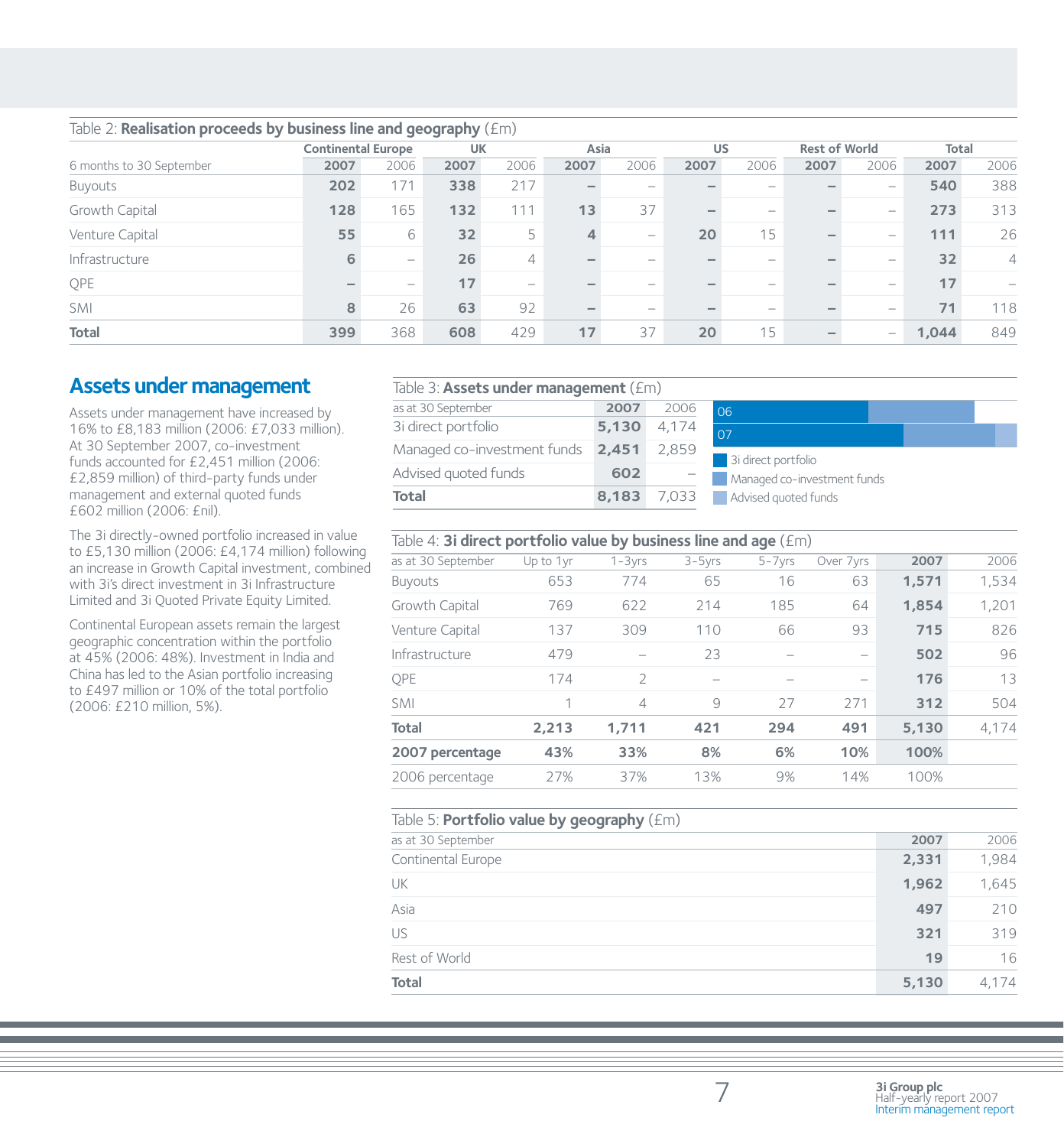# **Business review continued**

## **Group returns**

### **Total return**

Total return for the six months to 30 September 2007 was £512 million (2006: £374 million), which represents a 12.0% return on opening shareholders' funds (2006: 9.3%). The increase in total return was primarily due to a strong gross portfolio return of 14.3% of opening portfolio value (2006: 11.6%), combined with a positive movement in the fair value of derivatives of £81 million (2006: £11 million).

### **Gross portfolio return**

Gross portfolio return of £622 million (2006: £480 million) included another very strong contribution from the Buyouts business of £405 million, representing a 31.6% gross return on the opening Buyouts portfolio value (2006: £290 million, 19.8%).

Realised profits were very strong, representing an uplift of some 48% against opening value for those assets sold in the period.

Unrealised value growth contributed £183 million (2006: £141 million) to gross portfolio return. Earnings growth in the portfolio has remained robust.

Quoted value growth of £44 million (2006:  $E(59)$  million) was largely due to a £72 million uplift on the merger of a Eurofund V asset, Dockwise, with a quoted competitor, which offset losses on quoted Venture Capital stocks and the Group's investment in 3i Quoted Private Equity Limited.

Portfolio income at £102 million (2006: £123 million) represents a six-month yield on the opening portfolio of 2.3% (2006: 3.0%). This reduction arose from the disposal of several high-yielding buyout investments, which has reduced interest income in the period, and reflects two large one-off redemption premiums received in the first half of 2006.

#### Table 6: **Total return**

| 6 months to 30 September                             | 2007<br>£m | 2006<br>£m |
|------------------------------------------------------|------------|------------|
| Realised profits on disposal of investments          | 337        | 216        |
| Unrealised profits on revaluation of investments     | 183        | 141        |
| Portfolio income                                     | 102        | 123        |
| Gross portfolio return                               | 622        | 480        |
| Fees receivable from external funds                  | 22         | 15         |
| Carried interest receivable                          | 36         | 35         |
| Carried interest and performance fees payable        | (98)       | (48)       |
| Operating expenses                                   | (129)      | (115)      |
| Net portfolio return                                 | 453        | 367        |
| Net interest payable                                 | (1)        | (2)        |
| Movements in the fair value of derivatives           | 81         | 11         |
| Exchange movements                                   | (16)       | (11)       |
| Other                                                | (2)        | (2)        |
| Profit after tax                                     | 515        | 363        |
| Reserve movements (pension and currency translation) | (3)        | 11         |
| Total recognised income and expense ("Total return") | 512        | 374        |

### Table 7: **Gross portfolio return by business line**

|                          |                | Gross portfolio return |           | Return as a %<br>of opening portfolio |  |
|--------------------------|----------------|------------------------|-----------|---------------------------------------|--|
| 6 months to 30 September | 2007<br>£m     | 2006<br>£m             | 2007<br>% | 2006<br>%                             |  |
| Buyouts                  | 405            | 290                    | 31.6      | 19.8                                  |  |
| Growth Capital           | 180            | 183                    | 12.3      | 15.4                                  |  |
| Venture Capital          | 31             | (69)                   | 4.2       | (8.4)                                 |  |
| Infrastructure           | 13             | (1)                    | 2.8       | (1.1)                                 |  |
| QPE                      | (9)            | n/a                    | n/a       | n/a                                   |  |
| SMI                      | $\overline{2}$ | 77                     | 0.5       | 13.7                                  |  |
| Gross portfolio return   | 622            | 480                    | 14.3      | 11.6                                  |  |



For further information on Returns and IRRs please visit **www.3igroup.com/shareholders/about/irrs/**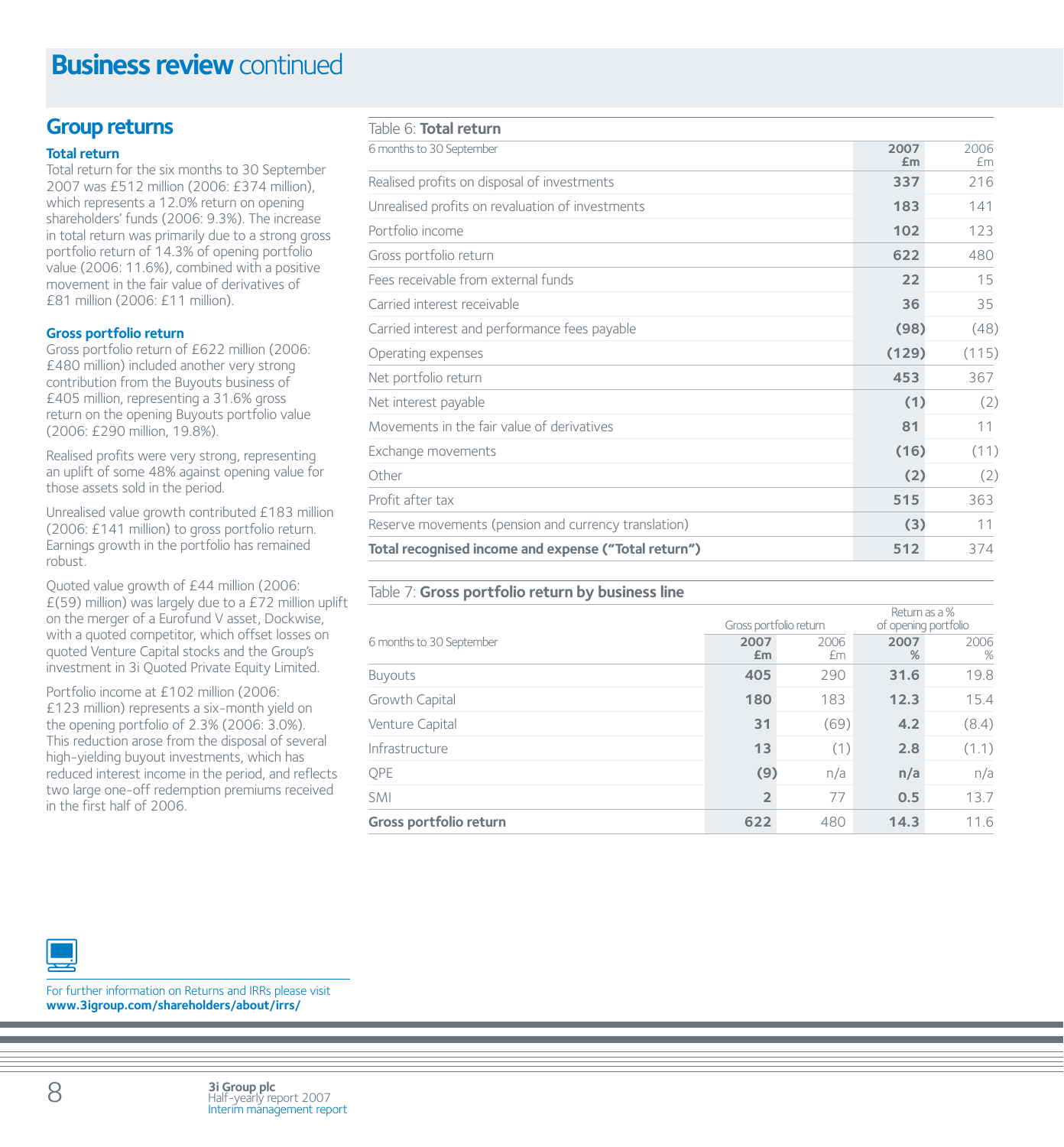### **Net portfolio return**

Net portfolio return is the return achieved after including fees receivable from external funds, net carried interest and operating expenses. This has grown to £453 million or 10.4% of opening portfolio value (2006: £367 million, 8.9%).

#### **Fees receivable from external funds**

Fees receivable from external funds, representing management and advisory fees, have increased to £22 million in the period (2006: £15 million). Management fees from Eurofund V, the  $\epsilon$ 5 billion mid-market Buyout fund raised by the Group last year, have been receivable since July 2006. Advisory fees relating to 3i Infrastructure Limited were £4 million (2006: £nil).

#### **Carried interest**

Carried interest aligns the incentivisation of 3i's investment staff and the management teams in 3i's portfolio with the interests of 3i's shareholders and fund investors.

Carried interest receivable is related principally to the performance of 3i's Eurofunds where carry is earned once certain performance hurdles have been achieved. Some £9 million of carried interest receivable has been recorded on Eurofund V, which was 29% invested at 30 September 2007, and £36 million has been accrued across all buyout funds combined (2006: £35 million).

Carried interest and performance fees payable have increased. This reflects both the rise in absolute levels of gross portfolio return achieved and the increased proportion of total return being created from more recent vintages, where higher levels of carried interest participation were introduced in line with market practice.

### Table 8: **Unrealised profits/(losses) on revaluation of investments**

| 6 months to 30 September   | 2007<br>£m              | 2006<br>£m |
|----------------------------|-------------------------|------------|
| Earnings multiples*        | 25                      | 22         |
| Earnings growth            | 60                      | 16         |
| First-time uplifts         | 70                      | 64         |
| Provisions and impairments | (65)                    | (59)       |
| Up/down rounds             | 13                      | 8          |
| Uplift to imminent sale    | 33                      | 160        |
| Other                      | $\overline{\mathbf{3}}$ | (11)       |
| Quoted portfolio           | 44                      | (59)       |
| <b>Total</b>               | 183                     | 141        |

\*The weighted average earnings multiple (excluding EBITDA valuations) at 30 September 2007 was 12.9 (2006: 12.3).

#### Table 9: **Portfolio income**

| 6 months to 30 September                            | 2007<br>£m | 2006<br>£m |
|-----------------------------------------------------|------------|------------|
| <b>Dividends</b>                                    | 34         | 35         |
| Income from loans and receivables                   | 57         |            |
| Fees receivable                                     | 11         |            |
| Portfolio income                                    | 102        | 123        |
| Portfolio income/opening portfolio ("income yield") | 2.3%       | $3.0\%$    |

#### Table 10: **Cost efficiency**

| 6 months to 30 September                        | 2007 | 2006 |
|-------------------------------------------------|------|------|
|                                                 | £m   | £m   |
| Operating expenses                              | 129  | 115  |
| Fees receivable from external funds             | (22) | (15) |
| Net operating expenses                          | 107  | 100  |
| Net costs/opening portfolio ("cost efficiency") | 2.5% | 24%  |

#### **Operating expenses**

Over the last two to three years, the Group has made significant investment in building new capabilities with a resulting increase in new investment, funds under management and operating expenses.

Last year the Group introduced a new performance measure for cost efficiency, being operating expenses (net of fund management and advisory fee income) as a percentage of opening portfolio

value. The Group published a mid-term target of 4.5% per annum and a longer term objective of reducing this measure to 3.0% per annum.

On an annualised basis, the measure stood at 5.0% at 30 September 2007, compared with 5.3% for the year to 31 March 2007, reflecting the progress that has been made.



For an explanation on Carried interest please visit **www.3igroup.com/shareholders/about/carried/**

9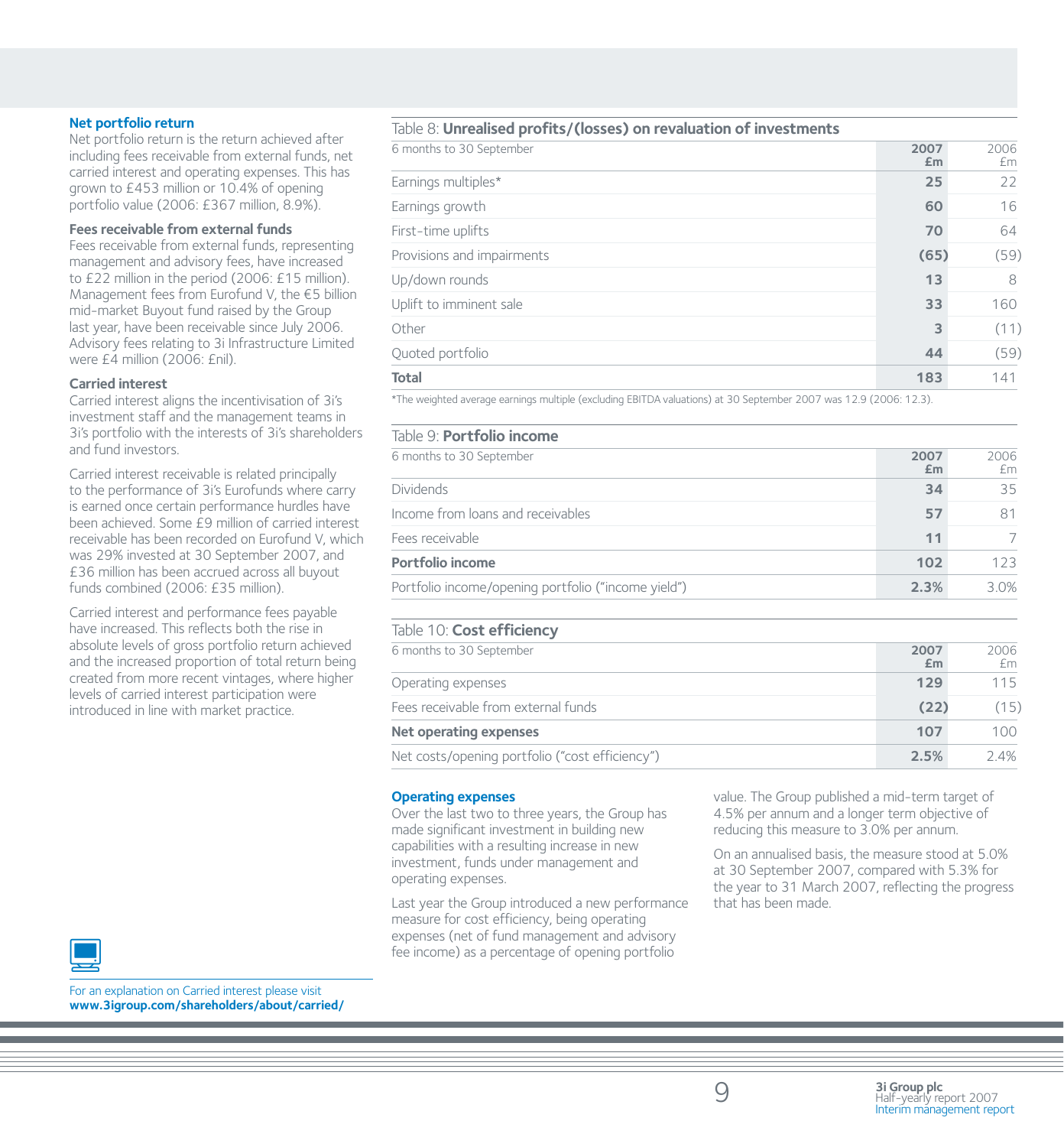## **Business review continued**

#### **Movements in fair value of derivatives**

Changes in 3i's share price during each accounting period have a direct impact on the fair value of the derivative element of 3i's  $\epsilon$ 550 million 2008 Convertible Bond. During the six months to 30 September 2007, 3i's share price decreased from £11.36 to £9.97. As a consequence, the fair value of the equity derivative liability reduced, generating a gain of £69 million (2006: £4 million), which is the major contributory factor relating to the £81 million (2006: £11 million) gain in the income statement.

| Table 11: Group balance sheet (£m) |          |       |
|------------------------------------|----------|-------|
| as at 30 September                 | 2007     | 2006  |
| Shareholders' funds                | 3.844    | 3.648 |
| Net borrowings                     | (1, 143) | (475) |
| Gearing                            | 30%      | 13%   |
| Diluted net asset value per share  | £10.07   | F792  |

## **Group balance sheet**

### **Capital structure**

The Group's continuing commitment to capital efficiency was demonstrated in the period with a total of £872 million returned to shareholders.

This was achieved through a bonus issue of listed B shares (£808 million) and the purchase and subsequent cancellation of ordinary shares under the buyback authority granted by shareholders at the AGM in July 2007 (£64 million).

In June 2007, 3i Group plc issued a  $\epsilon$ 500 million five year floating rate note, providing core funding for the Euro-denominated portfolio. On 6 July 2007, 3i Holdings plc repaid its £200 million floating rate bond on maturity, out of existing Group funds.

Net investment in the period further improved the Group's balance sheet effectiveness and at 30 September 2007 gearing was 30% (2006: 13%).

#### **Growth in diluted net asset value ("NAV")**

The Group's NAV per share increased by 8.0% over the six month period to £10.07 at 30 September 2007. The major contributor to this was the total return, which equated to 134p per share based on the fully diluted number of shares in issue.

The bonus issue of B shares and accompanying share consolidation in July 2007 had the effect of diluting NAV per share by 33p.

Deducting the final dividend of 10.3p per share, combined with a number of other small movements, led to a 75p overall increase in the period, and a 215p increase or 27% over the past 12 months.

## **Risks and uncertainties**

The principal risks and uncertainties faced by the Group are set out in the Risk Management section of the 3i Group Report and accounts 2007. This interim management report also refers to specific risks and uncertainties, and these should be viewed in conjunction with those principal risks.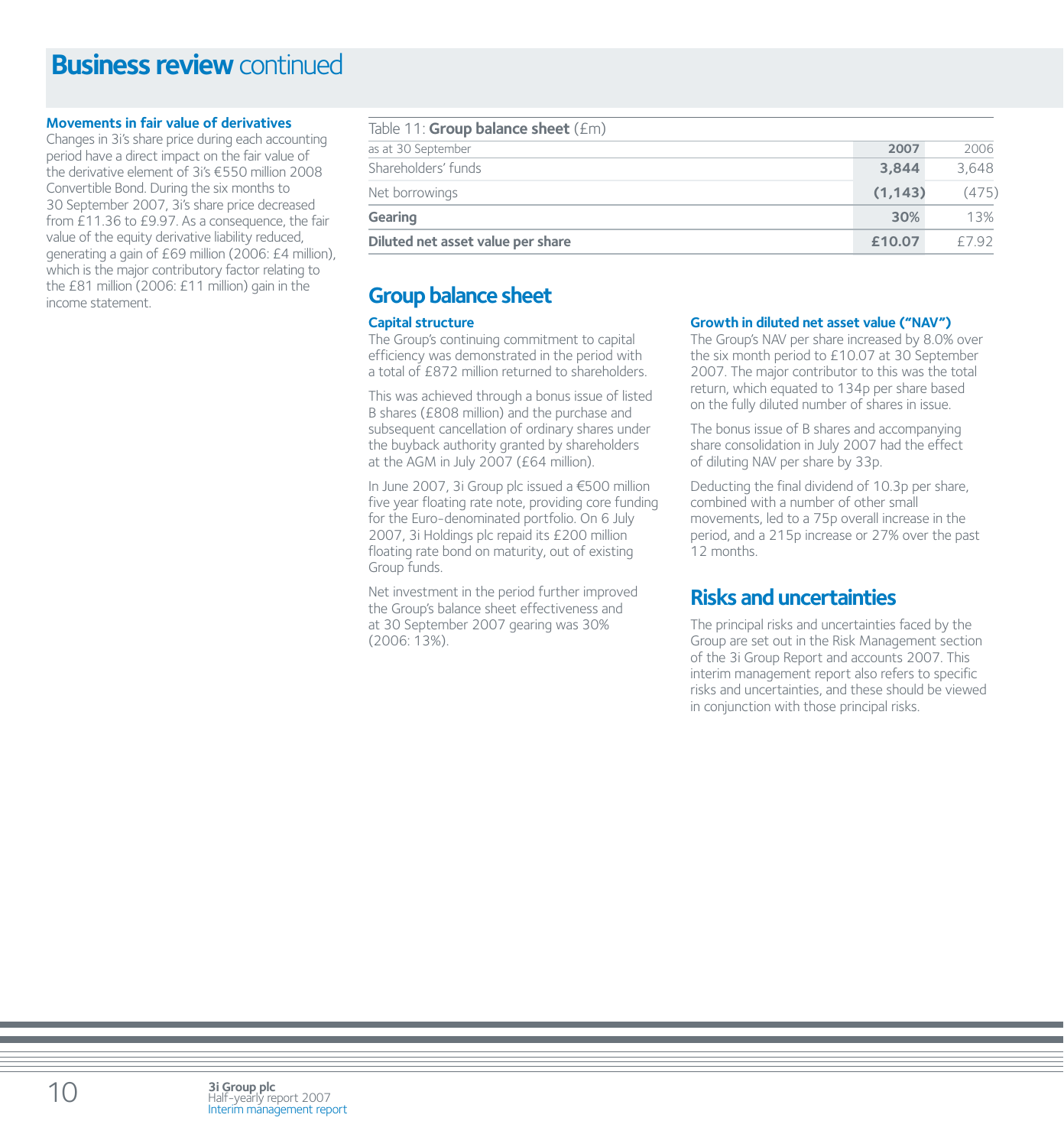# **Business lines**

**The key financial performance measures for our business lines are:** Gross portfolio return Portfolio health

Long-term IRRs by vintage

## **Buyouts**

### **Returns**

**Gross portfolio return: £405 million, 31.6% of opening portfolio value (2006: 19.8%)**

Total realised profits of £256 million (2006: £76 million) were the main driver of the gross portfolio return from the Buyouts business line.

The business actively realised several large assets at significant uplifts over carrying value as the favourable market conditions experienced in the year to 31 March 2007 continued into the first quarter of this financial year. The largest realised profits were achieved on Care Principles (£66 million), Marken (£55 million) and HSS Hire Service (£45 million).

Dockwise, the first Eurofund V investment, was merged with a quoted competitor in May of this year and was the main contributor to total unrealised profits of £101 million (2006: £151 million).

Portfolio income of £48 million (2006: £63 million) has reduced in line with changes in the portfolio mix, with several high-yielding investments being sold in the last 12 months.

#### **Fund management fee income**

Fee income has increased in the period following the final close of Eurofund V, 3i's  $\epsilon$ 5 billion mid-market buyout fund, in November 2006. The income stream from this new fund has offset a fall in income from earlier buyout funds which have reduced in size, following an extended period of strong realisation activity.

#### **Business activity**

Investment and divestment in the period were strong and produced a net cash inflow of over £100 million.

In highly competitive market conditions, the Buyouts business completed seven new investments across Europe, with a good sector spread. The largest of these investments were

### Table 12: **Returns from Buyouts** (£m)

| 6 months to 30 September                                   | 2007 | 2006 |
|------------------------------------------------------------|------|------|
| Realised profits over value on the disposal of investments | 256  | 76   |
| Unrealised profits on the revaluation of investments       | 101  | 151  |
| Portfolio income                                           | 48   | 63   |
| Gross portfolio return                                     | 405  | 290  |
| Fees receivable from external funds                        | 18   |      |

### Table 13: **Business activity – investment and divestment activity** (£m) 6 months to 30 September **2007** 2006 Realisation proceeds **540** 388 Investment **(436)** (236) **Net operational cash inflow 104** 152

### Table 14: **Long-term performance**

| <b>Replace to the Long Comment por roundings</b>                               |                             |                                 |                                     |                                 |                          |
|--------------------------------------------------------------------------------|-----------------------------|---------------------------------|-------------------------------------|---------------------------------|--------------------------|
| New investments made in the financial years<br>ending 31 March<br>Vintage year | Total<br>investment<br>(£m) | Return<br>flow<br>$(\text{fm})$ | Value<br>remaining<br>$(\text{fm})$ | <b>IRR</b> to<br>30 Sep<br>2007 | IRR to<br>30 Sep<br>2006 |
| 2007                                                                           | 477                         | 96                              | 480                                 | 33%                             | n/a                      |
| 2006                                                                           | 463                         | 478                             | 405                                 | 50%                             | 12%                      |
| 2005                                                                           | 337                         | 645                             | 200                                 | 59%                             | 50%                      |
| 2004                                                                           | 301                         | 505                             | 48                                  | 34%                             | 29%                      |
| 2003                                                                           | 265                         | 662                             | 33                                  | 50%                             | 50%                      |
| 2002                                                                           | 186                         | 441                             | 8                                   | 61%                             | 61%                      |

Eltel, the Nordic telecommunications company (£74 million), DEUTZ Power Systems, the German power supplier (£68 million), and Bestinvest, the UK-based provider of investment advice (£56 million).

### **Significant developments after the period end**

In late October 2007, Telecity, a 2006 buyout, which was previously a 3i Venture Capital investment, was successfully floated on the London Stock Exchange at a capitalisation of £436 million, valuing 3i's stake, at that time, at £103 million, compared to the book value of £29 million at 30 September 2007.

In early November 2007, Coor Service Management, a 2004 Buyouts investment, was sold, subject to competition clearance, realising a projected uplift of £79 million over the 30 September 2007 book value.

### **Portfolio health**

Since 2001, the aggregate level of provisions recognised is equivalent to 4% (2006: 3%) of cumulative investment to 30 September 2007, and the realised loss rate is 1% (2006: 1%).

#### **Long-term performance**

Realisations from recent investment vintages have helped to extend the successful track record of the Buyouts business. The vintages 2002 to 2006 have now all returned funds in excess of the original cost and in the case of the earlier vintages, 2002 and 2003, these have already returned more than twice the original cost. The cross-cycle cash-to-cash IRR target for Buyouts is 20%, which the business line is significantly exceeding, as table 14 shows.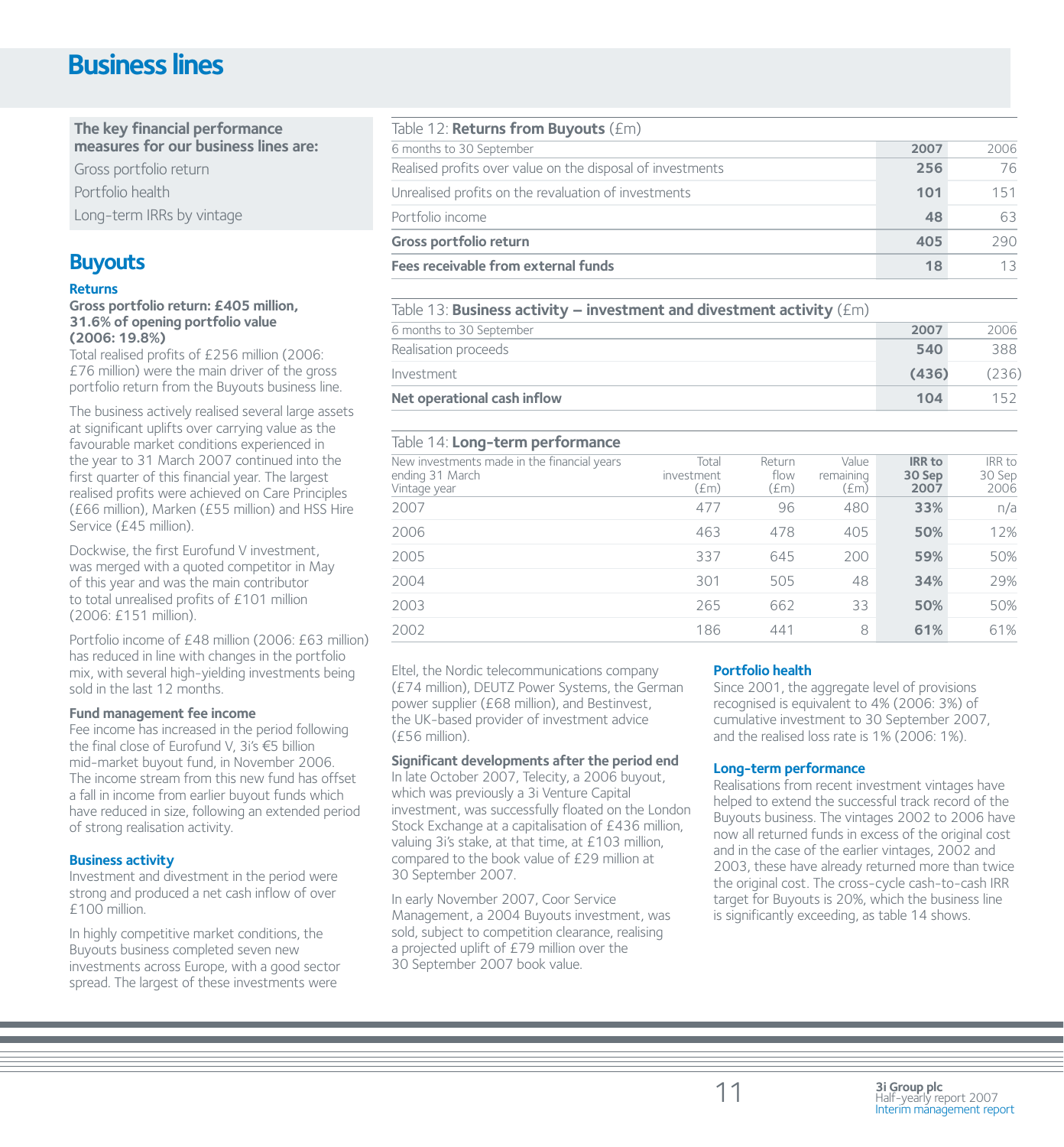## **Growth Capital**

### **Returns**

**Gross portfolio return: £180 million, 12.3% of opening portfolio value (2006: 15.4%)**

In a period of substantial growth in new investment, the Growth Capital business line also realised some large assets in the UK and continental Europe.

Relatively low profits on realisation accrued in this period since Hayley Conference Centres, Smart & Cook and Clínica Baviera, which were successfully sold in the first quarter, were all valued on an imminent sales basis at the start of the year. These profits have however been supplemented by value growth on the existing portfolio. Notable increases in value include a £16 million first time uplift from cost of Nimbus, the Indian media company, and earnings growth on two investments in the Swedish portfolio, DIAB and Boxer, which have led to a combined value uplift of £48 million.

#### **Business activity**

Investment in new markets and increasing deal size led to the Growth Capital business ending the period with a net cash outflow, in contrast to the same period last year. The period marked 3i's first Growth Capital deal in the US with a £27 million investment in Fulcrum, a fund administration business, based in Bermuda.

Large new investments, such as the £110 million investment in AIM-listed Venture Production, the North Sea oil and gas producer, and the £97 million investment in Nordic-based DNA, the integrated telecommunications and cable TV operator, are consistent with the strategic shift towards increasing investment size.

#### **Portfolio health**

Overall the portfolio health remains robust: at the balance sheet date 92% of the portfolio was classified as healthy, which compares to 88% one year previously and a rolling three-year average of 85%.

| Table 15: <b>Returns from Growth Capital</b> (£m)          |      |      |
|------------------------------------------------------------|------|------|
| 6 months to 30 September                                   | 2007 | 2006 |
| Realised profits over value on the disposal of investments | 37   | 90   |
| Unrealised profits on the revaluation of investments       | 110  | 57   |
| Portfolio income                                           | 33   | 36   |
| Gross portfolio return                                     | 180  | 183  |
| Fees receivable from external funds                        |      |      |

\*Less than £0.5 million.

| Table 16: Business activity – investment and divestment activity $(\text{Em})$ |       |       |
|--------------------------------------------------------------------------------|-------|-------|
| 6 months to 30 September                                                       | 2007  | 2006  |
| Realisation proceeds                                                           | 273   | 313   |
| Investment                                                                     | (493) | (198) |
| Net operational cash (outflow)/inflow                                          | (220) | 115   |

### Table 17: **Long-term performance**

| New investments made in the financial year<br>ending 31 March<br>Vintage year | Total<br>investment<br>(£m) | Return<br>flow<br>$(\text{fm})$ | Value<br>remaining<br>$(\text{fm})$ | <b>IRR</b> to<br>30 Sep<br>2007 | IRR to<br>30 Sep<br>2006 |
|-------------------------------------------------------------------------------|-----------------------------|---------------------------------|-------------------------------------|---------------------------------|--------------------------|
| 2007                                                                          | 435                         |                                 | 438                                 | 3%                              | n/a                      |
| 2006                                                                          | 401                         | 322                             | 352                                 | 40%                             | 6%                       |
| 2005                                                                          | 179                         | 170                             | 131                                 | 32%                             | 36%                      |
| 2004                                                                          | 293                         | 370                             | 98                                  | 24%                             | 21%                      |
| 2003                                                                          | 222                         | 355                             | 69                                  | 25%                             | 24%                      |
| 2002                                                                          | 493                         | 573                             | 167                                 | 13%                             | 8%                       |

#### **Long-term performance**

The above table shows good progress against this business line's IRR target across the cycle of 20%. Recent vintages have shown increasing asset quality, as evidenced by the IRR measured at 30 September 2007, and substantial early return flow, in particular from the 2005 and 2006 vintages.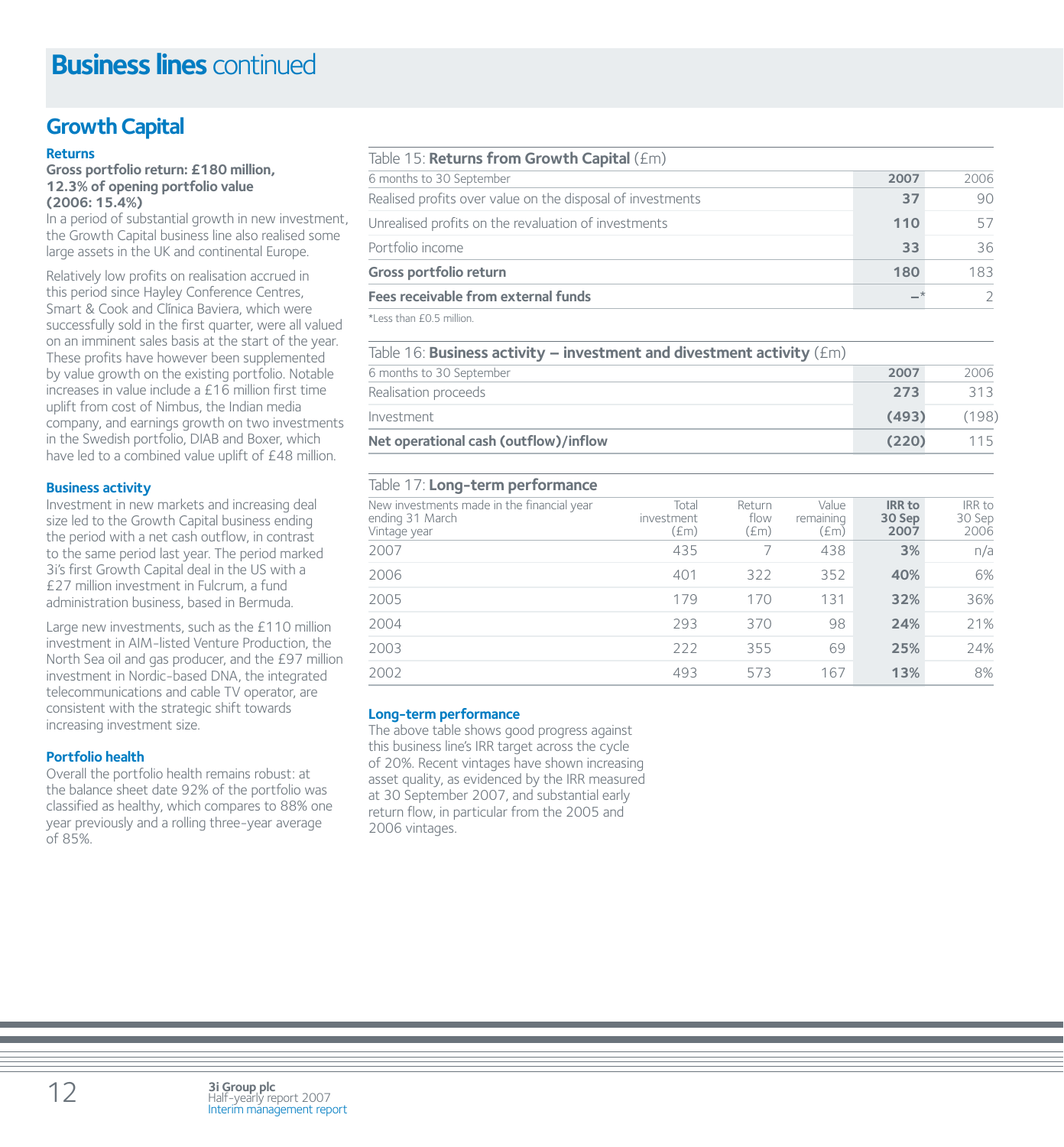## **Venture Capital**

### **Returns**

**Gross portfolio return: £31 million, 4.2% of opening portfolio value (2006: loss (8.4)%)**

Venture Capital's gross portfolio return was achieved despite several quoted stocks in the portfolio recording losses, including a further £13 million write down on the 2004 investment, Vonage, the NASDAQ-listed US voice-over-internet business.

Realised profits of £41 million (2006: £5 million) relate largely to the disposal of the German internet pharmaceuticals business DocMorris, which was sold in the period and generated a profit over opening value of £33 million.

### **Business activity**

The Venture Capital business is now focused on delivering a smaller number of higher value later-stage investments. Three new deals were completed in the period (2006: 13). Total investment was £65 million (2006: £129 million). Divestment proceeds were in line with expectations and at £111 million (2006: £26 million) were significantly higher than 2006.

#### **Portfolio health**

The risk inherent in the Venture Capital portfolio is higher than in 3i's other business lines, reflected in the return targets set and volatilities anticipated. At 30 September 2007, 68% of the cost of the portfolio was classified as healthy, compared to 72% in the prior year and the three-year rolling average of 68%.

### **Long-term performance**

The longer life cycle of Venture Capital investments and the tendency for the major element of returns to be generated on exit, means that it is too early to assess the performance of the most recent vintages, which are currently showing small positive IRRs.

| Table 18: Returns from Venture Capital (£m)                |      |      |
|------------------------------------------------------------|------|------|
| 6 months to 30 September                                   | 2007 | 2006 |
| Realised profits over value on the disposal of investments | 41   | 5    |
| Unrealised profits on the revaluation of investments       | (13) | (78) |
| Portfolio income                                           | 3    | 4    |
| Gross portfolio return                                     | 31   | (69) |
| Fees receivable from external funds                        |      | $-*$ |
|                                                            |      |      |

\*Less than £0.5 million.

| Table 19: Business activity – investment and divestment activity $(\text{Em})$ |      |       |  |  |
|--------------------------------------------------------------------------------|------|-------|--|--|
| 6 months to 30 September                                                       | 2007 | 2006  |  |  |
| Realisation proceeds                                                           | 111  | 26    |  |  |
| Investment                                                                     | (65) | (129) |  |  |
| Net operational cash inflow/(outflow)                                          | 46   | (103) |  |  |

### Table 20: **Long-term performance**

| New investments made in the financial year<br>ending 31 March<br>Vintage year | Total<br>investment<br>$(\text{fm})$ | Return<br>flow<br>$(\text{fm})$ | Value<br>remaining<br>(£m) | <b>IRR</b> to<br>30 Sep<br>2007 | IRR to<br>30 Sep<br>2006 |
|-------------------------------------------------------------------------------|--------------------------------------|---------------------------------|----------------------------|---------------------------------|--------------------------|
| 2007                                                                          | 141                                  | 8                               | 136                        | 3%                              | n/a                      |
| 2006                                                                          | 91                                   | 10                              | 84                         | 3%                              | (3)%                     |
| 2005                                                                          | 88                                   |                                 | 92                         | 3%                              | $(6)$ %                  |
| 2004                                                                          | 141                                  | 84                              | 88                         | 8%                              | 20%                      |
| 2003                                                                          | 120                                  | 27                              | 42                         | $(16)\%$                        | $(16)\%$                 |
| 2002                                                                          | 328                                  | 131                             | 77                         | $(11)$ %                        | (12)%                    |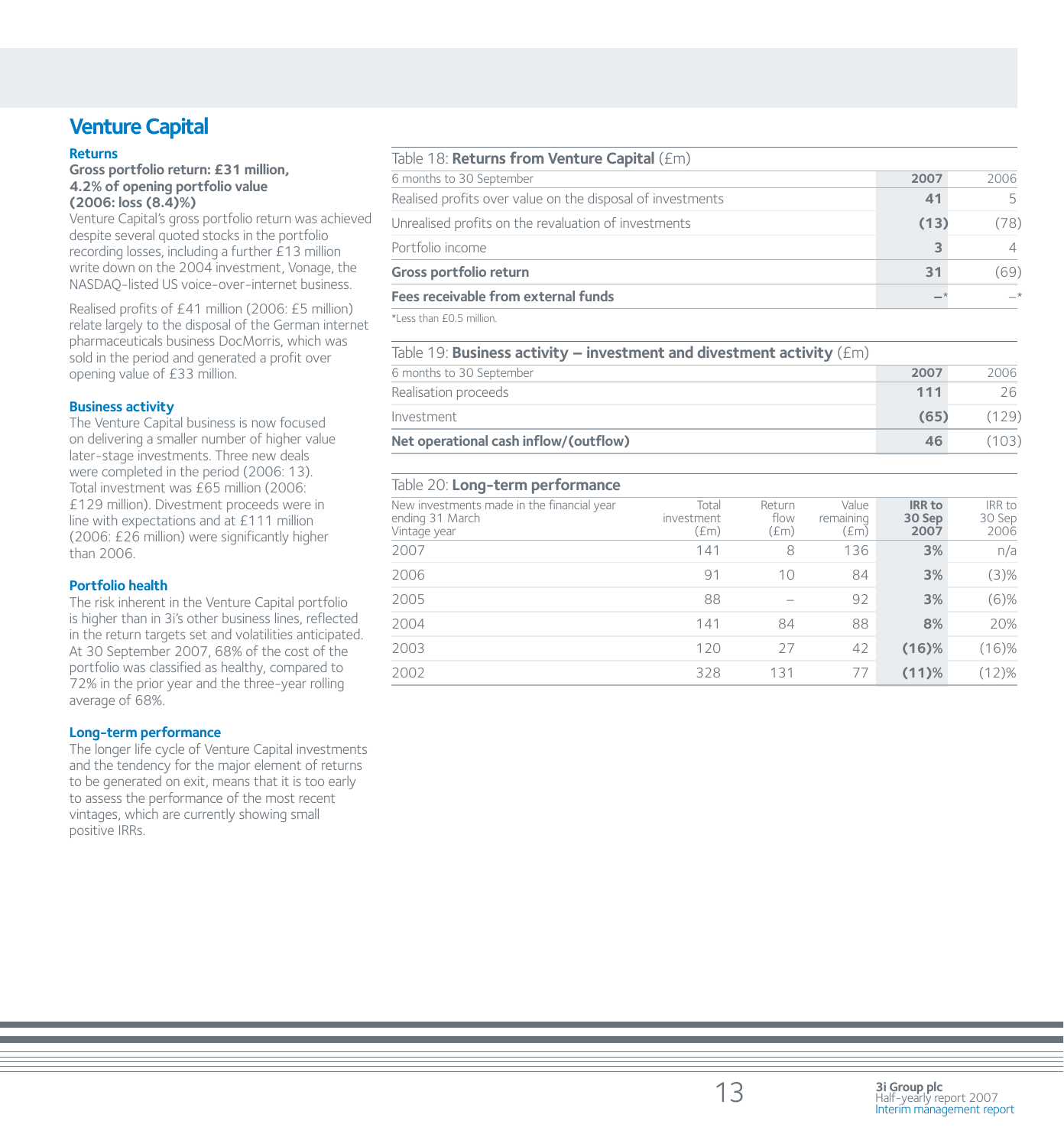## **Infrastructure**

### **Returns**

The largest asset in the Infrastructure portfolio throughout the period was the Group's 46% shareholding in 3i Infrastructure Limited. The share price of 3i Infrastructure Limited, which is now a constituent of the FTSE 250, has increased 1.2% in the period and this is reflected in unrealised profits as shown.

3i receives fees for its role as adviser to 3i Infrastructure Limited: £4 million is included as fund advisory fee income in the Group's total return.

### **Business activity**

3i made new commitments in the period to the Bahrain-based Infrastructure fund Manara (\$50 million committed, nil invested) and to the newly formed 3i India Infrastructure Fund (\$250 million committed, £56 million invested).

| Table 21: <b>Returns from Infrastructure</b> $(fm)$        |      |      |  |  |  |
|------------------------------------------------------------|------|------|--|--|--|
| 6 months to 30 September                                   | 2007 | 2006 |  |  |  |
| Realised profits over value on the disposal of investments |      |      |  |  |  |
| Unrealised profits on the revaluation of investments       |      |      |  |  |  |
| Portfolio income                                           | 6    |      |  |  |  |
| Gross portfolio return                                     | 13   |      |  |  |  |
| Fees receivable from external funds                        |      |      |  |  |  |

This fund, which has a target size of \$1 billion, is to be invested wholly in Indian infrastructure projects, and will be managed by 3i. The first investment, Adani Power, was completed by the 3i India Infrastructure Fund shortly after the \$500 million first close of the fund was announced in September 2007.

Total investment for the Infrastructure business line was £58 million including a further investment into Alma Mater.

## **QPE**

#### **Returns**

The returns from the QPE business line largely comprised changes to the valuation of the Group's shareholding in 3i Quoted Private Equity Limited.

3i Quoted Private Equity Limited's share price at 30 September 2007 was 96p compared with 100p on listing. This contributed to an unrealised loss of £9 million for the first half.

#### **Business activity**

In 2006, 3i created a new business line, QPE, to invest in European quoted stocks using private equity investment techniques. After establishing a team of specialist investors, drawn from industry and from private equity, a £400 million fund was successfully raised on the London Stock Exchange in which 3i invested £181 million for a 45% stake.

| Table 22: Returns from QPE (£m)                            |      |      |
|------------------------------------------------------------|------|------|
| 6 months to 30 September                                   | 2007 | 2006 |
| Realised profits over value on the disposal of investments |      |      |
| Unrealised profits on the revaluation of investments       | (9)  |      |
| Portfolio income                                           |      |      |
| Gross portfolio return                                     | (9)  |      |
| Fees receivable from external funds                        |      |      |

During the period the QPE team also invested a further £1 million in Strategic Recovery Fund, an investment from 2006, taking total investment in the QPE business line to £182 million.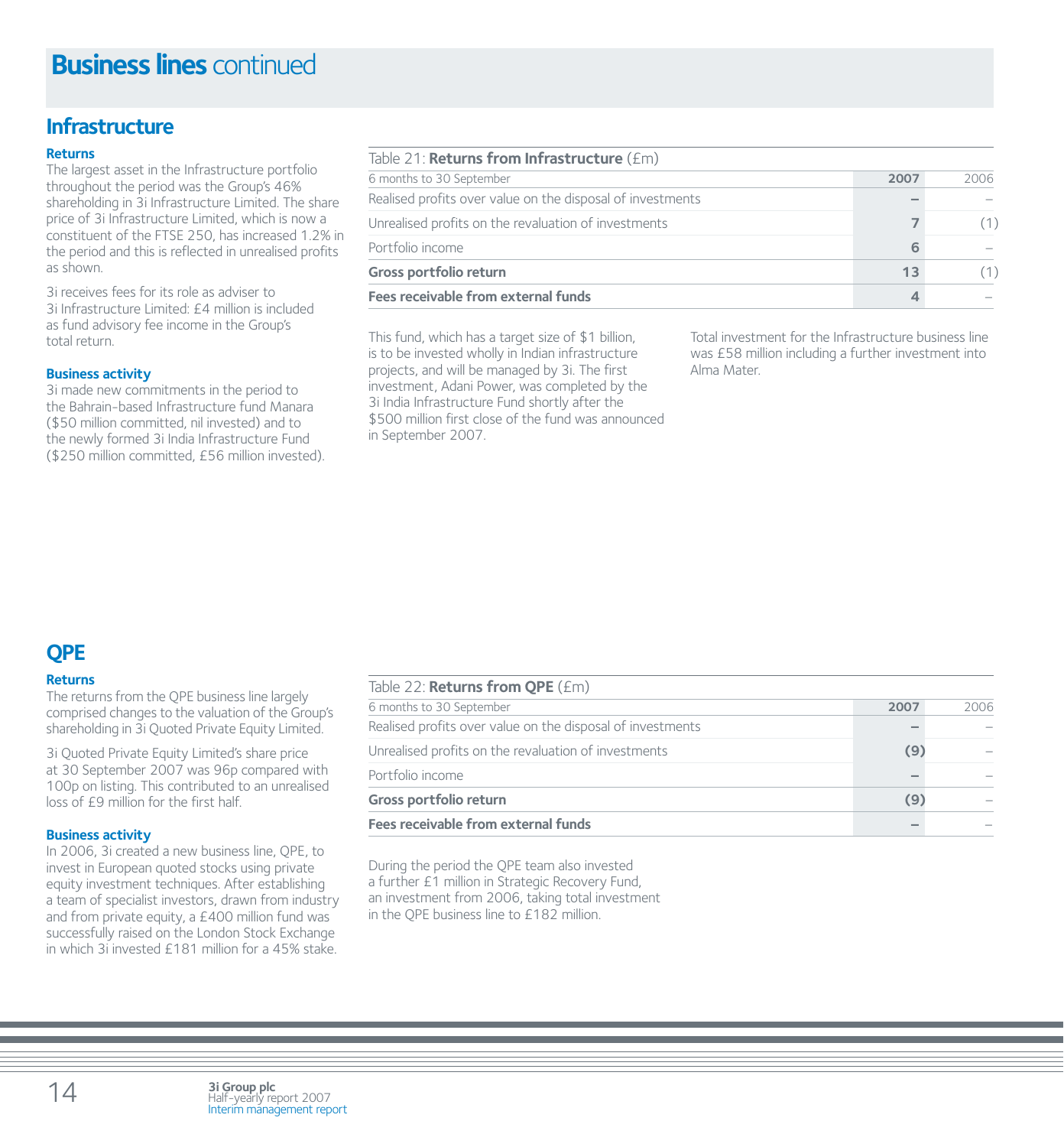# **Consolidated income statement**

for the six months to 30 September 2007

|                                                            | Notes          | 6 months to<br>30 September<br>2007<br>(unaudited)<br>£m | 6 months to<br>30 September<br>2006<br>(unaudited)<br>f <sub>m</sub> | 12 months to<br>31 March<br>2007<br>(audited)<br>£m |
|------------------------------------------------------------|----------------|----------------------------------------------------------|----------------------------------------------------------------------|-----------------------------------------------------|
| Realised profits over value on the disposal of investments | $\overline{2}$ | 337                                                      | 216                                                                  | 830                                                 |
| Unrealised profits on the revaluation of investments       | 3              | 183                                                      | 141                                                                  | 323                                                 |
|                                                            |                | 520                                                      | 357                                                                  | 1,153                                               |
| Portfolio income                                           |                |                                                          |                                                                      |                                                     |
| <b>Dividends</b>                                           |                | 34                                                       | 35                                                                   | 81                                                  |
| Income from loans and receivables                          |                | 57                                                       | 81                                                                   | 158                                                 |
| Fees receivable                                            |                | 11                                                       | 7                                                                    | 14                                                  |
| Gross portfolio return                                     | 1              | 622                                                      | 480                                                                  | 1,406                                               |
| Fees receivable from external funds                        | 1              | 22                                                       | 15                                                                   | 37                                                  |
| Carried interest                                           |                |                                                          |                                                                      |                                                     |
| Carried interest receivable from managed funds             | $\overline{4}$ | 36                                                       | 35                                                                   | 81                                                  |
| Carried interest and performance fees payable              | $\overline{4}$ | (98)                                                     | (48)                                                                 | (142)                                               |
| Operating expenses                                         |                | (129)                                                    | (115)                                                                | (255)                                               |
| Net portfolio return                                       |                | 453                                                      | 367                                                                  | 1,127                                               |
| Treasury interest receivable                               | 5              | 61                                                       | 47                                                                   | 91                                                  |
| Interest payable                                           | 5              | (62)                                                     | (49)                                                                 | (100)                                               |
| Movements in the fair value of derivatives                 | 6              | 81                                                       | 11                                                                   | (29)                                                |
| Exchange movements                                         |                | (16)                                                     | (11)                                                                 | (31)                                                |
| Other income                                               |                | $-$                                                      | $\equiv$                                                             |                                                     |
| Profit before tax                                          |                | 517                                                      | 365                                                                  | 1,059                                               |
| Income taxes                                               |                | (2)                                                      | (2)                                                                  | (3)                                                 |
| Profit after tax and profit for the period                 |                | 515                                                      | 363                                                                  | 1,056                                               |
|                                                            |                |                                                          |                                                                      |                                                     |
| Earnings per share                                         |                |                                                          |                                                                      |                                                     |
| Basic (pence)                                              | 10             | 122.0                                                    | $71.8*$                                                              | 220.4*                                              |
| Diluted (pence)                                            | 10             | 100.6                                                    | 68.8*                                                                | $217.9*$                                            |

\*As restated (note 10).

The rates and amounts of dividends paid and proposed are shown in note 11.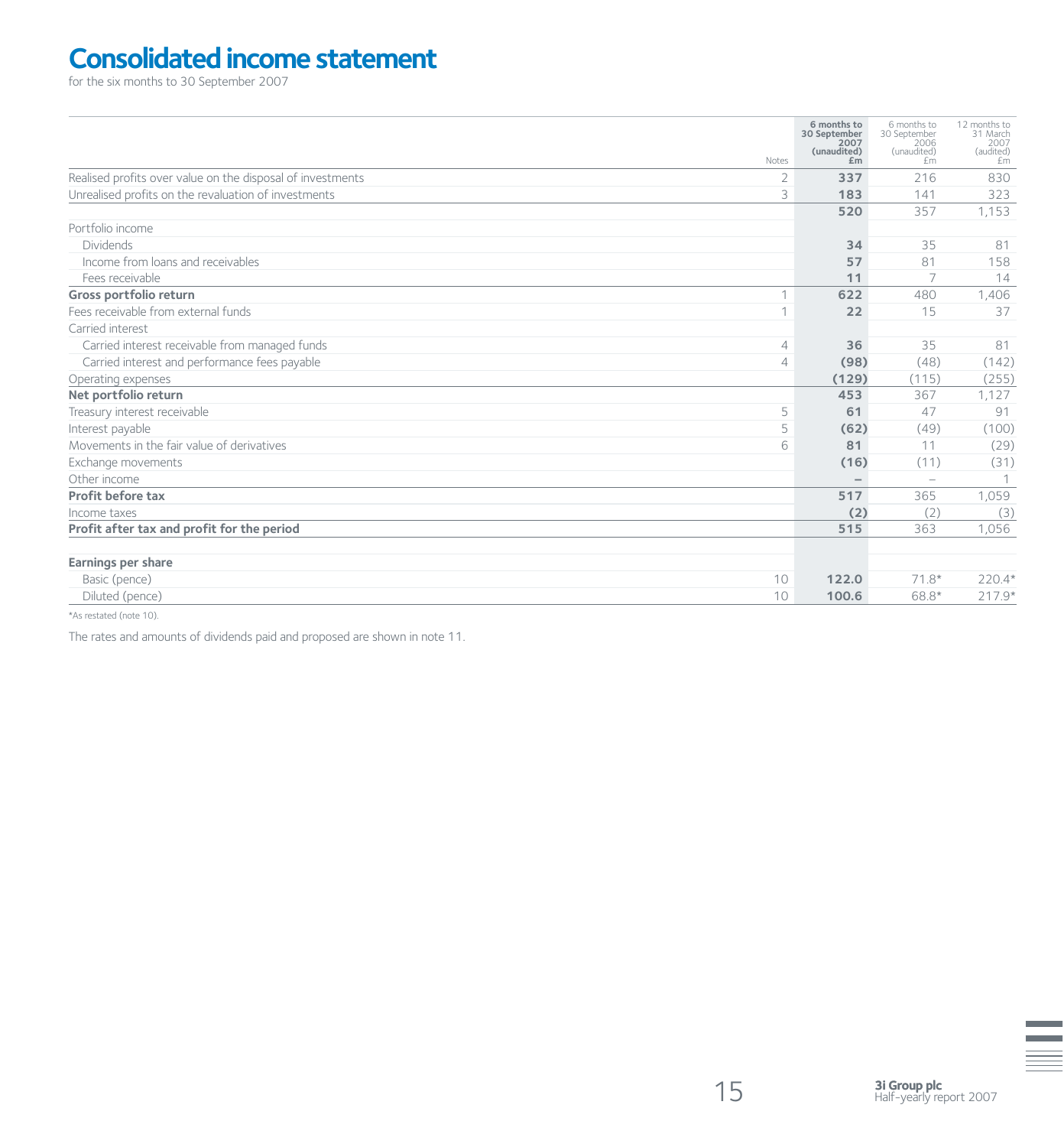# **Consolidated statement of recognised income and expense**

for the six months to 30 September 2007

|                                                           | 6 months to<br>30 September<br>2007<br>(unaudited)<br>Em | 6 months to<br>30 September<br>2006<br>(unaudited)<br>£m | 12 months to<br>31 March<br>2007<br>(audited)<br>£m |
|-----------------------------------------------------------|----------------------------------------------------------|----------------------------------------------------------|-----------------------------------------------------|
| Profit for the period                                     | 515                                                      | 363                                                      | 1,056                                               |
| Revaluation of own use property                           | $\overline{\phantom{a}}$                                 | $\hspace{1.0cm} \rule{1.5cm}{0.15cm}$                    |                                                     |
| Exchange differences on translation of foreign operations | $\blacktriangleleft$                                     | (3)                                                      |                                                     |
| Actuarial (losses)/gains                                  | (4)                                                      | 14                                                       | 13                                                  |
| Total recognised income and expense for the period        | 512                                                      | 374                                                      | 1,075                                               |
| Analysed in reserves as                                   |                                                          |                                                          |                                                     |
| Revenue                                                   | 46                                                       | 69                                                       | 134                                                 |
| Capital                                                   | 465                                                      | 308                                                      | 936                                                 |
| Translation reserve                                       |                                                          | (3)                                                      |                                                     |
|                                                           | 512                                                      | 374                                                      | 1.075                                               |

# **Consolidated reconciliation of movements in equity**

for the six months to 30 September 2007

| Notes                                              | 6 months to<br>30 September<br>2007<br>(unaudited)<br>£m | 6 months to<br>30 September<br>2006<br>(unaudited)<br>£m | 12 months to<br>31 March<br>2007<br>(audited)<br>£m |
|----------------------------------------------------|----------------------------------------------------------|----------------------------------------------------------|-----------------------------------------------------|
| Opening total equity                               | 4,249                                                    | 4,006                                                    | 4,006                                               |
| Total recognised income and expense for the period | 512                                                      | 374                                                      | 1,075                                               |
| Share-based payments                               | (1)                                                      | 5                                                        | 9                                                   |
| Ordinary dividends<br>11                           | (47)                                                     | (52)                                                     | (79)                                                |
| Issue of B shares                                  | (808)                                                    | (700)                                                    | (700)                                               |
| Issues of shares                                   | 16                                                       | 10                                                       | 18                                                  |
| Share buy-backs                                    | (64)                                                     | $\overline{\phantom{a}}$                                 | (74)                                                |
| Own shares                                         | (13)                                                     | 5                                                        | (6)                                                 |
| Closing total equity                               | 3,844                                                    | 3,648                                                    | 4,249                                               |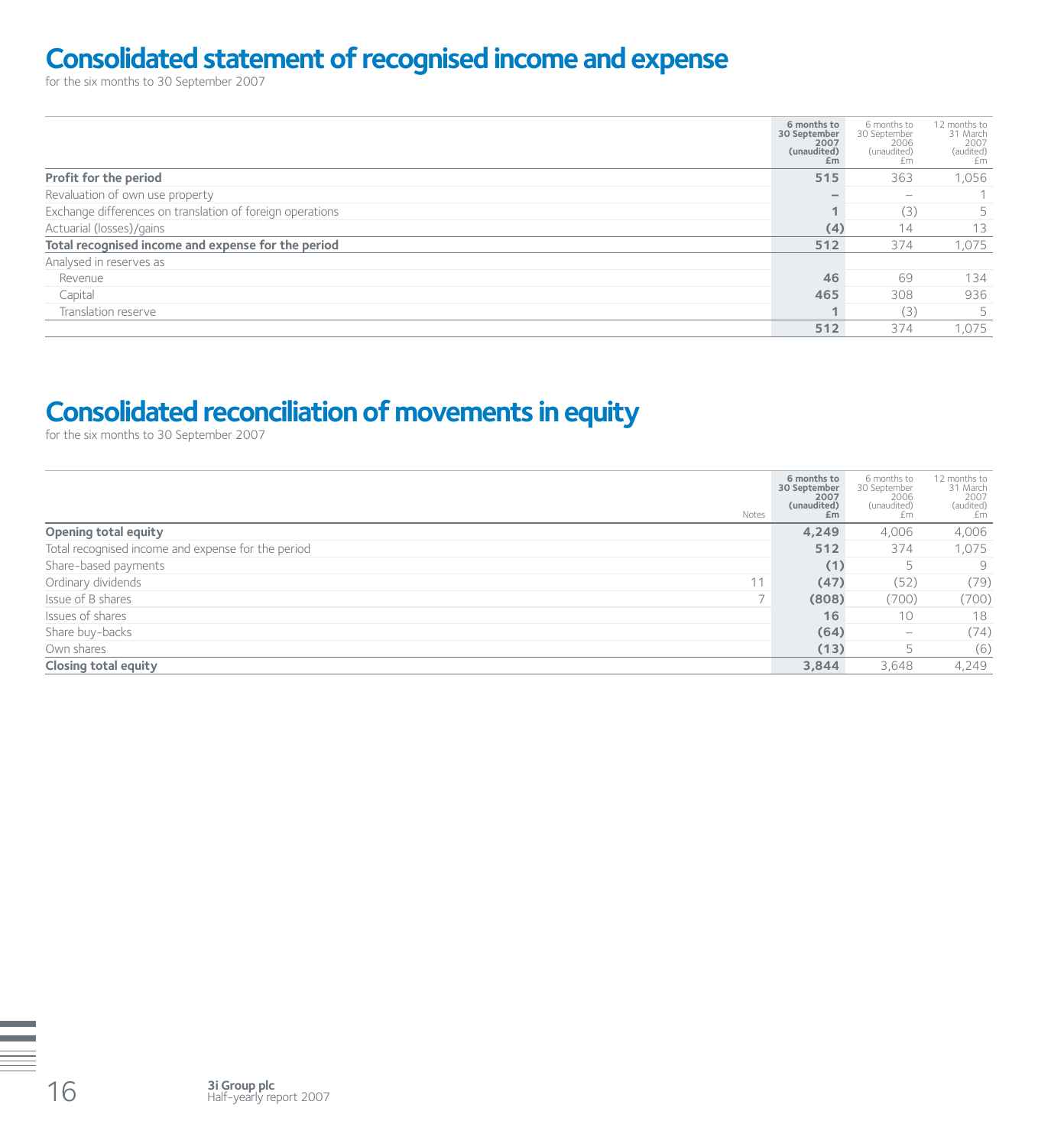# **Consolidated balance sheet**

as at 30 September 2007

|                                                      |                                                           | 30 September<br>2007<br>(unaudited) | 30 September<br>2006<br>(unaudited) | 31 March<br>2007<br>(audited) |
|------------------------------------------------------|-----------------------------------------------------------|-------------------------------------|-------------------------------------|-------------------------------|
|                                                      | Notes                                                     | £m                                  | £m                                  | £m                            |
| <b>Assets</b>                                        |                                                           |                                     |                                     |                               |
| Non-current assets                                   |                                                           |                                     |                                     |                               |
| Investments                                          |                                                           |                                     |                                     |                               |
| Quoted equity investments                            |                                                           | 778                                 | 279                                 | 570                           |
| Unquoted equity investments                          |                                                           | 2,593                               | 2,507                               | 2,534                         |
| Loans and receivables                                |                                                           | 1,759                               | 1,388                               | 1,258                         |
| Investment portfolio                                 | 1                                                         | 5,130                               | 4,174                               | 4,362                         |
| Carried interest receivable                          |                                                           | 94                                  | 108                                 | 83                            |
| Property, plant and equipment                        |                                                           | 32                                  | 31                                  | 32                            |
| <b>Total non-current assets</b>                      |                                                           | 5,256                               | 4,313                               | 4,477                         |
| <b>Current assets</b>                                |                                                           |                                     |                                     |                               |
| Other current assets                                 |                                                           | 156                                 | 99                                  | 197                           |
| Derivative financial instruments                     |                                                           | 24                                  | 25                                  | 21                            |
| Deposits                                             |                                                           | 617                                 | 763                                 | 1,668                         |
| Cash and cash equivalents                            |                                                           | 583                                 | 711                                 | 486                           |
| <b>Total current assets</b>                          |                                                           | 1,380                               | 1,598                               | 2,372                         |
| <b>Total assets</b>                                  |                                                           | 6,636                               | 5,911                               | 6,849                         |
|                                                      |                                                           |                                     |                                     |                               |
| <b>Liabilities</b><br><b>Non-current liabilities</b> |                                                           |                                     |                                     |                               |
|                                                      |                                                           |                                     |                                     |                               |
| Carried interest payable                             |                                                           | (145)                               | (106)                               | (153)                         |
| Loans and borrowings                                 |                                                           | (1,087)                             | (1,038)                             | (916)                         |
| Convertible Bonds                                    |                                                           | (377)                               | (359)                               | (363)                         |
| <b>B</b> shares                                      | $\overline{7}$                                            | (21)                                | (11)                                | (11)                          |
| Subordinated liabilities                             |                                                           | (11)                                | (21)                                | (21)                          |
| Retirement benefit obligation                        |                                                           | (4)                                 | (3)                                 | (1)                           |
| Deferred income taxes                                |                                                           | (1)                                 | (1)                                 | (1)                           |
| Provisions                                           |                                                           | (9)                                 | (4)                                 | (7)                           |
| <b>Total non-current liabilities</b>                 |                                                           | (1,655)                             | (1, 543)                            | (1, 473)                      |
| <b>Current liabilities</b>                           |                                                           |                                     |                                     |                               |
| Trade and other payables                             |                                                           | (185)                               | (138)                               | (179)                         |
| Carried interest payable                             |                                                           | (71)                                | (31)                                | (71)                          |
| Loans and borrowings                                 |                                                           | (740)                               | (400)                               | (675)                         |
| Derivative financial instruments                     |                                                           | (131)                               | (145)                               | (189)                         |
| Current income taxes                                 |                                                           | (3)                                 | (3)                                 | (2)                           |
| Provisions                                           |                                                           | (7)                                 | (3)                                 | (11)                          |
| <b>Total current liabilities</b>                     |                                                           | (1, 137)                            | (720)                               | (1, 127)                      |
| <b>Total liabilities</b>                             |                                                           | (2,792)                             | (2, 263)                            | (2,600)                       |
| Net assets                                           |                                                           | 3.844                               | 3,648                               | 4,249                         |
| <b>Equity</b>                                        |                                                           |                                     |                                     |                               |
| Issued capital                                       | $\,8\,$                                                   | 287                                 | 294                                 | 289                           |
| Share premium                                        | $\mathcal{G}% _{M_{1},M_{2}}^{\alpha,\beta}(\varepsilon)$ | 394                                 | 379                                 | 387                           |
| Capital redemption reserve                           | $\mathcal{G}$                                             | 38                                  | 22                                  | 27                            |
| Share-based payment reserve                          | 9                                                         | 18                                  | 22                                  | 18                            |
| Translation reserve                                  | $\mathcal{G}% _{M_{1},M_{2}}^{\alpha,\beta}(\mathcal{G})$ | 6                                   | (3)                                 | 5                             |
| Capital reserve                                      | $\mathcal{G}% _{M_{1},M_{2}}^{\alpha,\beta}(\mathcal{G})$ | 2,868                               | 2,718                               | 3,280                         |
| Revenue reserve                                      | $\mathcal{G}% _{M_{1},M_{2}}^{\alpha,\beta}(\mathcal{G})$ | 317                                 | 280                                 | 318                           |
| Own shares                                           | 9                                                         | (84)                                | (64)                                | (75)                          |
| <b>Total equity</b>                                  |                                                           | 3,844                               | 3,648                               | 4,249                         |
|                                                      |                                                           |                                     |                                     |                               |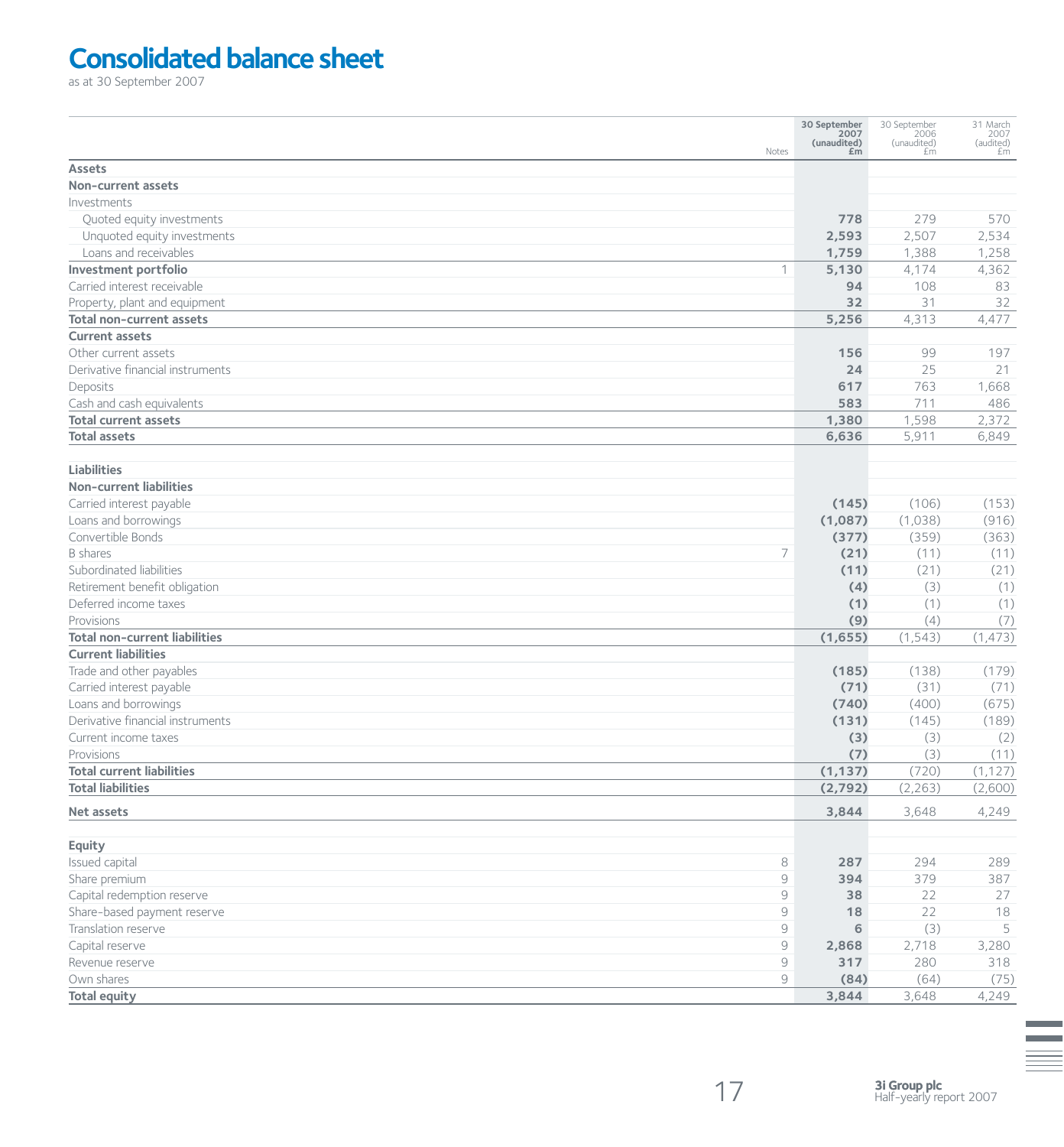# **Consolidated cash flow statement**

for the six months to 30 September 2007

|                                                    | 6 months to<br>30 September<br>2007<br>(unaudited)<br>Em | 6 months to<br>30 September<br>2006<br>(unaudited)<br>£m | 12 months to<br>31 March<br>2007<br>(audited)<br>£m |
|----------------------------------------------------|----------------------------------------------------------|----------------------------------------------------------|-----------------------------------------------------|
| Cash flow from operating activities                |                                                          |                                                          |                                                     |
| Purchase of investments                            | (1, 216)                                                 | (559)                                                    | (1,503)                                             |
| Proceeds from investments                          | 1,105                                                    | 858                                                      | 2,364                                               |
| Interest received                                  | 22                                                       | 53                                                       | 68                                                  |
| Dividends received                                 | 34                                                       | 35                                                       | 66                                                  |
| Fees received                                      | 33                                                       | 11                                                       | 54                                                  |
| Carried interest received                          | 25                                                       | 5                                                        | 76                                                  |
| Carried interest paid                              | (109)                                                    | (49)                                                     | (58)                                                |
| Operating expenses                                 | (155)                                                    | (118)                                                    | (202)                                               |
| Income taxes paid                                  | (2)                                                      | (1)                                                      | (8)                                                 |
| Net cash flow from operations                      | (263)                                                    | 235                                                      | 857                                                 |
| Cash flow from financing activities                |                                                          |                                                          |                                                     |
| Proceeds from issues of share capital              | 16                                                       | 10                                                       | 18                                                  |
| Repurchase of ordinary shares                      | (64)                                                     | $\equiv$                                                 | (74)                                                |
| Movement in own shares                             | (13)                                                     | $\overline{\phantom{0}}$                                 | (12)                                                |
| Repurchase of B shares                             | (798)                                                    | (689)                                                    | (689)                                               |
| Dividend paid                                      | (47)                                                     | (52)                                                     | (79)                                                |
| Interest received                                  | 58                                                       | 44                                                       | 80                                                  |
| Interest paid                                      | (46)                                                     | (40)                                                     | (101)                                               |
| Proceeds from long-term borrowings                 | 529                                                      | 1                                                        |                                                     |
| Repayment of long-term borrowings                  | (200)                                                    | (2)                                                      | (2)                                                 |
| Net cash flow from short-term borrowings           | (121)                                                    | 18                                                       | 211                                                 |
| Net cash flow from deposits                        | 1,051                                                    | 345                                                      | (560)                                               |
| Net cash flow from financing activities            | 365                                                      | (365)                                                    | (1, 207)                                            |
| Cash flow from investing activities                | (2)                                                      |                                                          |                                                     |
| Purchases of property, plant and equipment         |                                                          | (3)                                                      | (9)                                                 |
| Sales of property, plant and equipment             | $\overline{\phantom{0}}$                                 | 1                                                        | $\overline{2}$                                      |
| Net cash flow from investing activities            | (2)                                                      | (2)                                                      | (7)                                                 |
| Change in cash and cash equivalents                | 100                                                      | (132)                                                    | (357)                                               |
| Cash and cash equivalents at 1 April               | 486                                                      | 847                                                      | 847                                                 |
| Effect of exchange rate fluctuations               | (3)                                                      | (4)                                                      | (4)                                                 |
| Cash and cash equivalents at the end of the period | 583                                                      | 711                                                      | 486                                                 |
|                                                    |                                                          |                                                          |                                                     |

**3i Group plc**<br>
Half-yearly report 2007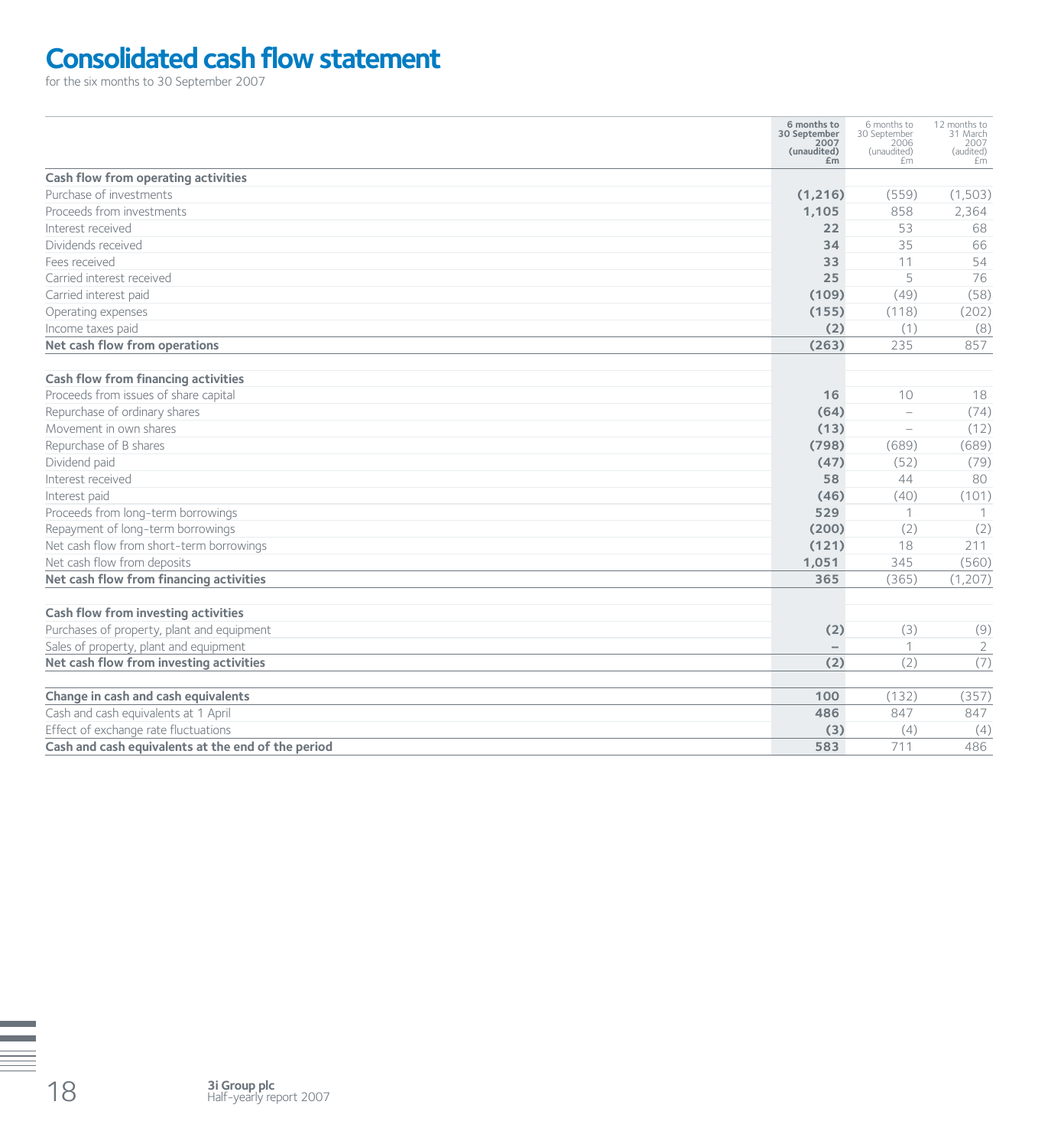# **Notes to the accounts**

### **1 Segmental analysis**

| 6 months to 30 September 2007 (unaudited)                  | <b>Buyouts</b><br>£m | Growth<br>Capital<br>£m | Venture<br>Capital<br>£m                                      | Infrastructure<br>£m     | Quoted<br>Private<br>Equity<br>£m | Smaller<br>Minority<br>Investments<br>£m | Total<br>£m |
|------------------------------------------------------------|----------------------|-------------------------|---------------------------------------------------------------|--------------------------|-----------------------------------|------------------------------------------|-------------|
| Gross portfolio return                                     |                      |                         |                                                               |                          |                                   |                                          |             |
| Realised profits over value on the disposal of investments | 256                  | 37                      | 41                                                            | $\overline{\phantom{0}}$ | $\overline{\phantom{0}}$          | 3                                        | 337         |
| Unrealised profits on the revaluation of investments       | 101                  | 110                     | (13)                                                          | $\overline{7}$           | (9)                               | (13)                                     | 183         |
| Portfolio income                                           | 48                   | 33                      | 3                                                             | 6                        | $\overline{\phantom{0}}$          | 12                                       | 102         |
|                                                            | 405                  | 180                     | 31                                                            | 13                       | (9)                               | $\overline{2}$                           | 622         |
| Fees receivable from external funds                        | 18                   |                         |                                                               | $\overline{4}$           |                                   |                                          | 22          |
| Net (investment)/divestment                                |                      |                         |                                                               |                          |                                   |                                          |             |
| Realisation proceeds                                       | 540                  | 273                     | 111                                                           | 32                       | 17                                | 71                                       | 1,044       |
| Investment                                                 | (436)                | (493)                   | (65)                                                          | (58)                     | (182)                             |                                          | (1, 234)    |
|                                                            | 104                  | (220)                   | 46                                                            | (26)                     | (165)                             | 71                                       | (190)       |
| <b>Balance sheet</b>                                       |                      |                         |                                                               |                          |                                   |                                          |             |
| Value of investment portfolio at end of period             | 1,571                | 1,854                   | 715                                                           | 502                      | 176                               | 312                                      | 5,130       |
| 6 months to 30 September 2006 (unaudited)                  | Buyouts<br><i>fm</i> | Growth<br>Capital<br>£m | Venture<br>$\bigcap_{\substack{\text{Capital} \\ \text{Em}}}$ | Infrastructure<br>fm     | Quoted<br>Private<br>Equity<br>£m | Smaller<br>Minority<br>Investments<br>£m | Total<br>£m |
| Gross portfolio return                                     |                      |                         |                                                               |                          |                                   |                                          |             |
| Realised profits over value on the disposal of investments | 76                   | 90                      | 5                                                             | $\equiv$                 | $=$                               | 45                                       | 216         |
| Unrealised profits on the revaluation of investments       | 151                  | 57                      | (78)                                                          | (1)                      | $\equiv$                          | 12                                       | 141         |
| Portfolio income                                           | 63                   | 36                      | $\overline{4}$                                                | $\equiv$                 | $\overline{\phantom{0}}$          | 20                                       | 123         |
|                                                            | 290                  | 183                     | (69)                                                          | (1)                      | $\overline{\phantom{0}}$          | 77                                       | 480         |
| Fees receivable from external funds                        | 13                   | $\overline{2}$          | $\frac{1}{2}$                                                 | $\overline{\phantom{a}}$ | $\overline{a}$                    | $\overline{\phantom{0}}$                 | 15          |
| Net (investment)/divestment                                |                      |                         |                                                               |                          |                                   |                                          |             |
| Realisation proceeds                                       | 388                  | 313                     | 26                                                            | $\overline{4}$           | $\overline{\phantom{0}}$          | 118                                      | 849         |
| Investment                                                 | (236)                | (198)                   | (129)                                                         | (10)                     | (14)                              | (2)                                      | (589)       |
|                                                            | 152                  | 115                     | (103)                                                         | (6)                      | (14)                              | 116                                      | 260         |
| <b>Balance sheet</b>                                       |                      |                         |                                                               |                          |                                   |                                          |             |
| Value of investment portfolio at end of period             | 1,534                | 1,201                   | 826                                                           | 96                       | 13                                | 504                                      | 4,174       |
| 12 months to 31 March 2007 (audited)                       | Buyouts<br>£m        | Growth<br>Capital<br>£m | Venture<br>Capital<br>£m                                      | Infrastructure<br>£m     | Quoted<br>Private<br>Equity<br>£m | Smaller<br>Minority<br>Investments<br>£m | Total<br>£m |
| Gross portfolio return                                     |                      |                         |                                                               |                          |                                   |                                          |             |
| Realised profits over value on the disposal of investments | 538                  | 235                     | 12                                                            | (15)                     | $\overline{\phantom{m}}$          | 60                                       | 830         |
| Unrealised profits on the revaluation of investments       | 123                  | 269                     | (61)                                                          | 3                        | 6                                 | (17)                                     | 323         |
| Portfolio income                                           | 127                  | 65                      | 3                                                             | 27                       | $\equiv$                          | 31                                       | 253         |
|                                                            | 788                  | 569                     | (46)                                                          | 15                       | 6                                 | 74                                       | 1,406       |
| Fees receivable from external funds                        | 33                   | 3                       | $\mathbf 1$                                                   | $\equiv$                 | $\equiv$                          | $\overline{\phantom{a}}$                 | 37          |
| Net (investment)/divestment                                |                      |                         |                                                               |                          |                                   |                                          |             |
| Realisation proceeds                                       | 1,341                | 691                     | 187                                                           | 5                        | $\overline{\phantom{0}}$          | 214                                      | 2,438       |
| Investment                                                 | (498)                | (482)                   | (200)                                                         | (380)                    | (14)                              | (2)                                      | (1, 576)    |
|                                                            | 843                  | 209                     | (13)                                                          | (375)                    | (14)                              | 212                                      | 862         |
| <b>Balance sheet</b>                                       |                      |                         |                                                               |                          |                                   |                                          |             |
| Value of investment portfolio at end of period             | 1,281                | 1.460                   | 741                                                           | 469                      | 20                                | 391                                      | 4,362       |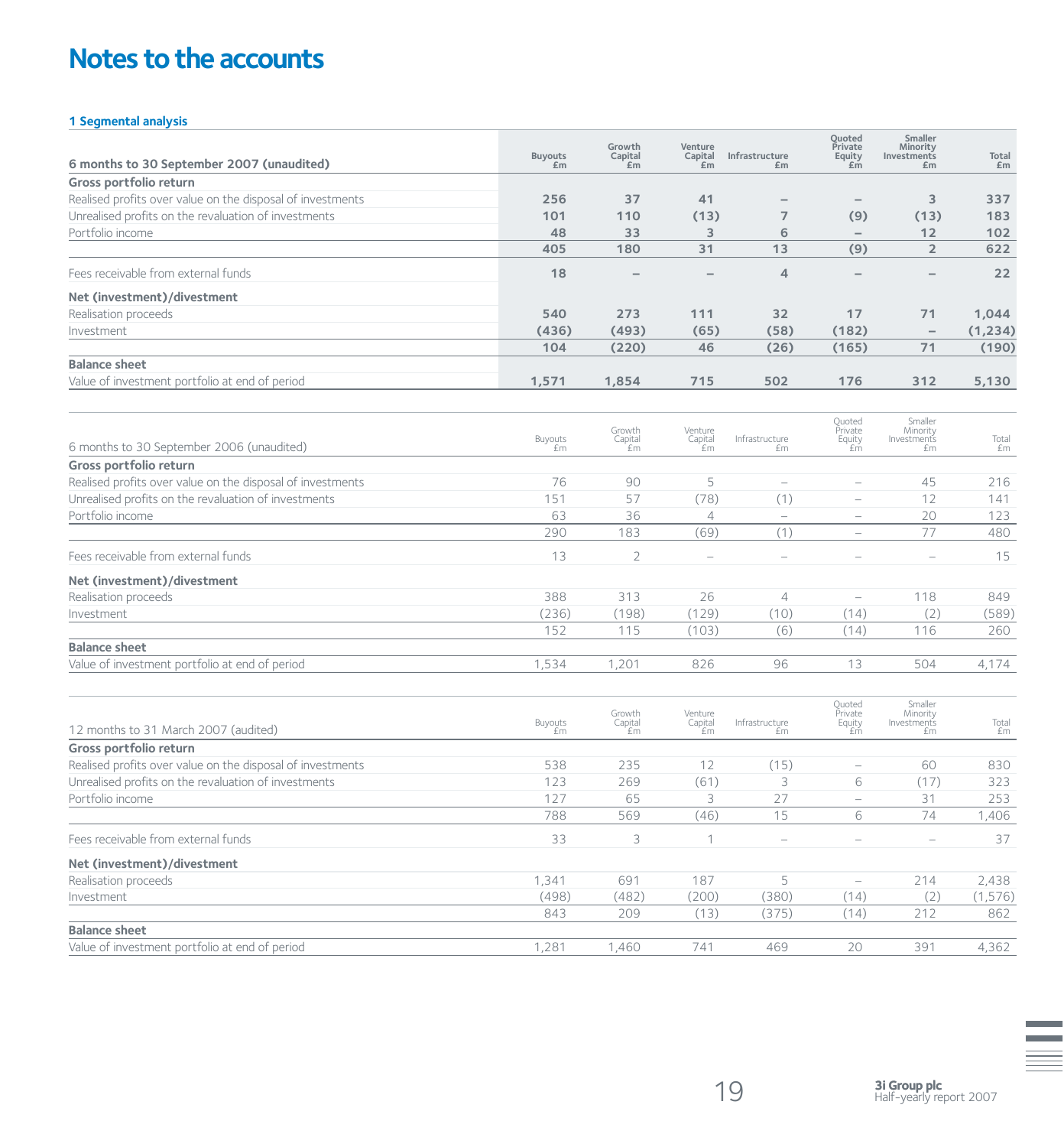# **Notes to the accounts** continued

#### **2 Realised profits over value on the disposal of investments**

|                                   |              | 6 months to 30 September 2007  |             |                                 |                                | 6 months to 30 September 2006 | 12 months to 31 March 2007 |                                                                           |             |  |
|-----------------------------------|--------------|--------------------------------|-------------|---------------------------------|--------------------------------|-------------------------------|----------------------------|---------------------------------------------------------------------------|-------------|--|
|                                   | Equity<br>£m | Loans and<br>receivables<br>£m | Total<br>£m | Equity<br>£m                    | Loans and<br>receivables<br>£m | Total<br>£m                   | Equity<br>£m.              | Loans and<br>receivables<br>£m                                            | Total<br>£m |  |
| Net proceeds                      | 795          | 249                            | 1,044       | 599                             | 250                            | 849                           | .787                       | 651                                                                       | 2,438       |  |
| Valuation of disposed investments | (464)        | (238)                          | (702)       | (384)                           | (248)                          | (632)                         | (932)                      | (649)                                                                     | (1,581)     |  |
| Investments written off           | (2)          | (3)                            | (5)         | $\hspace{0.1mm}-\hspace{0.1mm}$ |                                |                               | (25)                       | ∠                                                                         | (27)        |  |
|                                   | 329          |                                | 337         | 215                             |                                | 216                           | 830                        | $\hspace{1.0cm} \rule{1.5cm}{0.15cm} \hspace{1.0cm} \rule{1.5cm}{0.15cm}$ | 830         |  |

#### **3 Unrealised profits on the revaluation of investments**

|                                                    |              | 6 months to 30 September 2007  |             |        | 6 months to 30 September 2006  |             | 12 months to 31 March 2007 |                                |             |  |
|----------------------------------------------------|--------------|--------------------------------|-------------|--------|--------------------------------|-------------|----------------------------|--------------------------------|-------------|--|
|                                                    | Equity<br>£m | Loans and<br>receivables<br>£m | Total<br>£m | Equity | Loans and<br>receivables<br>£m | Total<br>£m | Equity                     | Loans and<br>receivables<br>£m | Total<br>£m |  |
| Movement in the fair value of equity               | 248          | $\overline{\phantom{a}}$       | 248         | 200    | $\overline{\phantom{0}}$       | 200         | 396                        | $\overline{\phantom{a}}$       | 396         |  |
| Provisions and impairment of loans and receivables | (27)         | (38)                           | (65)        | 30)    | '29)                           | (59)        | (22)                       | (51)                           | (73)        |  |
|                                                    | 221          | (38)                           | 183         | 70     | '29                            | 141         | 374                        | (51)                           | 323         |  |

Provisions have been recognised on investments where it is considered there is significant underperformance or risk of failure. All other movements are included within movement in the fair value of equity.

#### **4 Carried interest**

|                                                | 6 months to<br>30 September<br>2007<br>(unaudited)<br>£m | 6 months to<br>30 September<br>2006<br>(unaudited) | 12 months to<br>31 March<br>2007<br>(audited)<br>£m |
|------------------------------------------------|----------------------------------------------------------|----------------------------------------------------|-----------------------------------------------------|
| Carried interest receivable from managed funds | 36                                                       | マヒ                                                 | 81                                                  |
| Carried interest and performance fees payable  | (98)                                                     | (48)                                               | (142)                                               |
|                                                | (62)                                                     | (13)                                               | (61)                                                |

Carried interest receivable represents the Group's share of profits from managed funds. Each managed fund is reviewed at the balance sheet date and income is accrued based on fund profits in excess of the performance conditions within the fund, taking into account cash already returned to fund investors and the fair value of assets remaining in the fund.

Carried interest payable represents the amount payable to executives from the Group's carried interest schemes. As with carried interest receivable, each scheme is separately reviewed at the balance sheet date, and an accrual made equal to the executives' share of profits in excess of the performance conditions in place in the scheme.

#### **5 Net interest payable**

|                                     | 6 months to<br>30 September<br>2007<br>(unaudited)<br>£m | 6 months to<br>30 September<br>2006<br>(unaudited)<br>£m | 12 months to<br>31 March<br>2007<br>(audited)<br>£m |
|-------------------------------------|----------------------------------------------------------|----------------------------------------------------------|-----------------------------------------------------|
| Treasury interest receivable        |                                                          |                                                          |                                                     |
| Interest on bank deposits           | 58                                                       | 45                                                       | 87                                                  |
| Finance income on pension plan      | 3                                                        |                                                          | 4                                                   |
|                                     | 61                                                       | 47                                                       | 91                                                  |
| Interest payable                    |                                                          |                                                          |                                                     |
| Interest on loans and borrowings    | (51)                                                     | (41)                                                     | (84)                                                |
| Interest on Convertible Bonds       | (3)                                                      | (3)                                                      | (6)                                                 |
| Amortisation of Convertible Bonds   | (3)                                                      | (4)                                                      | (7)                                                 |
| Interest on subordinated borrowings | (5)                                                      | (1)                                                      | (3)                                                 |
|                                     | (62)                                                     | (49)                                                     | (100)                                               |
| Net interest payable                | (1)                                                      | (2)                                                      | (9)                                                 |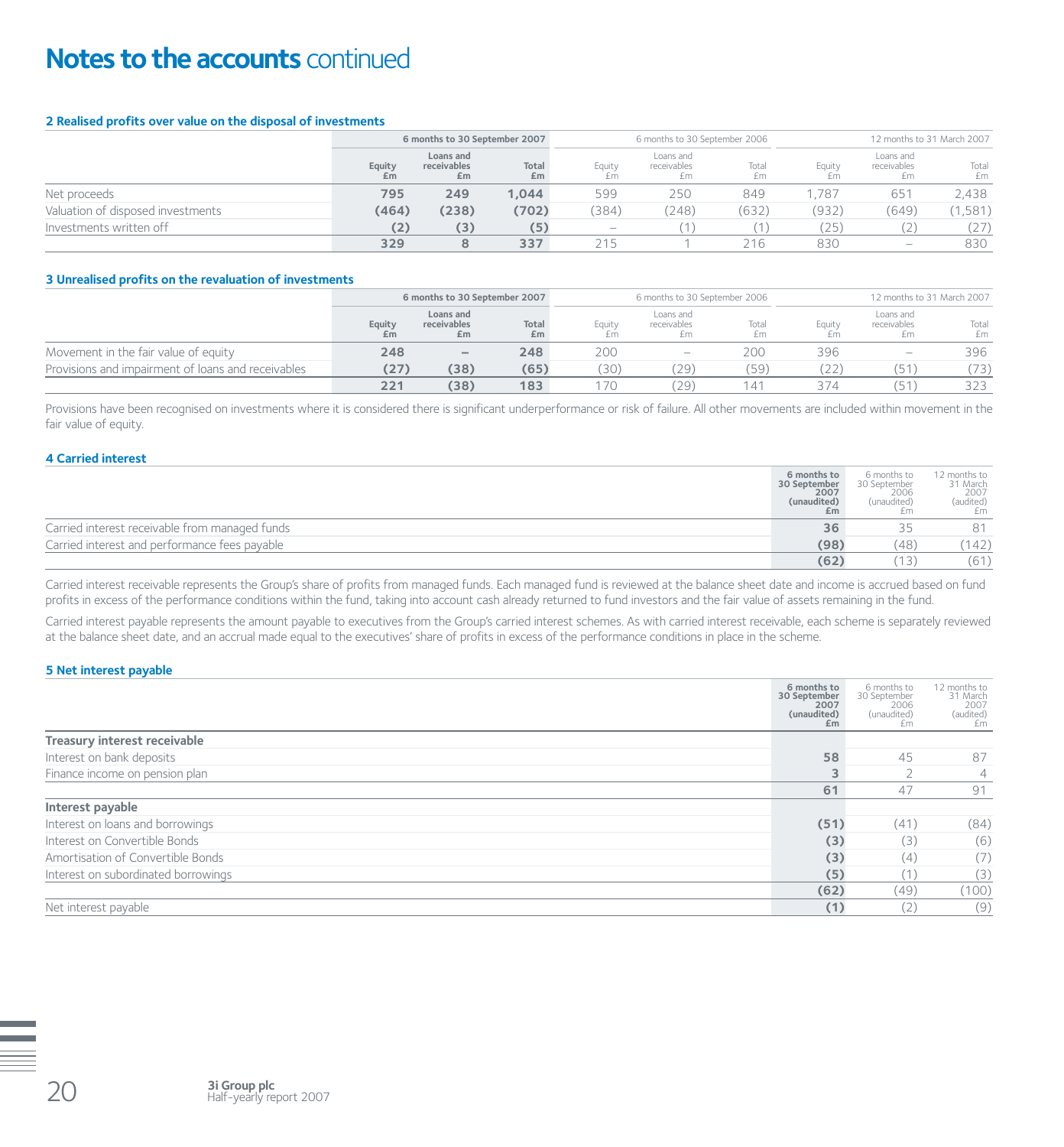#### **6 Movements in the fair value of derivatives**

|                                         | 6 months to<br>30 September<br>2007<br>(unaudited)<br>£m | 6 months to<br>30 September<br>2006<br>(unaudited)<br>£m | 12 months to<br>31 March<br>2007<br>(audited)<br>£m |
|-----------------------------------------|----------------------------------------------------------|----------------------------------------------------------|-----------------------------------------------------|
| Forward foreign exchange contracts      |                                                          |                                                          |                                                     |
| Currency swaps                          | (1)                                                      | $\overline{\phantom{0}}$                                 |                                                     |
| Interest rate swaps                     | 13                                                       | h                                                        | 32                                                  |
| Derivative element of Convertible Bonds | 69                                                       | ∸                                                        | (62)                                                |
|                                         | 81                                                       |                                                          | (29)                                                |

#### **7 B shares**

|                           | 30 September<br>2007<br>(unaudited)<br>£m | 30 September<br>2006<br>(unaudited)<br>£m | 31 March<br>2007<br>(audited)<br>£m |
|---------------------------|-------------------------------------------|-------------------------------------------|-------------------------------------|
| Opening balance           | 11.                                       | $\overline{\phantom{0}}$                  | $\overline{\phantom{a}}$            |
| Issued in period          | 808                                       | 700                                       | 700                                 |
| Repurchased and cancelled | (798)                                     | (689)                                     | (689)                               |
| <b>Closing balance</b>    | 21                                        |                                           | 1 A                                 |

On 16 July 2007, the Company issued B shares with a nominal value of 1p on the basis of 11 B shares for eight existing 62<sup>69</sup>/88p ordinary shares. The B shares carry the right to a cumulative preferential dividend at a rate per annum of 3.75% based on a notional value of 127p per B share and an entitlement to a priority payment equal to 127p per B share, plus any accrued but unpaid dividend, from the assets of the Company on a winding up, but will not ordinarily carry voting rights in the Company.

The Company repurchased and cancelled in aggregate 628,537,525 B shares on 23 July 2007 and 20 August 2007 at a price of 127p per share. The Company expects to make future purchase offers in July 2008 and July 2009 at 127p per B share and has the right to repurchase all outstanding B shares on or after 14 July 2009.

#### **8 Issued capital**

| Authorised                                            | 30 September<br>2007<br>(unaudited)<br>Number | 30 September<br>2007<br>(unaudited)<br>£m | 30 September<br>2006<br>(unaudited)<br>Number | 30 September<br>2006<br>(unaudited) | 31 March<br>2007<br>(audited)<br>Number | 31 March<br>2007<br>(audited)<br>£m |
|-------------------------------------------------------|-----------------------------------------------|-------------------------------------------|-----------------------------------------------|-------------------------------------|-----------------------------------------|-------------------------------------|
| Ordinary shares of 62 <sup>69</sup> /88D              |                                               | $-$                                       | 653.031.456                                   | 410                                 | 653.031.456                             | 410                                 |
| Ordinary shares of 73 <sup>19</sup> / <sub>22</sub> p | 555.076.720                                   | 410                                       | $\overline{\phantom{0}}$                      | $\overline{\phantom{a}}$            | $-$                                     |                                     |
| B shares of 1p                                        | 660,000,000                                   |                                           | 610,000,000                                   |                                     | 610,000,000                             |                                     |
| Unclassified shares of 10p                            | 1.000.000                                     | $\overline{\phantom{a}}$                  | .000.000                                      | $\overline{\phantom{a}}$            | .000.000                                |                                     |

| Issued and fully paid                                                              | 30 September<br>2007<br>(unaudited)<br>Number | 30 September<br>2007<br>(unaudited)<br>£m | 30 September<br>2006<br>(unaudited)<br>Number | 30 September<br>2006<br>(unaudited)<br>£m | 31 March<br>2007<br>(audited)<br>Number | 31 March<br>2007<br>(audited)<br>£m |
|------------------------------------------------------------------------------------|-----------------------------------------------|-------------------------------------------|-----------------------------------------------|-------------------------------------------|-----------------------------------------|-------------------------------------|
| Ordinary shares of 531/ <sub>8</sub> p                                             |                                               |                                           |                                               |                                           |                                         |                                     |
| Opening balance                                                                    |                                               |                                           | 550.556.502                                   | 292                                       | 550.556.502                             | 292                                 |
| Issued on exercise of share options and under the<br>3i Group Share Incentive Plan |                                               |                                           | 603.757                                       | $\overline{\phantom{0}}$                  | 603.757                                 |                                     |
| Share consolidation                                                                |                                               | $\overline{\phantom{0}}$                  | (551, 160, 259)                               |                                           | $(292)$ $(551,160,259)$                 | (292)                               |
| <b>Closing balance</b>                                                             |                                               |                                           | -                                             | $\overline{\phantom{0}}$                  |                                         |                                     |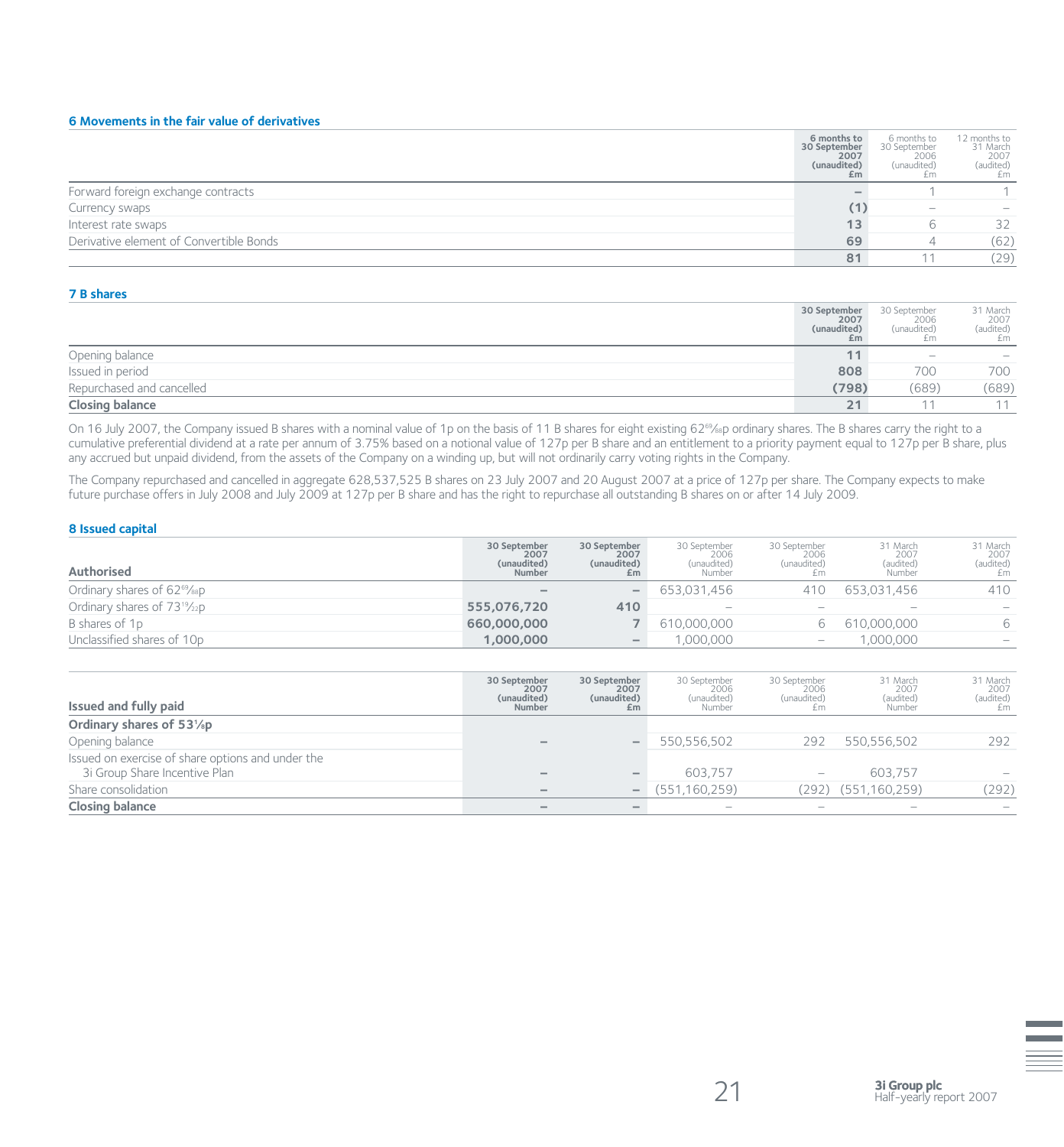# **Notes to the accounts** continued

#### **8 Issued capital (continued)**

| Issued and fully paid                             | 30 September<br>2007<br>(unaudited)<br>Number | 30 September<br>2007<br>(unaudited)<br>£m | 30 September<br>2006<br>(unaudited)<br>Number | 30 September<br>2006<br>(unaudited)   | 31 March<br>2007<br>(audited)<br>Number | 31 March<br>2007<br>(audited)<br>£m |
|---------------------------------------------------|-----------------------------------------------|-------------------------------------------|-----------------------------------------------|---------------------------------------|-----------------------------------------|-------------------------------------|
| Ordinary shares of 62 <sup>69</sup> /88P          |                                               |                                           |                                               |                                       |                                         |                                     |
| Opening balance                                   | 461,106,007                                   | 289                                       | $\overline{\phantom{a}}$                      | $\overline{\phantom{a}}$              |                                         |                                     |
| Issued on exercise of share options and under the |                                               |                                           |                                               |                                       |                                         |                                     |
| 3i Group Share Incentive Plan                     | 1.794.733                                     |                                           | 978.178                                       |                                       | 2.169.634                               | つ                                   |
| Share consolidation                               | (462,900,740)                                 | (291)                                     | 466,366,373                                   | 292                                   | 466,366,373                             | 292                                 |
| Shares cancelled                                  |                                               |                                           |                                               | $\hspace{1.0cm} \rule{1.5cm}{0.15cm}$ | (7.430.000)                             | (5)                                 |
| <b>Closing balance</b>                            |                                               | $\hspace{0.1mm}-\hspace{0.1mm}$           | 467.344.551                                   | 294                                   | 461.106.007                             | 289                                 |

During the period 1 April 2007 to 15 July 2007, the Company issued shares for cash on the exercise of share options at various prices from 512p to 1,012p per share (the market prices of shares on grant).

On 16 July 2007, the Company consolidated its issued share capital on the basis of 17 ordinary shares of 73<sup>19</sup>/<sub>22</sub>p each for every 20 ordinary shares of 62<sup>69</sup>/<sub>89</sub>p each held. A consolidation also took place in the prior year with 11 ordinary shares of 62%sp being issued for every 13 ordinary shares of 531%p. This coincided with the issue of the B shares in both years.

| Issued and fully paid                                 | 30 September<br>2007<br>(unaudited)<br>Number | 30 September<br>2007<br>(unaudited)<br>£m | 30 September<br>2006<br>(unaudited)<br>Number | 30 September<br>2006<br>(unaudited)<br>£m | 31 March<br>2007<br>(audited)<br>Number | 31 March<br>2007<br>(audited)<br>£m |
|-------------------------------------------------------|-----------------------------------------------|-------------------------------------------|-----------------------------------------------|-------------------------------------------|-----------------------------------------|-------------------------------------|
| Ordinary shares of 73 <sup>19</sup> / <sub>22</sub> p |                                               |                                           |                                               |                                           |                                         |                                     |
| Opening balance                                       |                                               |                                           | -                                             | -                                         |                                         |                                     |
| Share consolidation                                   | 393,465,629                                   | 291                                       |                                               |                                           |                                         |                                     |
| Issued on exercise of share options and under the     |                                               |                                           |                                               |                                           |                                         |                                     |
| 3i Group Share Incentive Plan                         | 622.464                                       |                                           | $\overline{\phantom{0}}$                      |                                           |                                         |                                     |
| Shares cancelled                                      | (6,100,000)                                   | (5)                                       | -                                             | $\overline{\phantom{a}}$                  |                                         |                                     |
| <b>Closing balance</b>                                | 387,988,093                                   | 287                                       | $\overline{\phantom{a}}$                      | $\overline{\phantom{a}}$                  | $\overline{\phantom{a}}$                |                                     |

During the period 16 July 2007 to 30 September 2007, the Company issued shares for cash on the exercise of share options at various prices from 470p to 895p per share (the market prices of shares on grant).

#### **9 Equity**

| 6 months to 30 September 2007                   | Share<br>capital<br>(unaudited)<br>E <sub>m</sub> | Share<br>premium<br>(unaudited)<br>£m | Capital<br>redemption<br>reserve<br>(unaudited)<br>E <sub>m</sub> | Share-based<br>payment<br>reserve<br>(unaudited)<br>Em | Translation<br>reserve<br>(unaudited)<br>Em | Capital<br>reserve<br>(unaudited)<br>£m | Revenue<br>reserve<br>(unaudited)<br>£m | Own shares<br>(unaudited)<br>E <sub>m</sub> | <b>Total equity</b><br>(unaudited)<br>£m |
|-------------------------------------------------|---------------------------------------------------|---------------------------------------|-------------------------------------------------------------------|--------------------------------------------------------|---------------------------------------------|-----------------------------------------|-----------------------------------------|---------------------------------------------|------------------------------------------|
| Opening balance                                 | 289                                               | 387                                   | 27                                                                | 18                                                     | 5                                           | 3,280                                   | 318                                     | (75)                                        | 4,249                                    |
| Total recognised income and expense             |                                                   |                                       |                                                                   |                                                        |                                             | 465                                     | 46                                      |                                             | 512                                      |
| Share-based payments                            |                                                   |                                       |                                                                   | $\overline{4}$                                         |                                             | (9)                                     |                                         | 4                                           | (1)                                      |
| Release on exercise/forfeiture of share options |                                                   |                                       |                                                                   | (4)                                                    |                                             | 4                                       |                                         |                                             |                                          |
| Issue of ordinary shares                        |                                                   | 13                                    |                                                                   |                                                        |                                             |                                         |                                         |                                             | 16                                       |
| Dividends paid                                  |                                                   |                                       |                                                                   |                                                        |                                             |                                         | (47)                                    |                                             | (47)                                     |
| Share buy-backs                                 | (5)                                               |                                       |                                                                   |                                                        |                                             | (64)                                    |                                         |                                             | (64)                                     |
| Issue of B shares                               |                                                   | (6)                                   | 6                                                                 |                                                        |                                             | (808)                                   |                                         |                                             | (808)                                    |
| Own shares                                      |                                                   |                                       |                                                                   |                                                        |                                             |                                         |                                         | (13)                                        | (13)                                     |
| <b>Closing balance</b>                          | 287                                               | 394                                   | 38                                                                | 18                                                     | 6                                           | 2.868                                   | 317                                     | (84)                                        | 3,844                                    |

| 6 months to 30 September 2006       | Share<br>capital<br>(unaudited)<br>£m | Share<br>premium<br>(unaudited)<br>£m | Capital<br>redemption<br>reserve<br>(unaudited)<br>£m | Share-based<br>payment<br>reserve<br>(unaudited)<br>£m | Translation<br>reserve<br>(unaudited)<br>£m | Capital<br>reserve<br>(unaudited)<br>£m | Revenue<br>reserve<br>(unaudited)<br>£m | Own shares<br>(unaudited)<br>£m | Total equity<br>(unaudited)<br>£m |
|-------------------------------------|---------------------------------------|---------------------------------------|-------------------------------------------------------|--------------------------------------------------------|---------------------------------------------|-----------------------------------------|-----------------------------------------|---------------------------------|-----------------------------------|
| Opening balance                     | 292                                   | 376                                   |                                                       | 17                                                     | $\overline{\phantom{m}}$                    | 3.110                                   | 263                                     | (69)                            | 4,006                             |
| Total recognised income and expense |                                       |                                       |                                                       |                                                        | (3)                                         | 308                                     | 69                                      |                                 | 374                               |
| Share-based payments                |                                       |                                       |                                                       |                                                        |                                             |                                         |                                         |                                 |                                   |
| Issue of ordinary shares            |                                       | 8                                     |                                                       |                                                        |                                             |                                         |                                         |                                 | 10                                |
| Dividends paid                      |                                       |                                       |                                                       |                                                        |                                             |                                         | (52)                                    |                                 | (52)                              |
| Issue of B shares                   |                                       | 〔5〕                                   | E.                                                    |                                                        |                                             | 700)                                    |                                         |                                 | (700)                             |
| Own shares                          |                                       |                                       |                                                       |                                                        |                                             |                                         |                                         | г.                              |                                   |
| <b>Closing balance</b>              | 294                                   | 379                                   | 22                                                    | 22                                                     | (3)                                         | 2,718                                   | 280                                     | (64)                            | 3,648                             |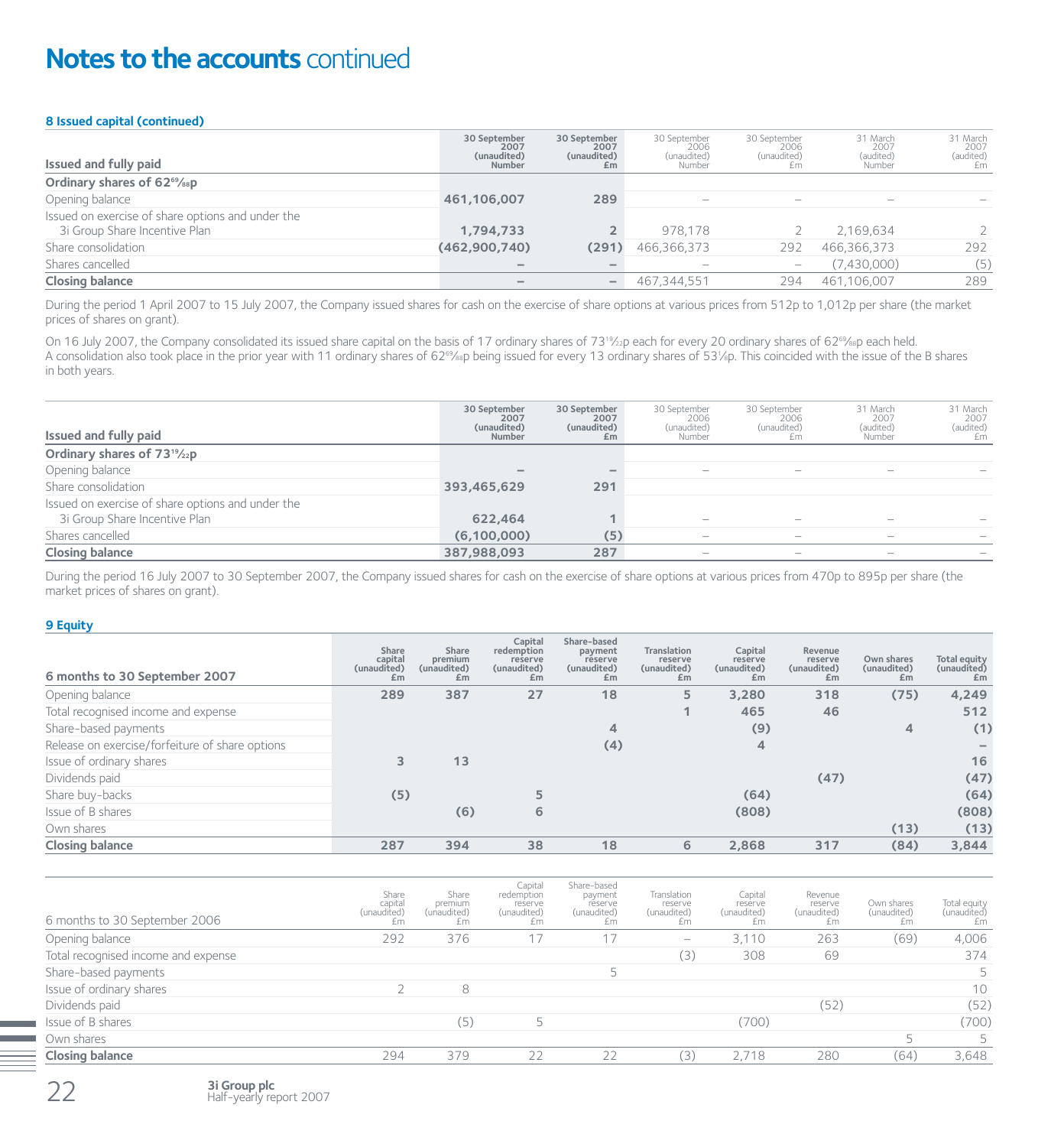### **9 Equity (continued)**

| Year to 31 March 2007                           | Share<br>capital<br>(audited)<br>£m | Share<br>premium<br>(audited)<br>£m | Capital<br>redemption<br>reserve<br>(audited)<br>£m | Share-based<br>payment<br>reserve<br>(audited)<br>£m | Translation<br>reserve<br>(audited)<br>£m | Capital<br>reserve<br>(audited)<br>£m | Revenue<br>reserve<br>(audited)<br>£m | Own shares<br>(audited)<br>£m | Total equity<br>(audited)<br>£m |
|-------------------------------------------------|-------------------------------------|-------------------------------------|-----------------------------------------------------|------------------------------------------------------|-------------------------------------------|---------------------------------------|---------------------------------------|-------------------------------|---------------------------------|
| Opening balance                                 | 292                                 | 376                                 | 17                                                  |                                                      | $\overline{\phantom{m}}$                  | 3.110                                 | 263                                   | (69)                          | 4,006                           |
| Total recognised income and expense             |                                     |                                     |                                                     |                                                      |                                           | 936                                   | 134                                   |                               | 1,075                           |
| Share-based payments                            |                                     |                                     |                                                     | 9                                                    |                                           |                                       |                                       |                               | 9                               |
| Release on exercise/forfeiture of share options |                                     |                                     |                                                     | (8)                                                  |                                           | 8                                     |                                       |                               |                                 |
| Issue of ordinary shares                        |                                     | 16                                  |                                                     |                                                      |                                           |                                       |                                       |                               | 18                              |
| Dividends paid                                  |                                     |                                     |                                                     |                                                      |                                           |                                       | (79)                                  |                               | (79)                            |
| Share buy-backs                                 | (5)                                 |                                     |                                                     |                                                      |                                           | (74)                                  |                                       |                               | (74)                            |
| Issue of B shares                               |                                     | (5)                                 | 5                                                   |                                                      |                                           | (700)                                 |                                       |                               | (700)                           |
| Own shares                                      |                                     |                                     |                                                     |                                                      |                                           |                                       |                                       | (6)                           | (6)                             |
| <b>Closing balance</b>                          | 289                                 | 387                                 | 27                                                  | 18                                                   |                                           | 3.280                                 | 318                                   | (75)                          | 4,249                           |

#### **10 Per share information**

The earnings and net assets per share attributable to the equity shareholders of the Company are based on the following data:

|                                                                   | 6 months to<br>30 September<br>2007<br>(unaudited) | 6 months to<br>30 September<br>2006<br>(unaudited) | 12 months to<br>31 March<br>2007<br>(audited) |
|-------------------------------------------------------------------|----------------------------------------------------|----------------------------------------------------|-----------------------------------------------|
| Earnings per share (pence)                                        |                                                    |                                                    |                                               |
| Basic                                                             | 122.0                                              | $71.8*$                                            | $220.4*$                                      |
| Diluted                                                           | 100.6                                              | 68.8*                                              | $217.9*$                                      |
| Earnings (£m)                                                     |                                                    |                                                    |                                               |
| Profit for the year attributable to equity holders of the Company | 515                                                | 363                                                | 1,056                                         |
| Effect of dilutive ordinary shares                                | (60)                                               |                                                    |                                               |
|                                                                   | 455                                                | 368                                                | 1,056                                         |

\*Restated for the dilution effects of the Convertible Bonds and the deduction of own shares, not previously taken into account.

|                                              | 6 months to<br>30 September<br>2007<br>(unaudited)<br>Number | 6 months to<br>30 September<br>2006<br>(unaudited)<br>Number | 12 months to<br>31 March<br>2007<br>(audited)<br>Number |
|----------------------------------------------|--------------------------------------------------------------|--------------------------------------------------------------|---------------------------------------------------------|
| Weighted average number of shares in issue   |                                                              |                                                              |                                                         |
| Ordinary shares                              | 432,213,305                                                  | 516,335,648                                                  | 489,987,864                                             |
| Own shares                                   | (9,967,948)                                                  | (10, 774, 201)                                               | (10, 756, 533)                                          |
|                                              | 422,245,357                                                  | 505,561,447                                                  | 479,231,331                                             |
| Effect of dilutive potential ordinary shares |                                                              |                                                              |                                                         |
| Share options                                | 5,672,514                                                    | 4,917,861                                                    | 5,396,980                                               |
| Convertible Bonds                            | 24,408,684                                                   | 24,408,684                                                   |                                                         |
| <b>Diluted shares</b>                        | 452,326,555                                                  | 534,887,992                                                  | 484,628,311                                             |

|                                                          | 30 September<br>2007<br>(unaudited) | 30 September<br>2006<br>(unaudited) | 31 March<br>2007<br>(audited) |
|----------------------------------------------------------|-------------------------------------|-------------------------------------|-------------------------------|
| Net assets per share (pence)                             |                                     |                                     |                               |
| Basic                                                    | 1,020                               | 798                                 | 944                           |
| Diluted                                                  | 1.007                               | 792                                 | 932                           |
| Net assets (£m)                                          |                                     |                                     |                               |
| Net assets attributable to equity holders of the Company | 3.844                               | 3.648                               | 4,249                         |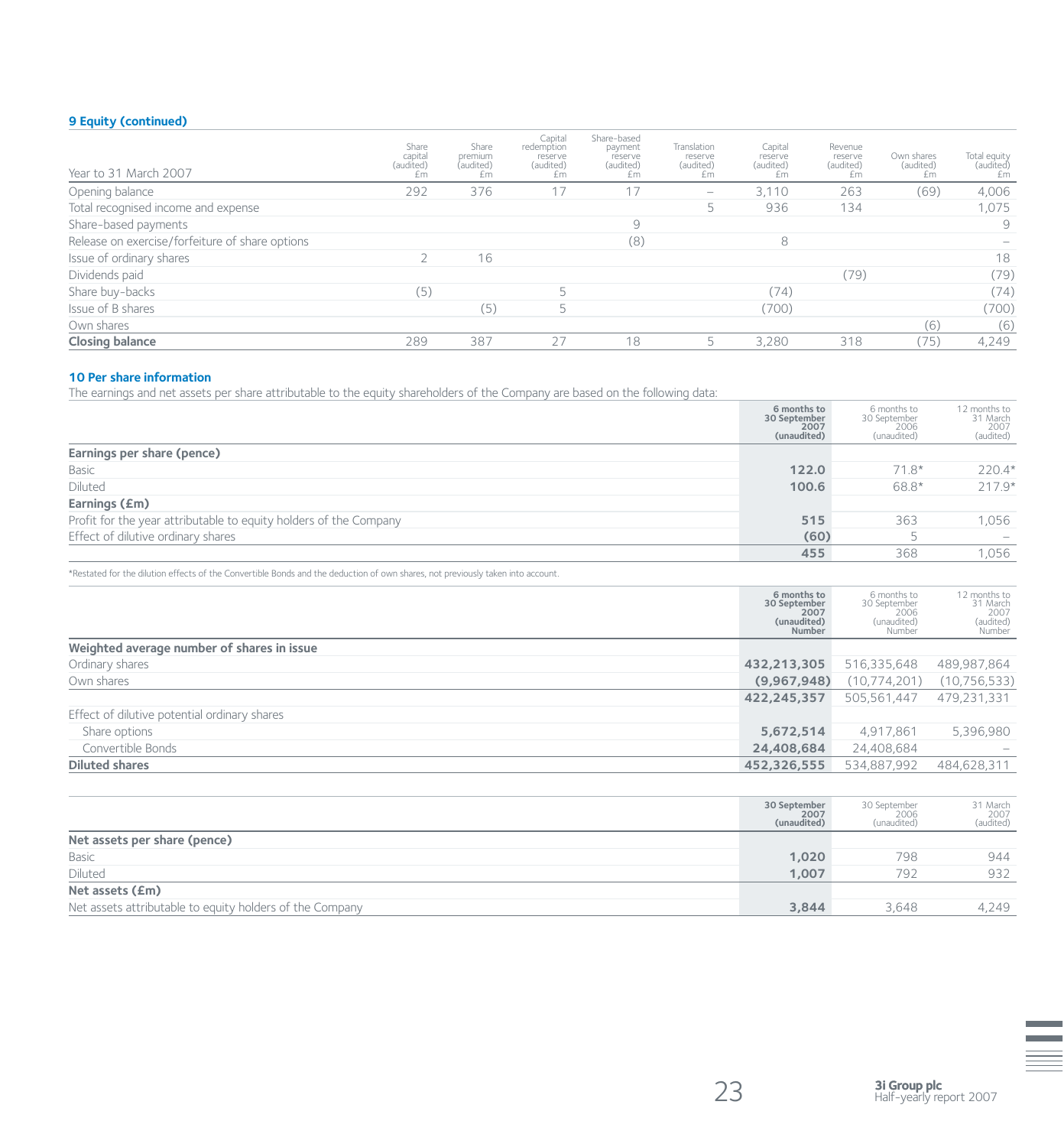# **Notes to the accounts** continued

#### **10 Per share information (continued)**

|                                              | 30 September<br>2007<br>(unaudited)<br>Number | 30 September<br>2006<br>(unaudited)<br>Number | 31 March<br>2007<br>(audited)<br>Number |
|----------------------------------------------|-----------------------------------------------|-----------------------------------------------|-----------------------------------------|
| Number of shares in issue                    |                                               |                                               |                                         |
| Ordinary shares                              | 387,988,093                                   | 467,344,551                                   | 461,106,007                             |
| Own shares                                   | (11, 162, 984)                                | (10,035,981)                                  | (10,931,404)                            |
|                                              | 376,825,109                                   | 457.308.570                                   | 450,174,603                             |
| Effect of dilutive potential ordinary shares |                                               |                                               |                                         |
| Share options                                | 4,997,911                                     | 3,320,915                                     | 5,896,253                               |
| <b>Diluted shares</b>                        | 381,823,020                                   | 460.629.485                                   | 456,070,856                             |

#### **11 Dividends**

|                                     | 6 months to<br>30 September<br>2007<br>(unaudited)<br>pence<br>per share | 6 months to<br>30 September<br>2007<br>(unaudited)<br>£m | 6 months to<br>30 September<br>2006<br>(unaudited)<br>pence<br>per share | 6 months to<br>30 September<br>2006<br>(unaudited)<br>£m | 12 months to<br>31 March<br>2007<br>(audited)<br>pence<br>per share | 12 months to<br>31 March<br>2007<br>(audited)<br>£m |
|-------------------------------------|--------------------------------------------------------------------------|----------------------------------------------------------|--------------------------------------------------------------------------|----------------------------------------------------------|---------------------------------------------------------------------|-----------------------------------------------------|
| Declared and paid during the period |                                                                          |                                                          |                                                                          |                                                          |                                                                     |                                                     |
| Ordinary shares                     |                                                                          |                                                          |                                                                          |                                                          |                                                                     |                                                     |
| Final dividend                      | 10.3                                                                     | 47                                                       | 9.7                                                                      | 52                                                       | 9.7                                                                 | 52                                                  |
| Interim dividend                    | $\overline{\phantom{a}}$                                                 |                                                          | $\overline{\phantom{a}}$                                                 | $\overline{\phantom{m}}$                                 | 5.8                                                                 | 27                                                  |
|                                     | 10.3                                                                     | 47                                                       | 9.7                                                                      | 52                                                       | 15.5                                                                | 79                                                  |
| Proposed dividend                   | 6.1                                                                      | 24                                                       | 5.8                                                                      | 27                                                       | 10.3                                                                | 47                                                  |

#### **12 Contingent liabilities**

|                                                                                                           | 30 September<br>2007<br>(unaudited)<br>£m | 30 September<br>2006<br>(unaudited)<br>£m | <sup>2</sup> 1 March<br>2007<br>(audited)<br>£m |
|-----------------------------------------------------------------------------------------------------------|-------------------------------------------|-------------------------------------------|-------------------------------------------------|
| Contingent liabilities relating to quarantees available to third parties in respect of investee companies |                                           |                                           |                                                 |

At 30 September 2007, there was no material litigation outstanding against the Group.

#### **13 Related parties**

The Group has various related parties stemming from relationships with limited partnerships managed by the Group, its portfolio investments, its advisory arrangements, and its key management personnel.

#### **Limited partnerships**

The Group manages a number of third-party funds. These funds invest through a number of limited partnerships. Group companies act as the general partners of these limited partnerships and exert significant influence over them. The following amounts have been included in respect of these limited partnerships:

| Income statement            | 6 months to<br>30 September<br>2007<br>(unaudited)<br>£m | 6 months to<br>30 September<br>2006<br>(unaudited)<br>£m | 12 months to<br>31 March<br>2007<br>(audited)<br>£m |
|-----------------------------|----------------------------------------------------------|----------------------------------------------------------|-----------------------------------------------------|
| Carried interest receivable | 36                                                       | マビ<br>- -                                                | 81                                                  |
| Fund management fees        | 18                                                       |                                                          |                                                     |

| <b>Balance sheet</b>                 | 30 September<br>2007<br>(unaudited)<br>£m | 30 September<br>2006<br>(unaudited) | 31 March<br>2007<br>(audited)<br>£m |
|--------------------------------------|-------------------------------------------|-------------------------------------|-------------------------------------|
| Carried interest receivable          | 94                                        | 108                                 | 83                                  |
| Amount due from limited partnerships | $\overline{\phantom{a}}$                  |                                     | $\overline{\phantom{0}}$            |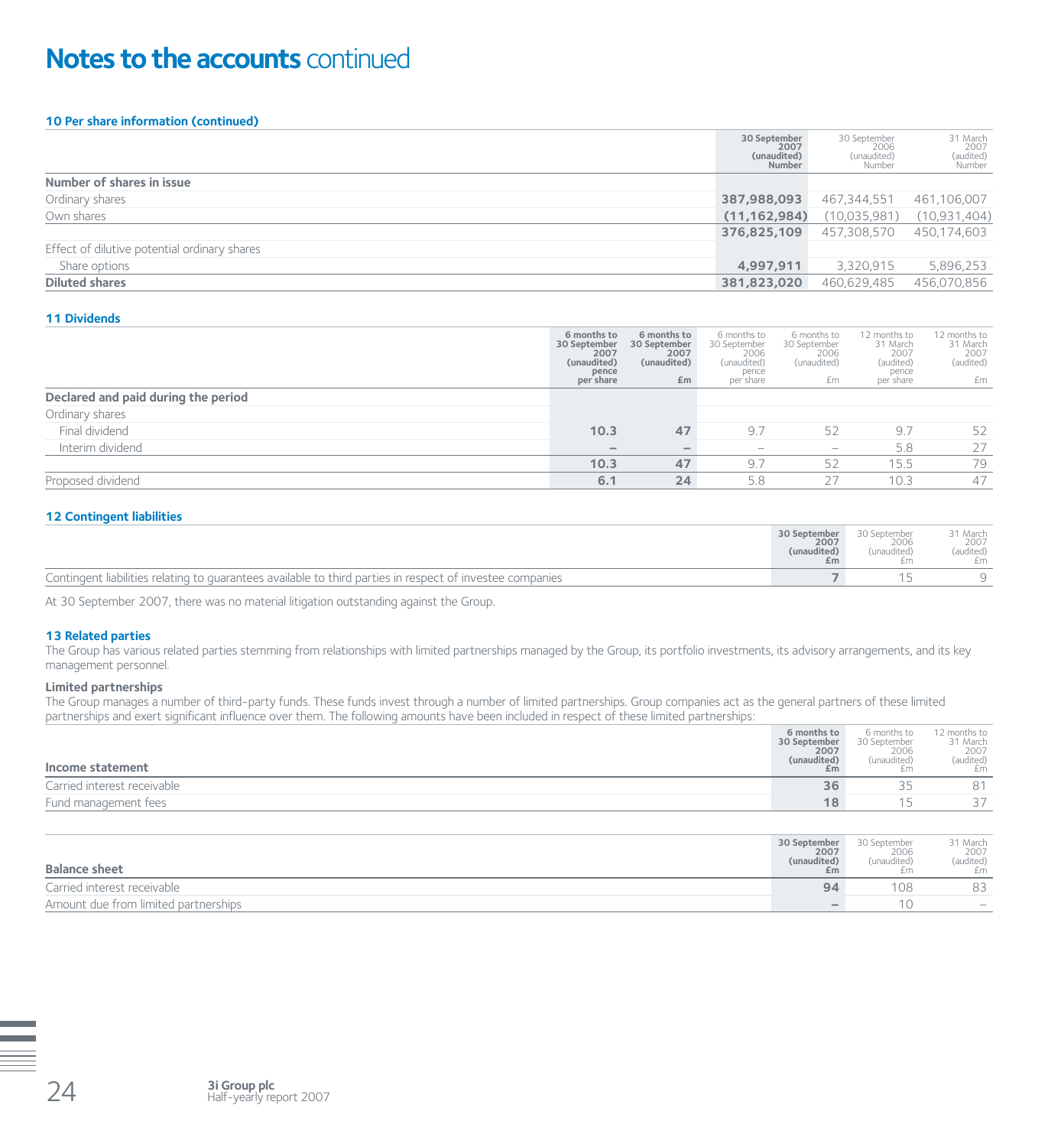#### **13 Related parties (continued)**

#### **Investments**

The Group makes minority investments in the equity of unquoted investments. This normally allows the Group to participate in the financial and operating policies of that company. It is presumed that it is possible to exert significant influence when the equity holding is greater than 20%. These investments are not equity accounted for (as permitted by IAS 28) but are related parties. The total amounts included for these investments are as follows:

| Income statement                                           | 6 months to<br>30 September<br>2007<br>(unaudited) | 6 months to<br>30 September<br>2006<br>(unaudited) | 12 months to<br>31 March<br>2007<br>(audited)<br>fm. |
|------------------------------------------------------------|----------------------------------------------------|----------------------------------------------------|------------------------------------------------------|
| Realised profits over value on the disposal of investments | 260                                                | 130                                                | 715                                                  |
| Unrealised profits on the revaluation of investments       | 155                                                | 188                                                | 316                                                  |
| Portfolio income                                           | 98                                                 | 1つつ                                                | 195                                                  |

| <b>Balance sheet</b>        | 30 September<br>2007<br>(unaudited)<br>£m | 30 September<br>2006<br>(unaudited)<br>£m | 31 March<br>$2007$<br>(audited)<br>£m |
|-----------------------------|-------------------------------------------|-------------------------------------------|---------------------------------------|
| Quoted equity investments   | 684                                       | 64                                        | 411                                   |
| Unquoted equity investments | 1.714                                     | ,916                                      | ,392                                  |
| Loans and receivables       | 1.495                                     | .321                                      | 803                                   |

From time to time transactions occur between related parties within the investment portfolio that the Group influences to facilitate the reorganisation or recapitalisation of an investee company. There has been no single transaction in the period with a material effect on the Group's financial statements and all such transactions are fully included in the above disclosure.

#### **Advisory arrangements**

The Group acts as an adviser to 3i Infrastructure Limited and 3i Quoted Private Equity Limited, companies listed on the London Stock Exchange. The following amounts have been included in respect of these advisory relationships:

| 30 September<br>Income statement                    | 2007<br>(unaudited)<br>£m | 2006<br>(unaudited)<br>£m | 2007<br>(audited)<br>£m |
|-----------------------------------------------------|---------------------------|---------------------------|-------------------------|
| Unrealised losses on the revaluation of investments | (4)                       | $\overline{\phantom{a}}$  |                         |
| Fund management fees                                | 4                         | $\overline{\phantom{a}}$  |                         |

| <b>Balance sheet</b>      | 30 September | 30 September | 31 March  |
|---------------------------|--------------|--------------|-----------|
|                           | 2007         | 2006         | 2007      |
|                           | (unaudited)  | (unaudited)  | (audited) |
|                           | £m           | £m           | £m.       |
| Quoted equity investments | 510          | $\sim$       | २⊿        |

#### **Key management personnel**

The Group's key management personnel comprises the members of Management Committee and the Board's non-executive Directors. The remuneration of key management personnel was:

|                                                  | 6 months to<br>30 September<br>2007<br>(unaudited)<br>£m | 6 months to<br>30 September<br>2006<br>(unaudited) | 12 months to<br>31 March<br>2007<br>(audited)<br>fm. |
|--------------------------------------------------|----------------------------------------------------------|----------------------------------------------------|------------------------------------------------------|
| Salaries, fees, supplements and benefits in kind |                                                          |                                                    |                                                      |
| Bonuses and deferred share bonuses               |                                                          |                                                    | 8                                                    |
| Increase in accrued pension                      |                                                          |                                                    |                                                      |
| Carried interest payable within one year         |                                                          |                                                    | 6                                                    |
| Carried interest payable after one year          | 14                                                       | 8                                                  |                                                      |
| Share-based payments                             |                                                          |                                                    |                                                      |

Carried interest paid in the period to key management personnel was £8 million (2006: £5 million).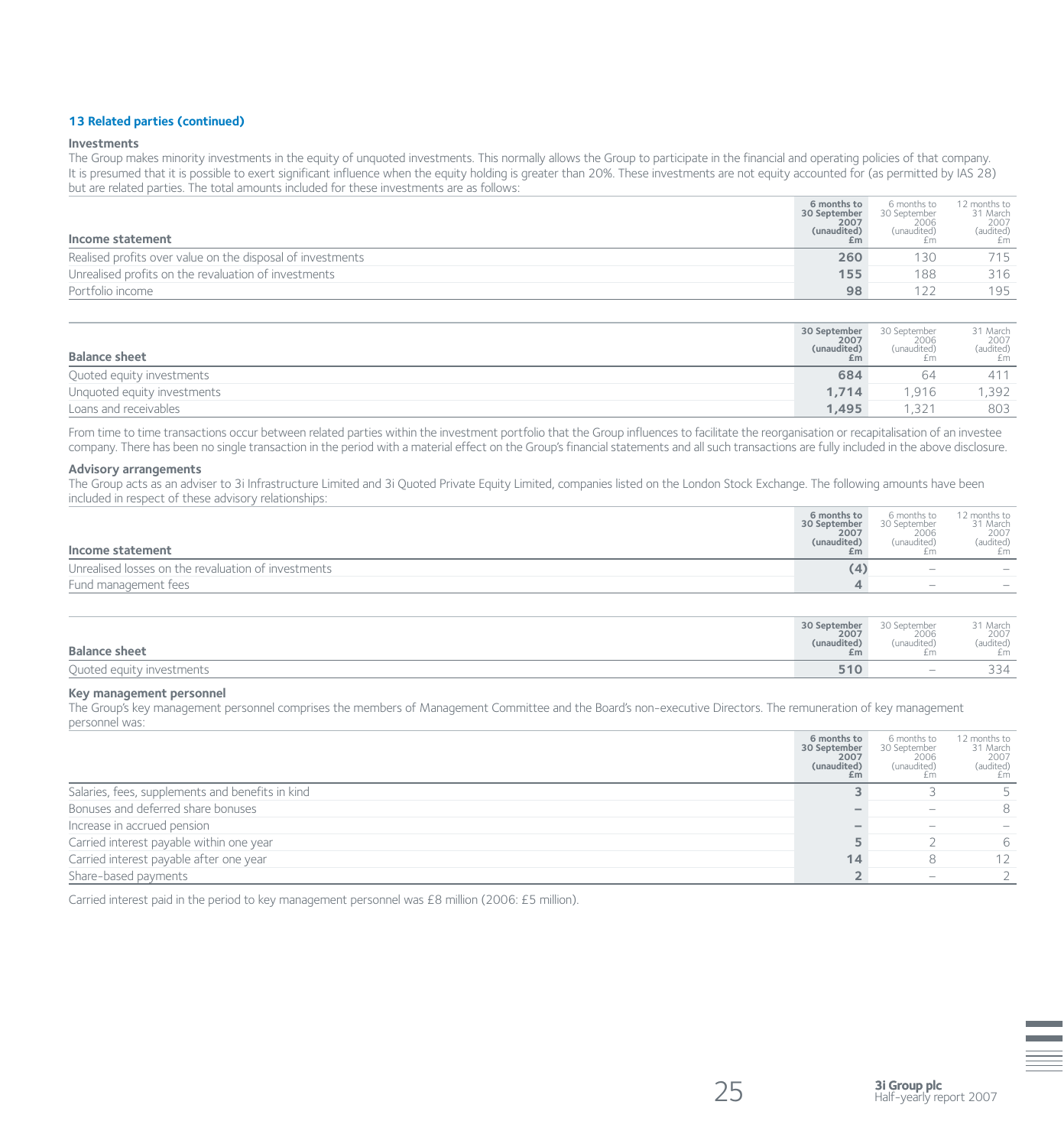# **Accounting policies**

#### **Basis of preparation**

These financial statements are the unaudited condensed half-yearly consolidated financial statements (the "Half-yearly Financial Statements") of 3i Group plc, a company incorporated in Great Britain and registered in England and Wales, and its subsidiaries (together referred to as the "Group") for the six-month period ended 30 September 2007. The Half-yearly Financial Statements have been prepared in accordance with International Accounting Standard 34 Interim Financial Reporting ("IAS 34") and should be read in conjunction with the Consolidated Financial Statements for the year to 31 March 2007 ("Report and accounts 2007"), as they provide an update of previously reported information.

The Half-yearly Financial Statements were authorised for issue by the Directors on 7 November 2007.

The Half-yearly Financial Statements have been prepared in accordance with the accounting policies set out in the Report and accounts 2007 as the new and revised International Financial Reporting Standards ("IFRS") and interpretations effective in the period have had no impact on the accounting policies of the Group. The presentation of the Half-yearly Financial Statements is consistent with the Report and accounts 2007. Where necessary, comparative information has been reclassified or expanded from the previously reported Half-yearly Financial Statements to take into account any presentational changes made in the Report and accounts 2007.

The Half-yearly Financial Statements do not constitute statutory accounts. The statutory accounts for the year to 31 March 2007, prepared under IFRS, have been filed with the Registrar of Companies on which the auditors issued a report, which was unqualified and did not contain a statement under section 237(2) or section 237(3) of the Companies Act 1985.

The preparation of the Half-yearly Financial Statements requires management to make judgments, estimates and assumptions that affect the application of policies and reported amounts of assets and liabilities, income and expenses. The estimates and associated assumptions are based on historical experience and other factors that are believed to be reasonable under the circumstances, the results of which form the basis of making the judgments about carrying values of assets and liabilities that are not readily apparent from other sources. Actual results may differ from these estimates.

The estimates and underlying assumptions are reviewed on an ongoing basis. Revisions to accounting estimates are recognised in the period in which the estimate is revised if the revision affects only that period, or in the period of the revision and future periods if the revision affects both current and future periods. The most significant techniques for estimation are described in the accounting policies and in our "valuation methodology" for investments in the Report and accounts 2007.

The Group operates in business lines where significant seasonal or cyclical variations in activity are not experienced during the financial year.

# **Statement of Directors' responsibilities**

The Directors confirm to the best of their knowledge that:

a) the condensed set of financial statements have been prepared in accordance with IAS 34 as adopted by the European Union; and

b) the interim management report includes a fair review of the information required by the FSA's Disclosure and Transparency Rules (4.2.7 R and 4.2.8 R).

The Directors of 3i Group plc and their functions are listed on page 36.

By order of the Board

**K J Dunn** Secretary 7 November 2007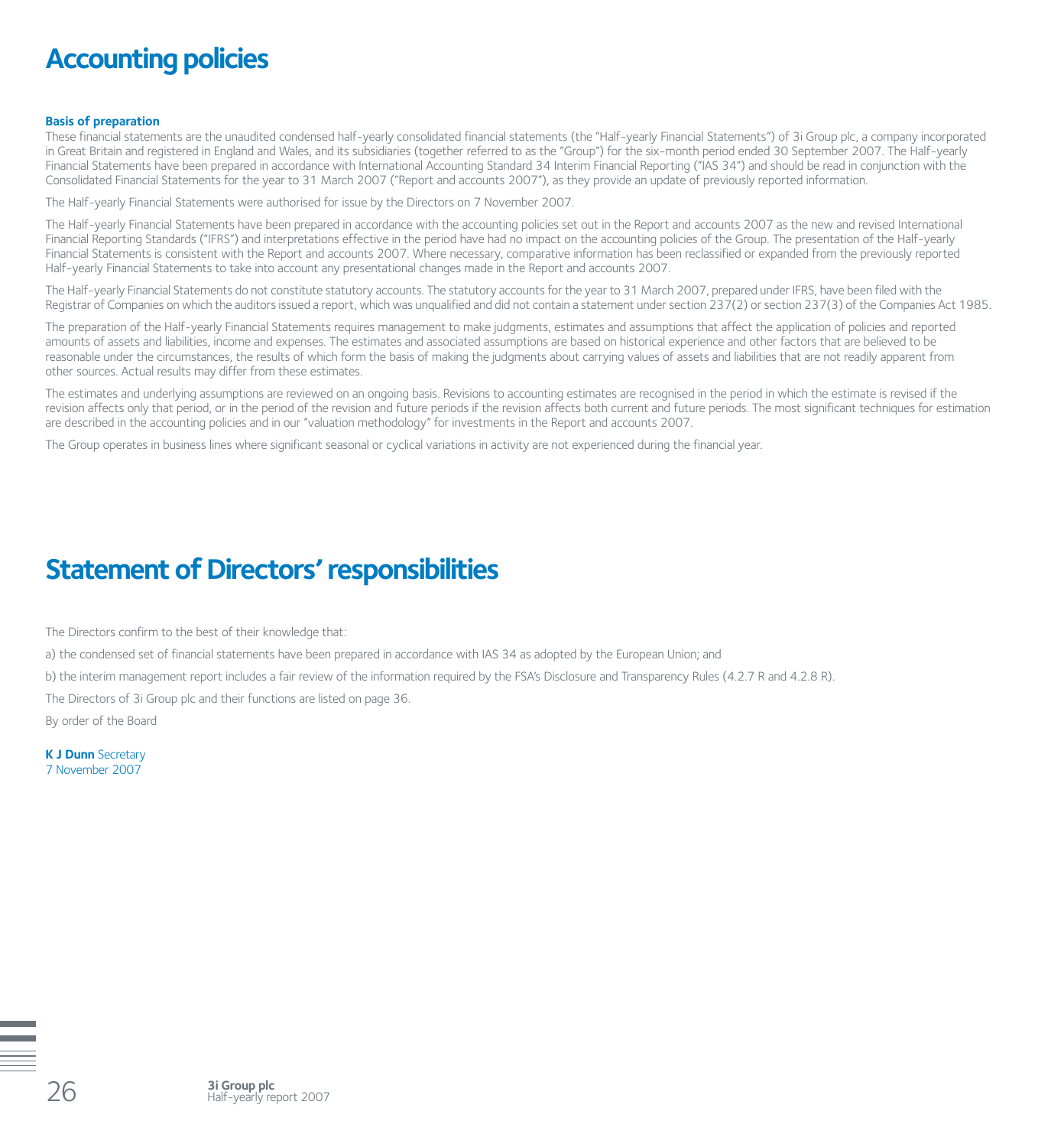# **Independent review report to 3i Group plc**

#### **Introduction**

We have been engaged by 3i Group plc to review the condensed set of financial statements in the half-yearly financial report for the six months ended 30 September 2007 which comprises the Consolidated income statement, Consolidated statement of recognised income and expense, Consolidated reconciliation of movements in equity, Consolidated balance sheet, Consolidated cash flow statement and the related notes 1 to 13. We have read the other information contained in the half-yearly financial report and considered whether it contains any apparent misstatements or material inconsistencies with the information in the condensed set of financial statements.

This report is made solely to the Company in accordance with guidance contained in ISRE 2410 (UK and Ireland) "Review of Interim Financial Information Performed by the Independent Auditor of the Entity" issued by the Auditing Practices Board. To the fullest extent permitted by law, we do not accept or assume responsibility to anyone other than the Company, for our work, for this report, or for the conclusions we have formed.

#### **Directors' responsibilities**

The half-yearly financial report is the responsibility of, and has been approved by, the Directors. The Directors are responsible for preparing the half-yearly financial report in accordance with the Disclosure and Transparency Rules of the United Kingdom's Financial Services Authority.

As disclosed in the accounting policies note, the annual financial statements of the Group are prepared in accordance with IFRSs as adopted by the European Union. The condensed set of financial statements included in this half-yearly financial report has been prepared in accordance with International Accounting Standard 34, "Interim Financial Reporting", as adopted by the European Union.

#### **Our responsibility**

Our responsibility is to express to the Company a conclusion on the condensed set of financial statements in the half-yearly financial report based on our review.

#### **Scope of review**

We conducted our review in accordance with International Standard on Review Engagements (UK and Ireland) 2410, "Review of Interim Financial Information Performed by the Independent Auditor of the Entity" issued by the Auditing Practices Board for use in the United Kingdom. A review of half-yearly financial information consists of making enquiries, primarily of persons responsible for financial and accounting matters, and applying analytical and other review procedures. A review is substantially less in scope than an audit conducted in accordance with International Standards on Auditing (UK and Ireland) and consequently does not enable us to obtain assurance that we would become aware of all significant matters that might be identified in an audit. Accordingly, we do not express an audit opinion.

#### **Conclusion**

Based on our review, nothing has come to our attention that causes us to believe that the condensed set of financial statements in the half-yearly financial report for the six months ended 30 September 2007 is not prepared, in all material respects, in accordance with International Accounting Standard 34 as adopted by the European Union and the Disclosure and Transparency Rules of the United Kingdom's Financial Services Authority.

**Ernst & Young LLP** London 7 November 2007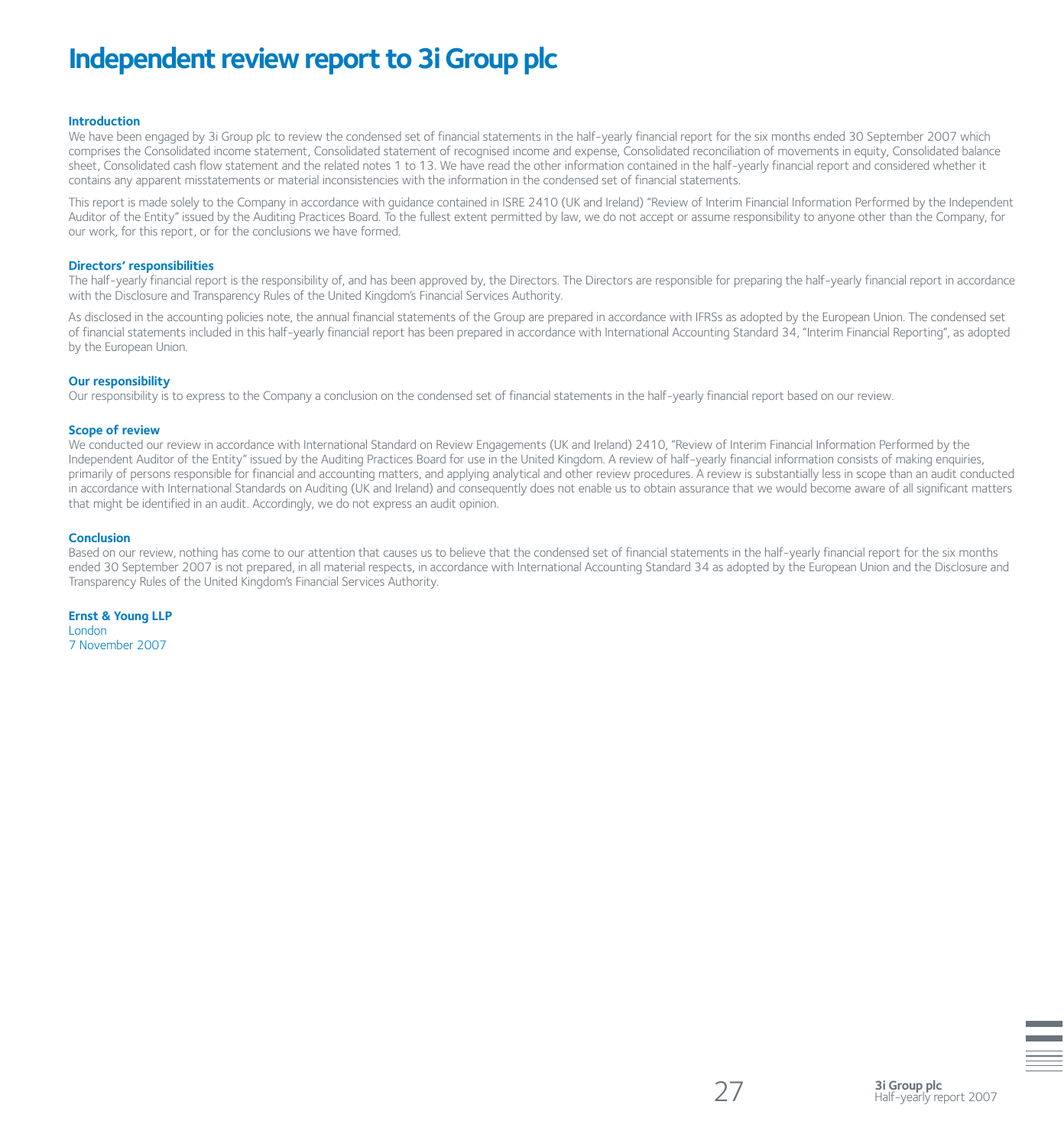# **Assets under management**

Total assets under management include portfolio investments directly owned by the Group, assets and uninvested commitments in unquoted co-investment funds managed by the Group, and investment companies advised by the Group.

| 3i direct portfolio $(fm)$ | 30 September<br>2007 | 30 September<br>2006 | 31 March<br>2007 |
|----------------------------|----------------------|----------------------|------------------|
| Buyouts                    | 1,571                | 1.534                | 1,281            |
| Growth Capital             | 1,854                | 1,201                | 1,460            |
| Venture Capital            | 715                  | 826                  | 741              |
| Infrastructure             | 502                  | 96                   | 469              |
| QPE                        | 176                  | 13                   | 20               |
| SMI                        | 312                  | 504                  | 391              |
| Total                      | 5,130                | 4.174                | 4,362            |

### **Unquoted co-investment funds** (£m)

| Buyouts                 |       |       |       |
|-------------------------|-------|-------|-------|
| -invested               | 937   | 821   | 689   |
| -uninvested commitments | 1,292 | 1,650 | 1,440 |
| Growth Capital          |       |       |       |
| -invested               | 40    | 85    | 43    |
| -uninvested commitments | 158   | 249   | 184   |
| Venture Capital         |       |       |       |
| -invested               |       | 8     | 6     |
| -uninvested commitments | 14    |       | Q     |
| SMI                     |       | 34    | 16    |
| Total                   | 2,451 | 2.859 | 2,387 |

#### **Advised investment companies** (£m)

| 3i Infrastructure Limited*        | 392   |                          | 385                            |
|-----------------------------------|-------|--------------------------|--------------------------------|
| 3i Quoted Private Equity Limited* | 210   | $\overline{\phantom{a}}$ | $\overline{\phantom{a}}$       |
| Total                             | 602   | $\overline{\phantom{a}}$ | 385                            |
|                                   |       |                          |                                |
| Total assets under management     | 8.183 | 7.033                    | ≺⊿<br>$\overline{\phantom{0}}$ |

\*Excluding the Group's shareholdings in 3i Infrastructure Limited and 3i Quoted Private Equity Limited, which are shown in the 3i direct portfolio.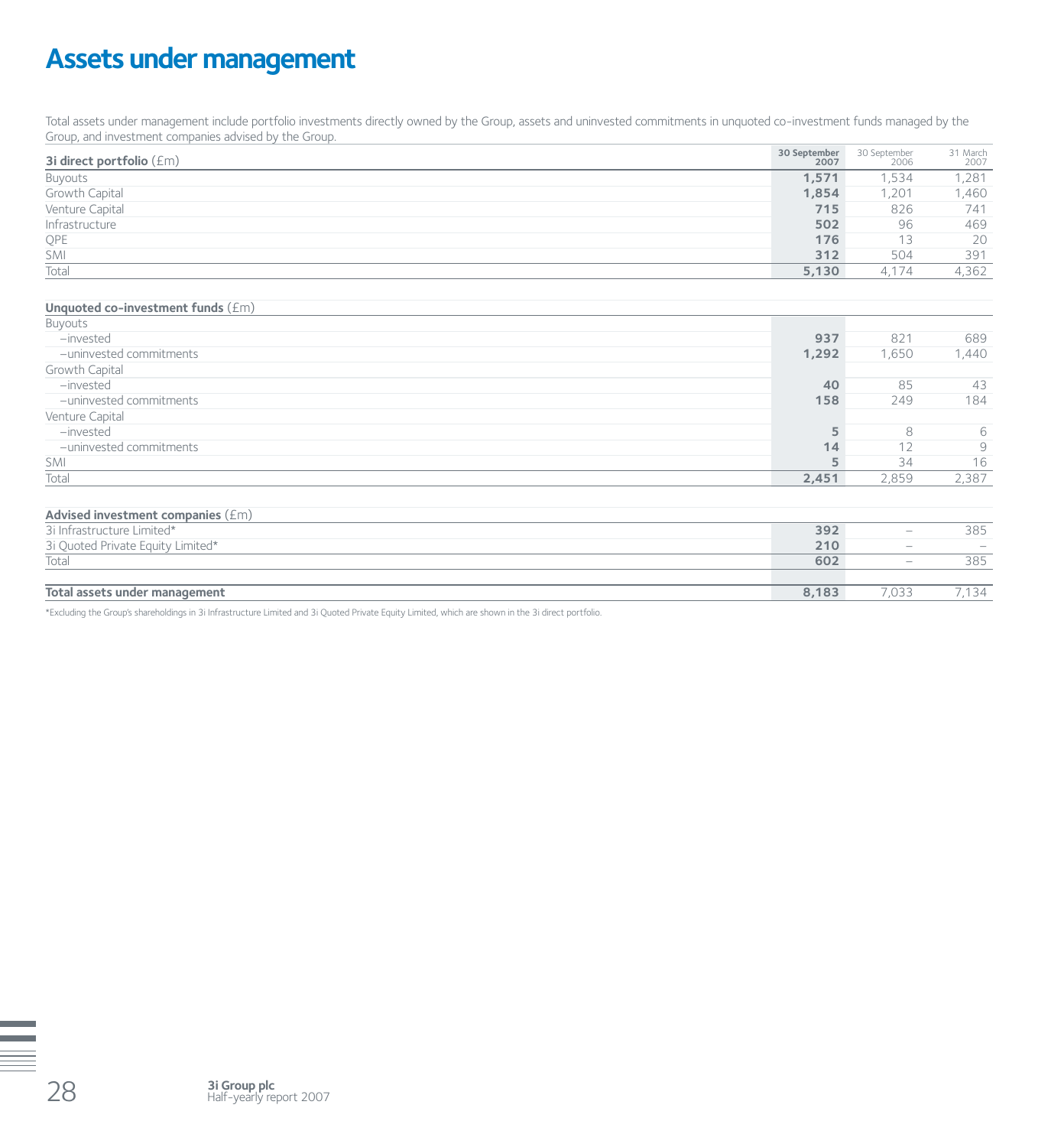# **3i portfolio**

| 3i direct portfolio value by geography $(\text{fm})$                          | 30 September<br>2007 | 30 September<br>2006 | 31 March<br>2007 |
|-------------------------------------------------------------------------------|----------------------|----------------------|------------------|
| Continental Europe                                                            | 2,331                | 1,984                | 1,894            |
| UK                                                                            | 1,962                | 1,645                | 1,792            |
| Asia                                                                          | 497                  | 210                  | 373              |
| US                                                                            | 321                  | 319                  | 283              |
| Rest of World                                                                 | 19                   | 16                   | 20               |
| Total                                                                         | 5,130                | 4,174                | 4,362            |
| 3i direct continental European portfolio value (£m)                           |                      |                      |                  |
| Benelux                                                                       | 366                  | 132                  | 326              |
| France                                                                        | 224                  | 374                  | 257              |
| Germany/Austria/Switzerland                                                   | 372                  | 509                  | 297              |
| Italy                                                                         | 175                  | 108                  | 113              |
| Nordic                                                                        | 759                  | 459                  | 491              |
| Spain                                                                         | 377                  | 380                  | 370              |
| Other European*                                                               | 58                   | 22                   | 40               |
| Total                                                                         | 2,331                | 1,984                | 1,894            |
| 3i direct portfolio value by FTSE industrial classification (£m)<br>Resources | 265                  | 138                  | 107              |
|                                                                               |                      |                      |                  |
| Industrial                                                                    | 910                  | 1,118                | 879              |
| Consumer goods                                                                | 735                  | 822                  | 857              |
| Services and utilities<br>Financials                                          | 1,644                | 1,296<br>311         | 1,310            |
|                                                                               | 1,096<br>480         | 489                  | 747<br>462       |
| Information technology<br>Total                                               | 5,130                | 4,174                | 4,362            |
|                                                                               |                      |                      |                  |
| 3i direct portfolio value by valuation method (£m)                            |                      |                      |                  |
| Imminent sale or IPO                                                          | 63                   | 400                  | 220              |
| Listed                                                                        | 735                  | 237                  | 521              |
| Secondary market                                                              | 43                   | 42                   | 49               |
| Earnings                                                                      | 1,097                | 957                  | 980              |
| Cost                                                                          | 797                  | 709                  | 882              |
| Further advance                                                               | 238                  | 160                  | 150              |
| Net assets                                                                    | 37                   | 60                   | 53               |
| Other                                                                         | 361                  | 221                  | 249              |
| Loan investments and fixed income shares                                      | 1,759                | 1.388                | 1,258            |

### **3i direct Buyouts portfolio value by valuation method** (£m)

| Imminent sale or IPO                     | 15    | 271  | $\overline{\phantom{0}}$ |
|------------------------------------------|-------|------|--------------------------|
| Listed                                   | 100   | 25   | 23                       |
| Secondary market                         |       |      | $\overline{\phantom{a}}$ |
| Earnings                                 | 346   | 312  | 349                      |
| Cost                                     | 100   | 111  | 95                       |
| Other                                    | 46    | 14   | 45                       |
| Loan investments and fixed income shares | 959   | 800  | 769                      |
| Total                                    | 1.571 | .534 | 1,281                    |

Total **5,130** 4,174 4,362

**29 3i Group plc**<br>Half-yearly report 2007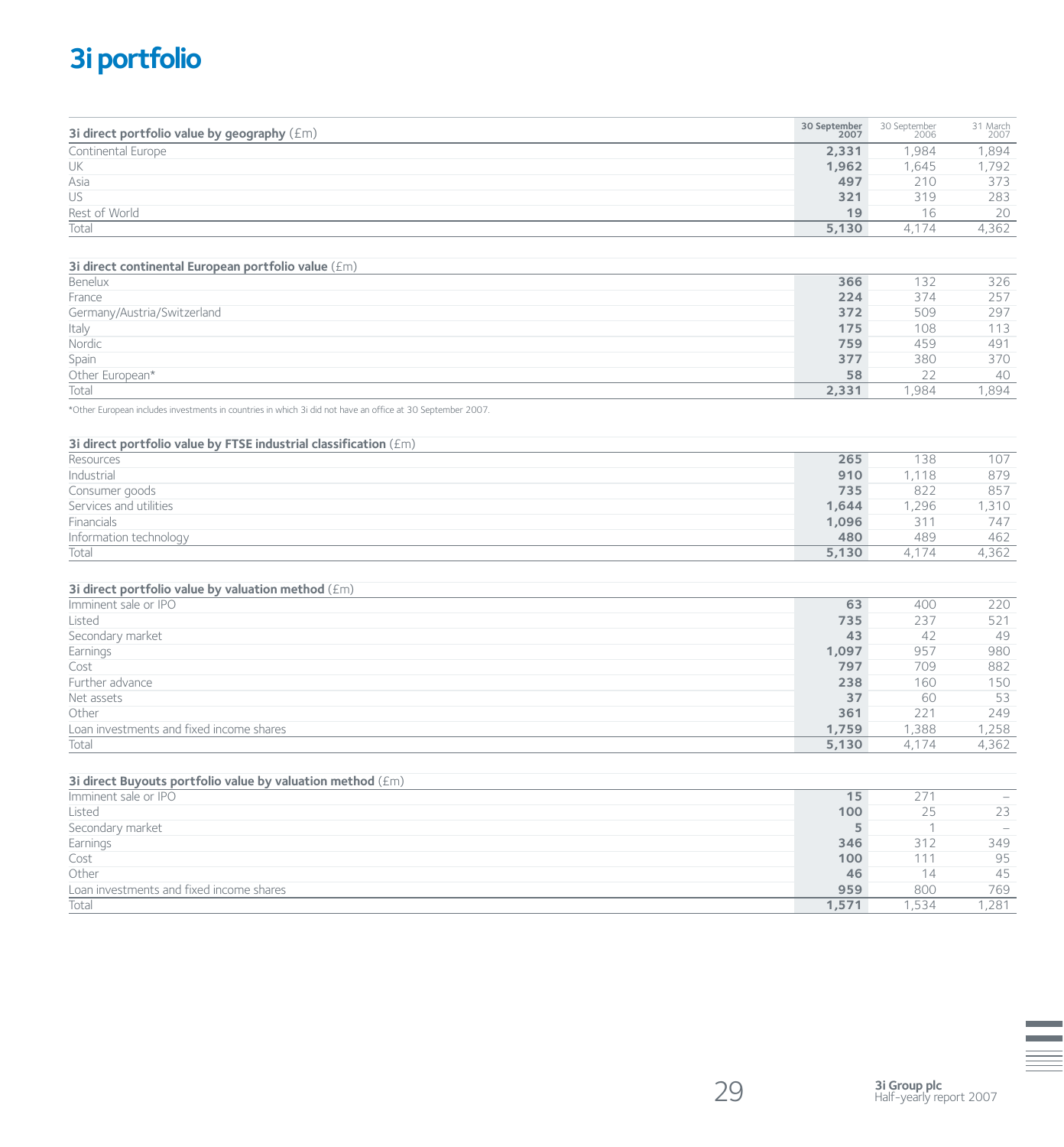# **3i portfolio** continued

| 3i direct Growth Capital portfolio value by valuation method (£m)  | 30 September<br>2007     | 30 September<br>2006     | 31 March<br>2007 |
|--------------------------------------------------------------------|--------------------------|--------------------------|------------------|
| Imminent sale or IPO                                               | 1                        | 56                       | 169              |
| Listed                                                             | 85                       | 35                       | 50               |
| Secondary market                                                   | 6                        | 7                        | 5                |
| Earnings                                                           | 581                      | 358                      | 411              |
| Cost                                                               | 487                      | 304                      | 422              |
| Further advance                                                    | $\overline{\phantom{0}}$ | 5                        | 5                |
| Net assets                                                         | 10                       | 16                       | 14               |
| Other                                                              | 131                      | 44                       | 42               |
| Loan investments and fixed income shares                           | 553                      | 376                      | 342              |
| Total                                                              | 1,854                    | 1,201                    | 1,460            |
| 3i direct Venture Capital portfolio value by valuation method (£m) |                          |                          |                  |
| Imminent sale or IPO                                               | 12                       | 31                       | 19               |
| Listed                                                             | 40                       | 153                      | 90               |
| Secondary market                                                   | 30                       | 33                       | 40               |
| Earnings                                                           | 6                        | 8                        | 8                |
| Cost                                                               | 209                      | 288                      | 276              |
| Further advance                                                    | 238                      | 144                      | 141              |
| Net assets                                                         | 1                        | 6                        | 2                |
| Other Venture Capital assets valued below cost                     | 69                       | 74                       | 63               |
| Other                                                              | 48                       | 21                       | 37               |
| Loan investments and fixed income shares                           | 62                       | 68                       | 65               |
| Total                                                              | 715                      | 826                      | 741              |
| - of which early stage Venture Capital                             | 564                      | 592                      | 580              |
| 3i direct Infrastructure portfolio value by valuation method (£m)  |                          |                          |                  |
| Listed                                                             | 336                      | $\overline{\phantom{m}}$ | 334              |
| $C_0$ ct                                                           | 4                        |                          | $Q \bigcap$      |

| Cost                                     |                          | $\overline{\phantom{a}}$ | OZ                       |
|------------------------------------------|--------------------------|--------------------------|--------------------------|
| Other                                    | $\overline{\phantom{a}}$ |                          | $\overline{\phantom{a}}$ |
| Loan investments and fixed income shares | 165                      |                          | --                       |
| Total                                    | 502                      | $\backsim$ $\backsim$    | 469                      |

| 3i direct QPE portfolio value by valuation method $(fm)$ |                          |                          |          |
|----------------------------------------------------------|--------------------------|--------------------------|----------|
| Listed                                                   | 174                      |                          |          |
| Secondary market                                         |                          | $\overline{\phantom{a}}$ |          |
| Loan investments and fixed income shares                 | $\overline{\phantom{a}}$ |                          |          |
| Total                                                    | 176                      |                          | $\Omega$ |

### **3i direct SMI portfolio value by valuation method** (£m)

| Imminent sale or IPO                     | 35  | 42  | 32                       |
|------------------------------------------|-----|-----|--------------------------|
| Listed                                   |     |     | 9                        |
| Secondary market                         |     |     | $\overline{\phantom{0}}$ |
| Earnings                                 | 164 | 279 | 212                      |
| Cost                                     |     |     |                          |
| Further advance                          |     | 11  | $\overline{4}$           |
| Net assets                               | 26  | 38  | 37                       |
| Other                                    | 67  | 59  | 62                       |
| Loan investments and fixed income shares | 20  | 56  | 28                       |
| Total                                    | 312 | 504 | 391                      |

### **Venture Capital portfolio by sector** (£m)

| Healthcare                                            | 224 | 269 | 243 |
|-------------------------------------------------------|-----|-----|-----|
| Communications                                        | 80  | 144 | 106 |
| Electronics, semiconductors and advanced technologies | 148 | 146 | 150 |
| Software                                              | 263 | 267 | 242 |
| Total                                                 | 715 | 826 | 741 |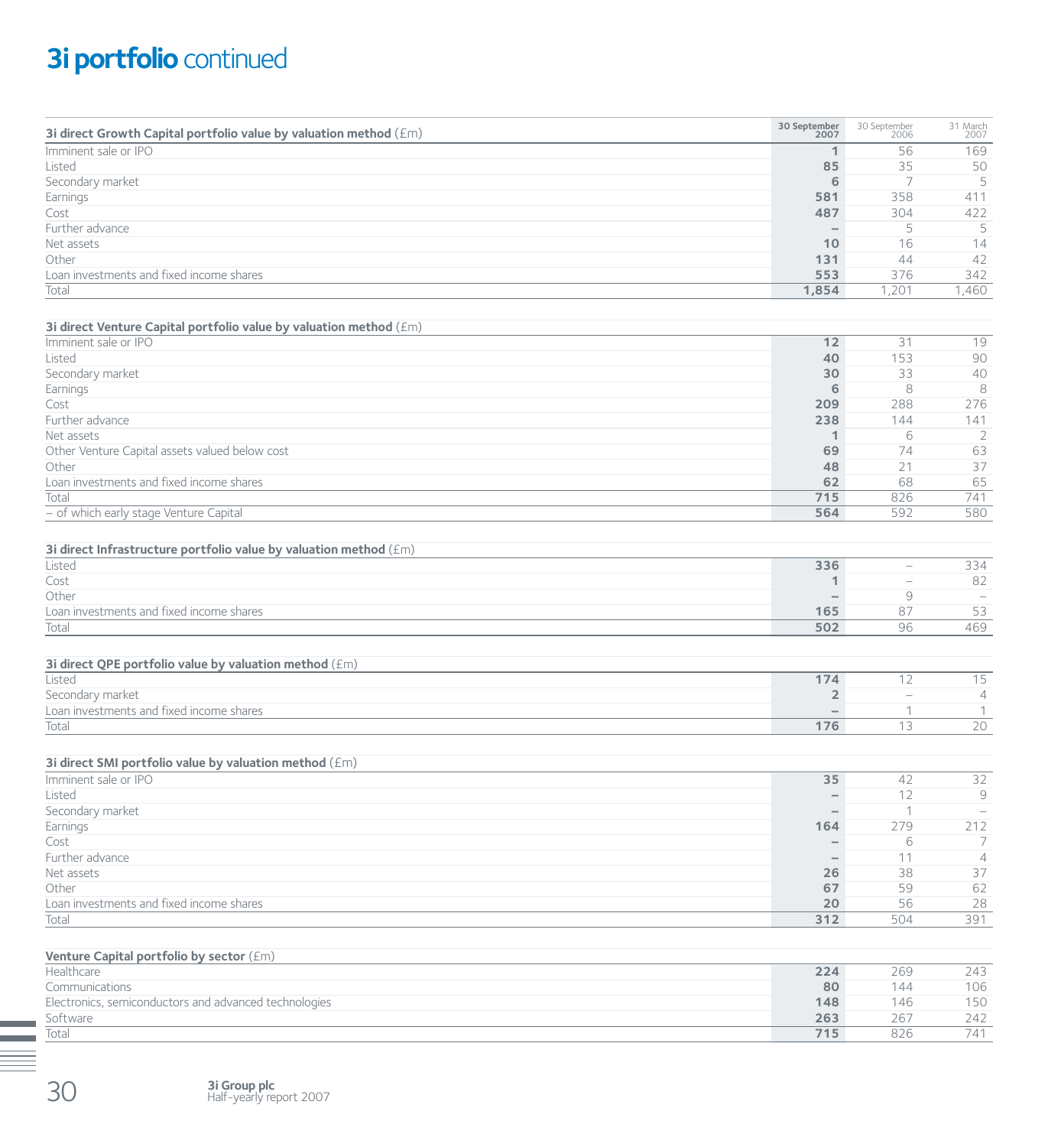# **Investment**

| 3i direct investment by business line $(\text{fm})$                                                        | 6 months to<br>30 September<br>2007 | 6 months to<br>30 September<br>2006 | 12 months to<br>31 March<br>2007 |
|------------------------------------------------------------------------------------------------------------|-------------------------------------|-------------------------------------|----------------------------------|
| Buyouts                                                                                                    | 436                                 | 236                                 | 498                              |
| Growth Capital                                                                                             | 493                                 | 198                                 | 482                              |
| Venture Capital                                                                                            | 65                                  | 129                                 | 200                              |
| Infrastructure                                                                                             | 58                                  | 10                                  | 380                              |
| QPE                                                                                                        | 182                                 | 14                                  | 14                               |
| SMI                                                                                                        | $-$                                 | $\overline{2}$                      | $\overline{2}$                   |
| Total                                                                                                      | 1,234                               | 589                                 | 1,576                            |
| 3i direct investment by geography (£m)                                                                     |                                     |                                     |                                  |
| Continental Europe                                                                                         | 511                                 | 255                                 | 560                              |
| UK                                                                                                         | 549                                 | 162                                 | 650                              |
| Asia                                                                                                       | 110                                 | 85                                  | 259                              |
| US                                                                                                         | 60                                  | 76                                  | 92                               |
| Rest of World                                                                                              | 4                                   | 11                                  | 15                               |
| Total                                                                                                      | 1,234                               | 589                                 | 1,576                            |
|                                                                                                            |                                     |                                     |                                  |
| 3i direct continental European investment (£m)                                                             |                                     |                                     |                                  |
| Benelux                                                                                                    | 11                                  | 38                                  | 218                              |
| France                                                                                                     | 21                                  | $\overline{7}$                      | 71                               |
| Germany/Austria/Switzerland                                                                                | 146                                 | 30                                  | 44                               |
| Italy                                                                                                      | 38                                  | $\overline{\phantom{0}}$            | $\overline{\phantom{a}}$         |
| Nordic                                                                                                     | 219                                 | 59                                  | 87                               |
| Spain                                                                                                      | 63                                  | 114                                 | 124                              |
| Other European*                                                                                            | 13                                  | 7                                   | 16                               |
| Total                                                                                                      | 511                                 | 255                                 | 560                              |
| *Other European includes investments in countries in which 3i did not have an office at 30 September 2007. |                                     |                                     |                                  |
| 3i direct investment by FTSE industrial classification (£m)                                                |                                     |                                     |                                  |
| Resources                                                                                                  | 192                                 | 5                                   | 8                                |
| Industrial                                                                                                 | 158                                 | 156                                 | 211                              |
| Consumer goods                                                                                             | 40                                  | 118                                 | 217                              |
| Services and utilities                                                                                     | 399                                 | 203                                 | 511                              |
| Financials                                                                                                 | 369                                 | 33                                  | 534                              |
| Information technology                                                                                     | 76                                  | 74                                  | 95                               |

Total **1,234** 589 1,576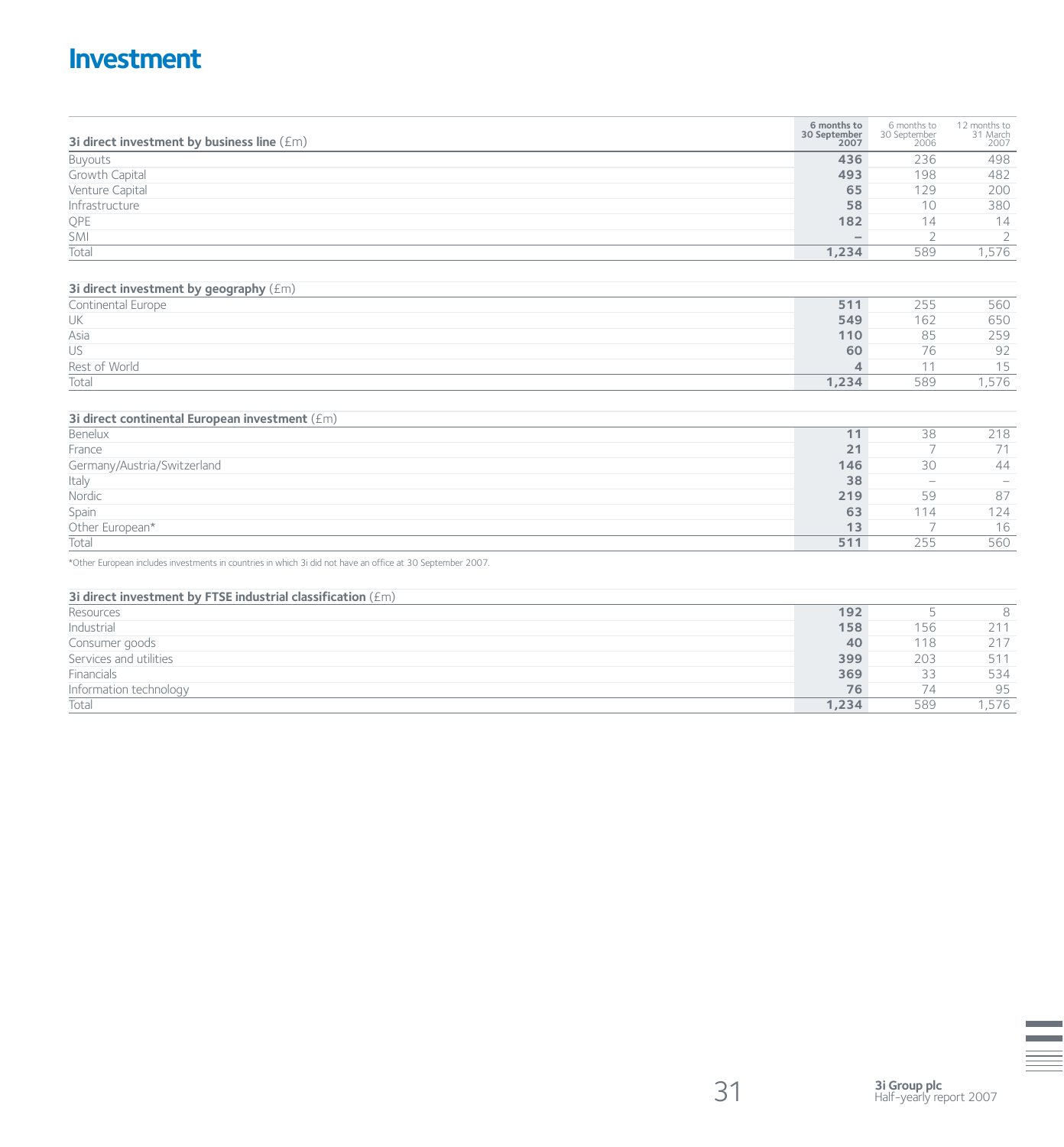# **Investment** continued

| 3i direct first and subsequent investment $(fm)$                  | 6 months to<br>30 September<br>2007 | 6 months to<br>30 September<br>2006 | 12 months to<br>31 March<br>2007 |
|-------------------------------------------------------------------|-------------------------------------|-------------------------------------|----------------------------------|
| First investment in new investee companies                        | 823                                 | 434                                 | 1.184                            |
| Drawdown on existing arrangements for first investments           | 77                                  | 14                                  | 38                               |
| Investment by 3i in external funds                                | 249                                 | 29                                  | 168                              |
| Newly arranged further investment in existing portfolio companies | 56                                  | 75                                  | 102                              |
| Other – including capitalised interest                            | 29                                  | 37                                  | 84                               |
| Total                                                             | 1.234                               | 589                                 | 1.576                            |

| Investment by business line (including co-investment funds) $(\text{fm})$ |       |     |      |
|---------------------------------------------------------------------------|-------|-----|------|
| Buyouts                                                                   | 770   | 340 | 781  |
| Growth Capital                                                            | 493   | 205 | 489  |
| Venture Capital                                                           | 65    | 129 | 200  |
| Infrastructure                                                            | 58    | 10  | 380  |
| QPE                                                                       | 182   | 14  | 14   |
| SMI                                                                       |       |     |      |
| Total                                                                     | 1.568 | 700 | 866, |
|                                                                           |       |     |      |

| Investment by geography (including co-investment funds) $(\text{fm})$ |      |     |      |
|-----------------------------------------------------------------------|------|-----|------|
| Continental Europe                                                    | 737  | 318 | 765  |
| UK                                                                    | 657  | 206 | 731  |
| Asia                                                                  | 110  | 89  | 263  |
| US                                                                    | 60   | 76  | 92   |
| Rest of World                                                         | 4    |     | 15   |
| Total                                                                 | .568 | 700 | ,866 |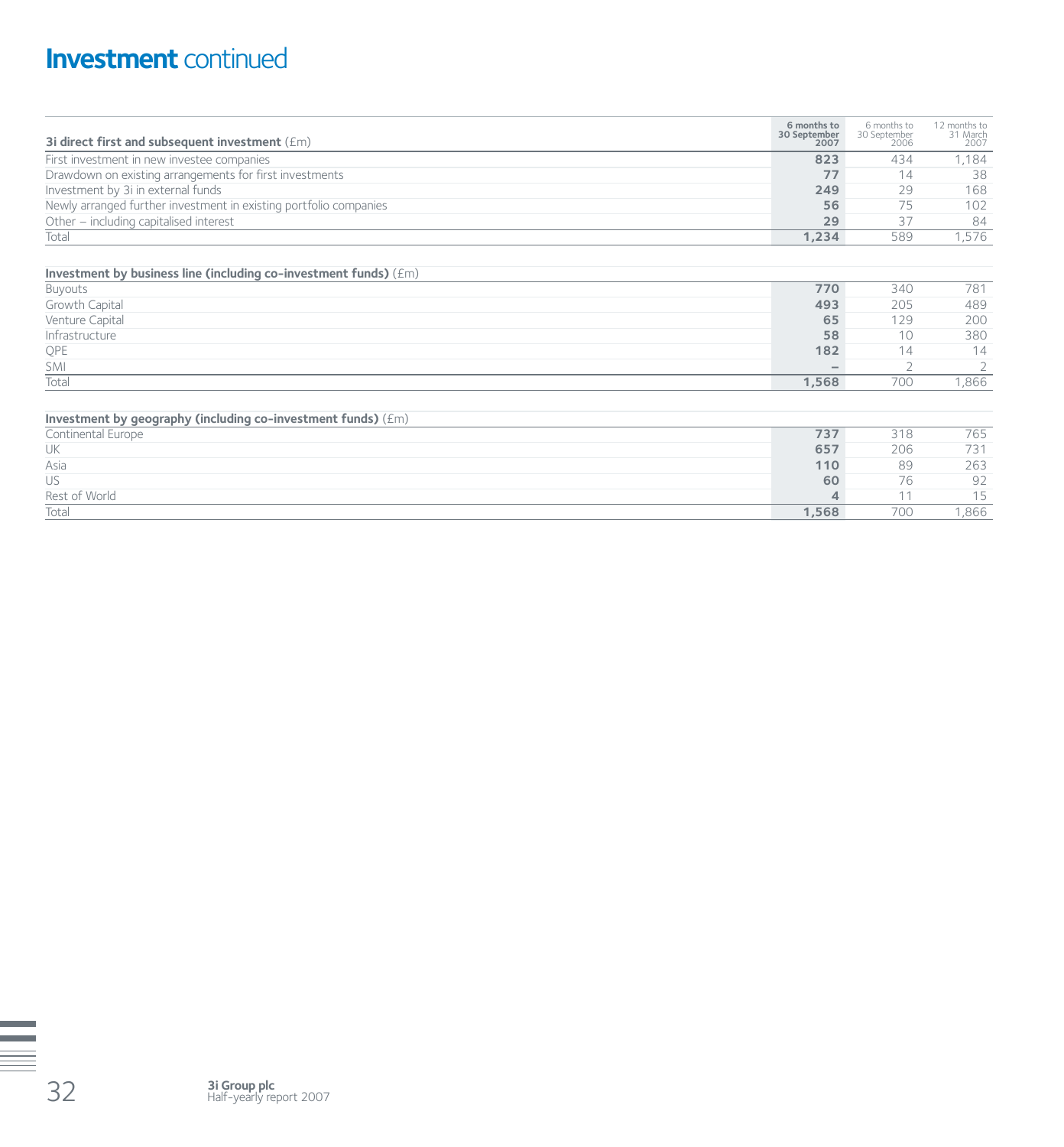# **Realisations**

| Realisation proceeds by business line $(\text{fm})$         | 6 months to<br>30 September<br>2007 | 6 months to<br>30 September<br>2006 | 12 months to<br>31 March<br>2007 |
|-------------------------------------------------------------|-------------------------------------|-------------------------------------|----------------------------------|
| Buyouts                                                     | 540                                 | 388                                 | 1,341                            |
| Growth Capital                                              | 273                                 | 313                                 | 691                              |
| Venture Capital                                             | 111                                 | 26                                  | 187                              |
| Infrastructure                                              | 32                                  | $\overline{4}$                      | 5                                |
| QPE                                                         | 17                                  | $\overline{\phantom{m}}$            |                                  |
| SMI                                                         | 71                                  | 118                                 | 214                              |
| Total                                                       | 1,044                               | 849                                 | 2,438                            |
| Realisation proceeds by geography (£m)                      |                                     |                                     |                                  |
| Continental Europe                                          | 399                                 | 368                                 | 1,159                            |
| UK                                                          | 608                                 | 429                                 | 1,169                            |
| Asia                                                        | 17                                  | 37                                  | 54                               |
| US                                                          | 20                                  | 15                                  | 56                               |
| Total                                                       | 1,044                               | 849                                 | 2,438                            |
| Realisation proceeds by method (£m)                         |                                     |                                     |                                  |
| <b>IPO</b>                                                  | 79                                  | 47                                  | 124                              |
| Sale of quoted investments                                  | 82                                  | 47                                  | 116                              |
| Trade and other sales                                       | 634                                 | 505                                 | 1,546                            |
| Loan and fixed income share repayments                      | 249                                 | 250                                 | 652                              |
| Total                                                       | 1,044                               | 849                                 | 2,438                            |
| Realisation proceeds by FTSE industrial classification (£m) |                                     |                                     |                                  |
| Resources                                                   | 56                                  | 47                                  | 156                              |
| Industrial                                                  | 146                                 | 195                                 | 676                              |
| Consumer goods                                              | 222                                 | 155                                 | 302                              |
| Services and utilities                                      | 495                                 | 209                                 | 815                              |
| Financials                                                  | 48                                  | 74                                  | 255                              |
| Information technology                                      | 77                                  | 169                                 | 234                              |
| Total                                                       | 1,044                               | 849                                 | 2,438                            |

 $\equiv$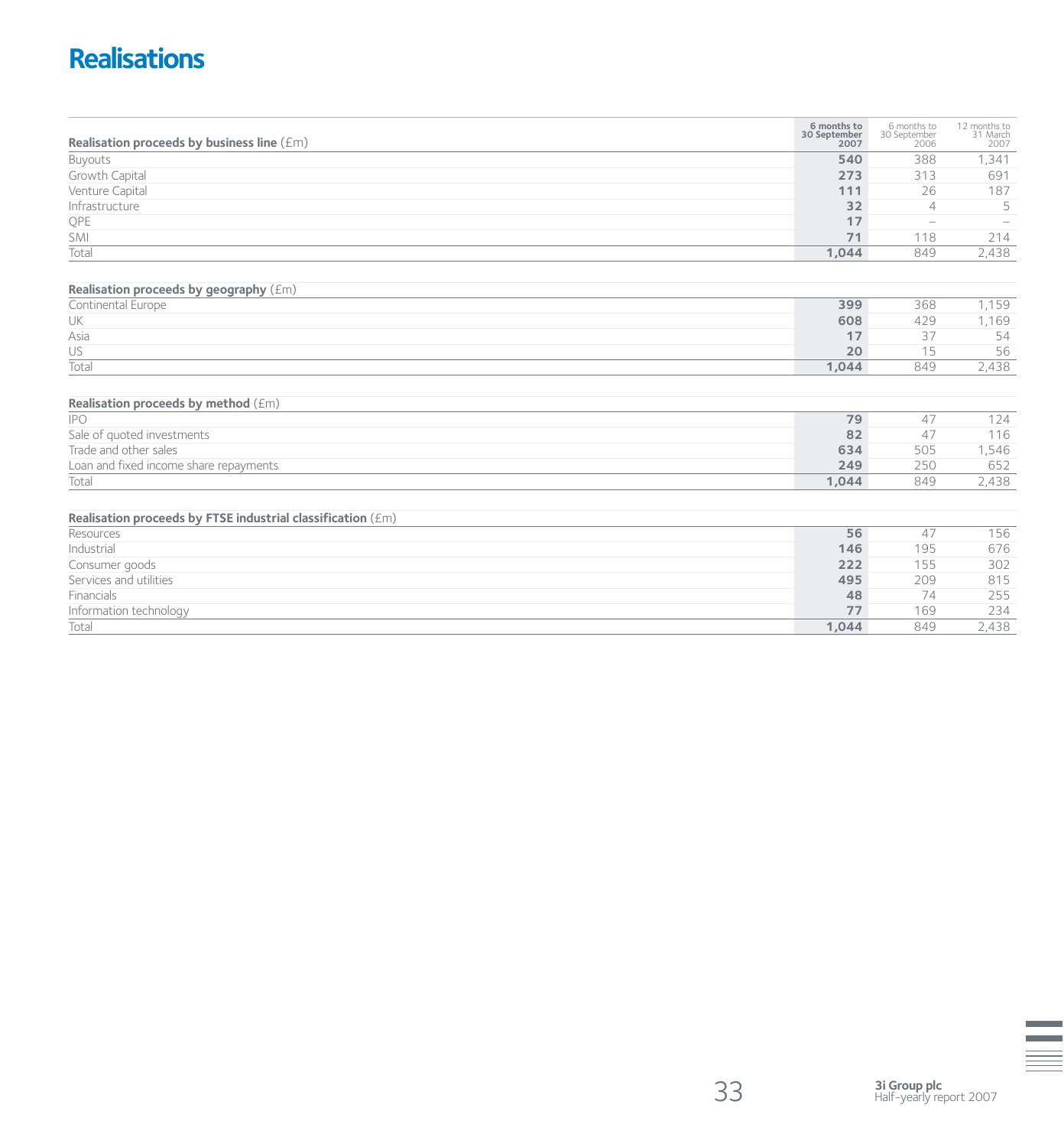# **Ten largest investments**

The list below contains 10 of our 11 largest investments by value, with one excluded from the list for commercial reasons.

| Investment                                                                                           | <b>Business</b><br>line | Geography       | First<br>invested<br>in | Residual<br>cost<br>£m | Directors'<br>valuation<br>£m |
|------------------------------------------------------------------------------------------------------|-------------------------|-----------------|-------------------------|------------------------|-------------------------------|
| <b>3i Infrastructure Limited</b><br>Quoted investment company, investing in infrastructure           | Infrastructure          | UK <sup>1</sup> | 2007                    |                        |                               |
| Equity shares                                                                                        |                         |                 |                         | 325                    | 336                           |
|                                                                                                      |                         |                 |                         | 325                    | 336                           |
| <b>3i Quoted Private Equity Limited</b><br>Quoted investment company, investing in quoted companies  | QPE                     | UK <sup>1</sup> | 2007                    |                        |                               |
| Equity shares                                                                                        |                         |                 |                         | 181                    | 174                           |
|                                                                                                      |                         |                 |                         | 181                    | 174                           |
| <b>Venture Production plc</b><br>Oil and gas production                                              | Growth                  | UK              | 2002                    |                        |                               |
| Loans                                                                                                |                         |                 |                         | 76                     | 76                            |
| Equity shares                                                                                        |                         |                 |                         | 34                     | 55                            |
|                                                                                                      |                         |                 |                         | 110                    | 131                           |
| Laholm Intressenter AB (DIAB)<br>Polymer-based sandwich construction laminates                       | Growth                  | Sweden          | 2001                    |                        |                               |
| Equity shares                                                                                        |                         |                 |                         | 44                     | 100                           |
|                                                                                                      |                         |                 |                         | 44                     | 100                           |
| Kirk Newco plc (Enterprise)<br>UK utilities and public sector maintenance outsourcing                | Buyouts                 | UK              | 2007                    |                        |                               |
| Loans                                                                                                |                         |                 |                         | 97                     | 97                            |
| Equity shares                                                                                        |                         |                 |                         | 3                      | 3                             |
|                                                                                                      |                         |                 |                         | 100                    | 100                           |
| <b>DNA Oy</b><br>Telecom operator                                                                    | Growth                  | Finland         | 2007                    |                        |                               |
| Equity shares                                                                                        |                         |                 |                         | 97                     | 99                            |
|                                                                                                      |                         |                 |                         | 97                     | 99                            |
| <b>ACR Capital Holdings Pte Ltd</b><br>Reinsurance in large risk segments                            | Growth                  | Singapore       | 2006                    |                        |                               |
| Equity shares                                                                                        |                         |                 |                         | 105                    | 98                            |
|                                                                                                      |                         |                 |                         | 105                    | 98                            |
| Sistemas Técnicos de Encofrados S.A. (STEN)<br>Sale and rental of formwork and scaffolding equipment | Growth                  | Spain           | 2006                    |                        |                               |
| Equity shares                                                                                        |                         |                 |                         | 78                     | 92                            |
|                                                                                                      |                         |                 |                         | 78                     | 92                            |
| Ambea AB (H-Careholding)<br>Elderly, primary and specialist care                                     | <b>Buyouts</b>          | Sweden          | 2005                    |                        |                               |
| Loans                                                                                                |                         |                 |                         | 59                     | 60                            |
| Equity shares                                                                                        |                         |                 |                         | 11                     | 28                            |
|                                                                                                      |                         |                 |                         | 70                     | 88                            |
| <b>Boxer TV-Access AB</b><br>Digital TV distributor                                                  | Growth                  | Sweden          | 2005                    |                        |                               |
| Equity shares                                                                                        |                         |                 |                         | 56                     | 87                            |
|                                                                                                      |                         |                 |                         | 56                     | 87                            |

**Note** 1 Quoted on the London Stock Exchange.

**3i Group plc**<br>Half-yearly report 2007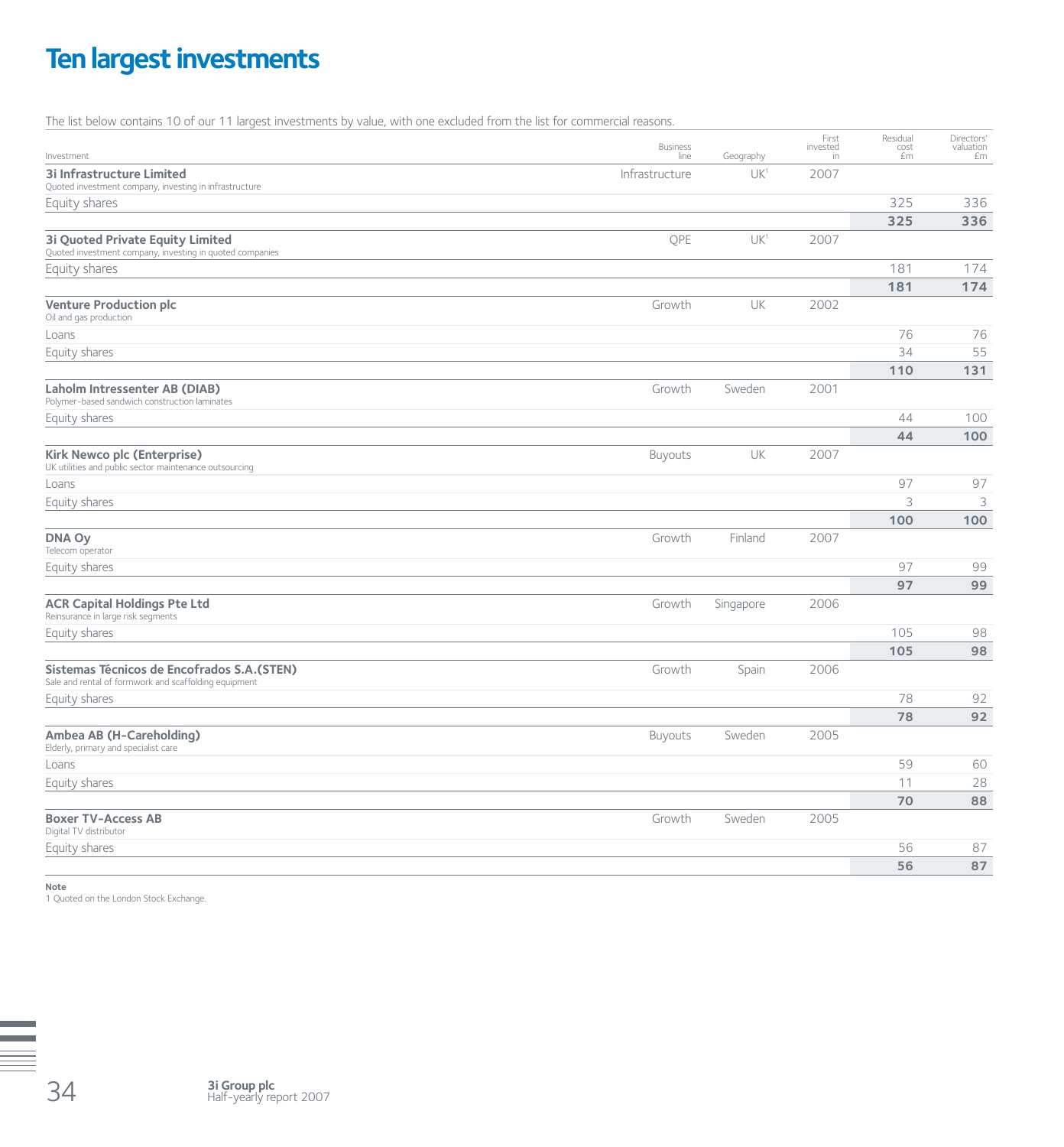# **Forty other large investments**

In addition to the investments shown on page 34, detailed below are forty other large investments which are substantially all of the Group's remaining investments valued over £25 million. This does not include one investment that has been excluded for commercial reasons.

| Investment                                     | Description of business                                                           | <b>Business line</b> | Geography         | First<br>invested | Residual<br>cost<br>£m | Directors'<br>valuation<br>£m |
|------------------------------------------------|-----------------------------------------------------------------------------------|----------------------|-------------------|-------------------|------------------------|-------------------------------|
| Anglian Water Group Limited                    | Provider of drinking water and waste water services                               | Infrastructure       | UK                | 2006              | 86                     | 86                            |
| Giochi Preziosi S.r.l.                         | Retailer and wholesaler of toys                                                   | <b>Buyouts</b>       | Italy             | 2005              | 63                     | 84                            |
| Dockwise                                       | Specialist in heavy transport shipping within the marine and oil and gas industry | Buyouts              | Netherlands       | 2007              | 1                      | 78                            |
| Eltel Networks Oy                              | Network services                                                                  | <b>Buyouts</b>       | Finland           | 2007              | 74                     | 77                            |
| Coor Service Management Group AB               | Facilities management services                                                    | Buyouts              | Sweden            | 2004              | 31                     | 75                            |
| DEUTZ Power Systems GmbH                       | Provider of decentralised power generation systems                                | <b>Buyouts</b>       | Germany           | 2007              | 68                     | 70                            |
| Tato Holdings Limited                          | Manufacture and sale of specialist chemicals                                      | <b>SMI</b>           | UK                | 1989              | $\overline{2}$         | 57                            |
| Senoble Holding SAS                            | Manufacturer of dairy products and chilled desserts                               | Growth               | France            | 2004              | 27                     | 57                            |
| 3i India Infrastructure Holdings Limited       | Fund investing in Indian infrastructure                                           | Infrastructure       | India             | 2007              | 56                     | 56                            |
| Emperor I Limited (Bestinvest)                 | Wealth management                                                                 | <b>Buyouts</b>       | UK                | 2007              | 56                     | 56                            |
| Jake Holdings Limited (Mayborn)                | Manufacturer and distributor of baby and household products                       | <b>Buyouts</b>       | UK                | 2006              | 54                     | 54                            |
| Nimbus Communications Limited                  | Media and entertainment services                                                  | Growth               | India             | 2005              | 39                     | 51                            |
| Polyconcept Investments B.V.                   | Supplier of promotional products                                                  | Growth               | Netherlands       | 2005              | 26                     | 49                            |
| Planet Acquisitions Holdings Limited (Chorion) | Owner of intellectual property                                                    | Buyouts              | UK                | 2006              | 48                     | 48                            |
| Scandferries Holding AG (Scandlines)           | Ferry operator in the Baltic Sea                                                  | Buyouts              | Germany           | 2007              | 45                     | 47                            |
| Hobbs Holdings No. 1 Limited                   | Retailer of women's clothing and footwear                                         | <b>Buyouts</b>       | UK                | 2004              | 40                     | 47                            |
| Aviapartner Group S.A.                         | Airport ground handling                                                           | Buyouts              | Belgium           | 2005              | 43                     | 45                            |
| Volnay B.V. (VNU Media)                        | Dutch recruitment classified advertising                                          | <b>Buyouts</b>       | Netherlands       | 2007              | 43                     | 45                            |
| Demand Media Inc                               | Online media publisher                                                            | Venture              | US                | 2006              | 31                     | 41                            |
| Sneca Holding Oy (Inspecta)                    | Supplier of testing, inspection and certification (TIC) services                  | Buyouts              | Finland           | 2007              | 39                     | 40                            |
| Consulting 1 S.p.A. (Targetti Sankey)          | Design and manufacturing of lighting fixtures                                     | Growth               | Italy             | 2007              | 38                     | 39                            |
| CDH China Growth Capital Fund II LP            | China growth capital fund                                                         | Growth               | China             | 2005              | 22                     | 36                            |
| <b>ABX Logistics Group</b>                     | Industrial transportation                                                         | Buyouts              | Belgium           | 2006              | 35                     | 35                            |
| Sofitandus S.L. (GES - Global Energy Services) | Wind power service provider                                                       | Buyouts              | Spain             | 2006              | 34                     | 35                            |
| Sparrowhawk Holdings Limited (Crown Media)     | UK and International TV channel business and library                              | <b>Buyouts</b>       | UK                | 2005              | 23                     | 34                            |
| Selbatoneil S.L. (La Sirena)                   | Specialist frozen food retailer                                                   | Buyouts              | Spain             | 2006              | 29                     | 31                            |
| Everis Participaciones S.L.                    | IT consulting business                                                            | Growth               | Spain             | 2007              | 30                     | 31                            |
| NORMA Group Holding GmbH                       | Provider of plastic and metal connecting technology                               | Buyouts              | Germany           | 2005              | 26                     | 31                            |
| Azelis Group                                   | Distributor of speciality chemicals, polymers and related services                | <b>Buyouts</b>       | Italy             | 2007              | 28                     | 30                            |
| Alö Intressenter AB                            | Manufacturer of front end loaders                                                 | Growth               | Sweden            | 2002              | 31                     | 29                            |
| Telecity Group plc                             | Services for internet service providers                                           | <b>Buyouts</b>       | UK                | 1998              | 17                     | 29                            |
| PILATUS Aircraft Limited                       | Manufacturer of aircraft                                                          | Growth               | Switzerland       | 2006              | 17                     | 28                            |
| Yugureda S.L. (Gebomsa)                        | Concrete pumping                                                                  | <b>Buyouts</b>       | Spain             | 2005              | 2                      | 27                            |
| Fulcrum Limited                                | Outsourced hedge fund administration                                              | Growth               | US                | 2007              | 27                     | 26                            |
| Daorje Grupo                                   | Spanish waste management business                                                 | Buyouts              | Spain             | 2007              | 25                     | 26                            |
| Kneip Communications S.A.                      | Outsourced publication of investment fund data                                    |                      | Growth Luxembourg | 2007              | 25                     | 26                            |
| Morse plc                                      | Technology integrator                                                             | Buyouts              | UK                | 1995              | 8                      | 26                            |
| NCP Services Topco Limited                     | Transport management and parking services                                         | Buyouts              | UK                | 2005              | 3                      | 26                            |
| Hunan Zhongkai Property Co Limited (Joyon)     | Real estate/developer                                                             | Growth               | China             | 2007              | 25                     | 25                            |
| Navayuga Engineering Company Limited           | Engineering and construction                                                      | Growth               | India             | 2006              | 23                     | 25                            |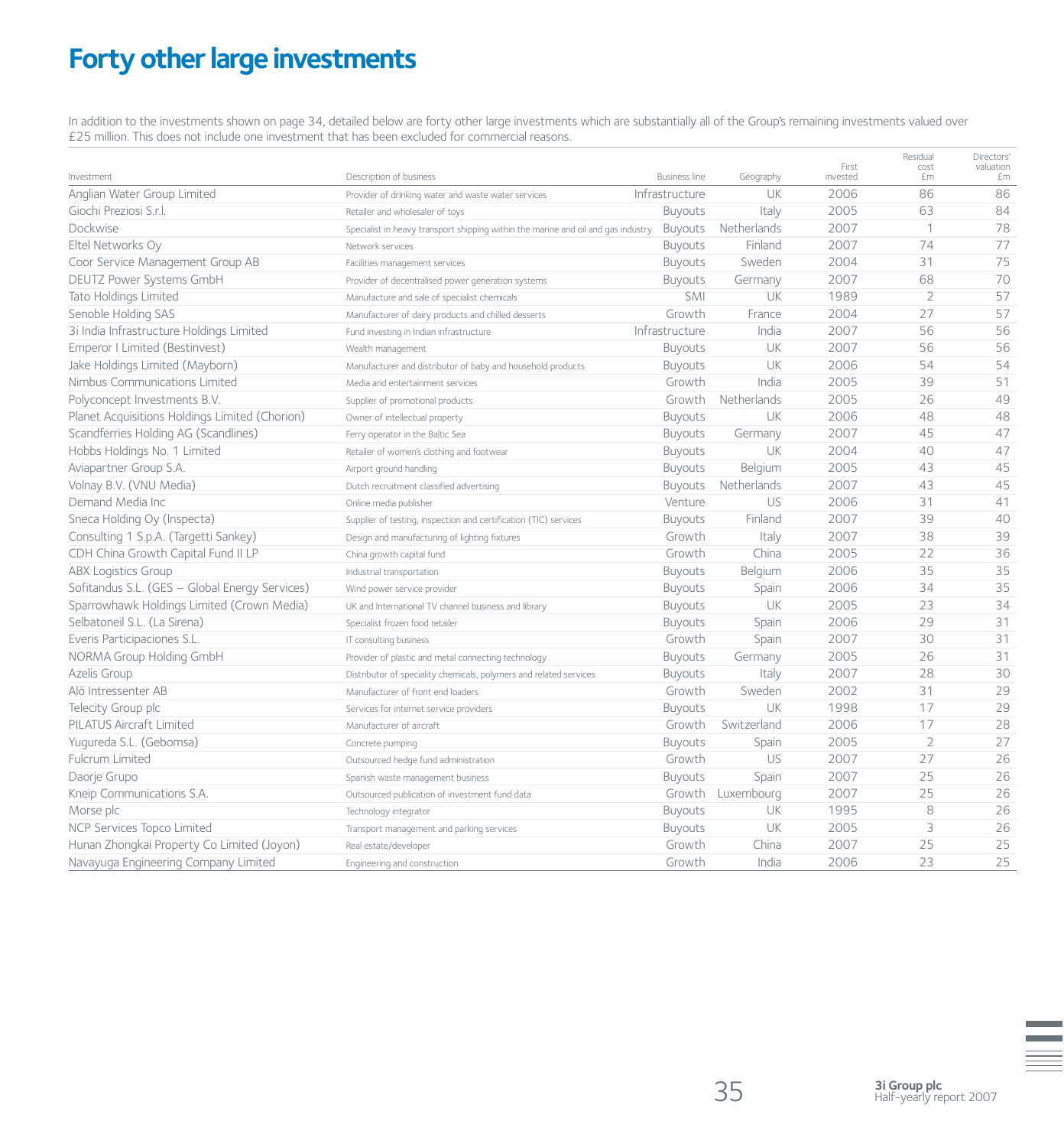# **Information for shareholders**

| <b>Financial calendar</b>                                                                                   |                  |
|-------------------------------------------------------------------------------------------------------------|------------------|
| Ex-dividend date for interim dividend                                                                       | 28 November 2007 |
| Record date for interim dividend                                                                            | 30 November 2007 |
| Interim dividend expected to be paid                                                                        | 2 January 2008   |
| <b>Shareholder profile</b> Location of investors at 30 September 2007<br>UK (including retail shareholders) | 64.8%            |
| US                                                                                                          | 22.4%            |
| <b>Continental Europe</b>                                                                                   | 10.9%            |
| Other international                                                                                         | 1.9%             |

At 30 September 2007, the number of ordinary shares in issue was 387,988,093 and the number of B shares in issue was 16,566,194.

#### **Board of Directors**

Baroness Hogg, Chairman Oliver Stocken, Deputy Chairman and Senior Independent Director Philip Yea, Chief Executive and executive Director Simon Ball, Finance Director and executive Director Willem Mesdag, Non-executive Director

Christine Morin-Postel, Non-executive Director Michael Queen, Executive Director Sir Robert Smith, Non-executive Director Fred Steingraber, Non-executive Director Robert Swannell, Non-executive Director

# **Investor relations and general enquiries**

For all investor relations and general enquiries about 3i Group plc, including requests for further copies of the Report and accounts, please contact:

Group Communications 3i Group plc 16 Palace Street London SW1E 5JD Telephone +44 (0)20 7928 3131 Fax +44 (0)20 7928 0058 email ir@3igroup.com

or visit our investor relations website www.3igroup.com for full up-to-date investor relations information including the latest share price, recent annual and half-yearly reports, results presentations and financial news.

If you would prefer to receive shareholder communications electronically in future, including your annual and half-yearly reports and notices of meetings, please go to www.shareview.co.uk/clients/3isignup to register your details.

#### **3i Group plc**

Registered office: 16 Palace Street, London SW1E 5JD, UK

Registered in England No. 1142830

An investment company as defined by section 266 of the Companies Act 1985.

#### **Registrars**

Telephone: 0870 195 6310<br>
(or +44 121 415 7183 if can<br>
( For shareholder administration enquiries. including changes of address, please contact: **Equiniti** Aspect House Spencer Road Lancing West Sussex BN99 6DA (or +44 121 415 7183 if calling from outside the UK)



Frequently used Registrars' forms may be found on our website **www.3igroup.com/registrar**

Designed and produced by **Radley Yeldar** (London) www.ry.com. Printed by **CTD** who are FSC and ISO 14001 certified.

The document is printed on Era Silk, which is produced from 50% genuine waste pulp, the balance being ECF pulp from well-managed/certified forests. The paper is also FSC certified and manufactured at an ISO 14001 accredited mill.

|                                        | <b>FSC</b> – Forest Stewardship Council. This ensures there is an audited<br>chain of custody from the tree in the well-managed forest through<br>to the finished document in the printing factory.                                            |
|----------------------------------------|------------------------------------------------------------------------------------------------------------------------------------------------------------------------------------------------------------------------------------------------|
| ISA 1400                               | ISO 14001 - A pattern of control for an environmental<br>management system against which an organisation can be<br>credited by a third party.                                                                                                  |
| CarbonNeutral <sup>®</sup> publication | The $CO2$ emissions produced from the production and distribution of<br>our Interim report 2006 have been neutralised through a project<br>which promotes the installation of solar water heating systems in<br>the Indian state of Karnataka. |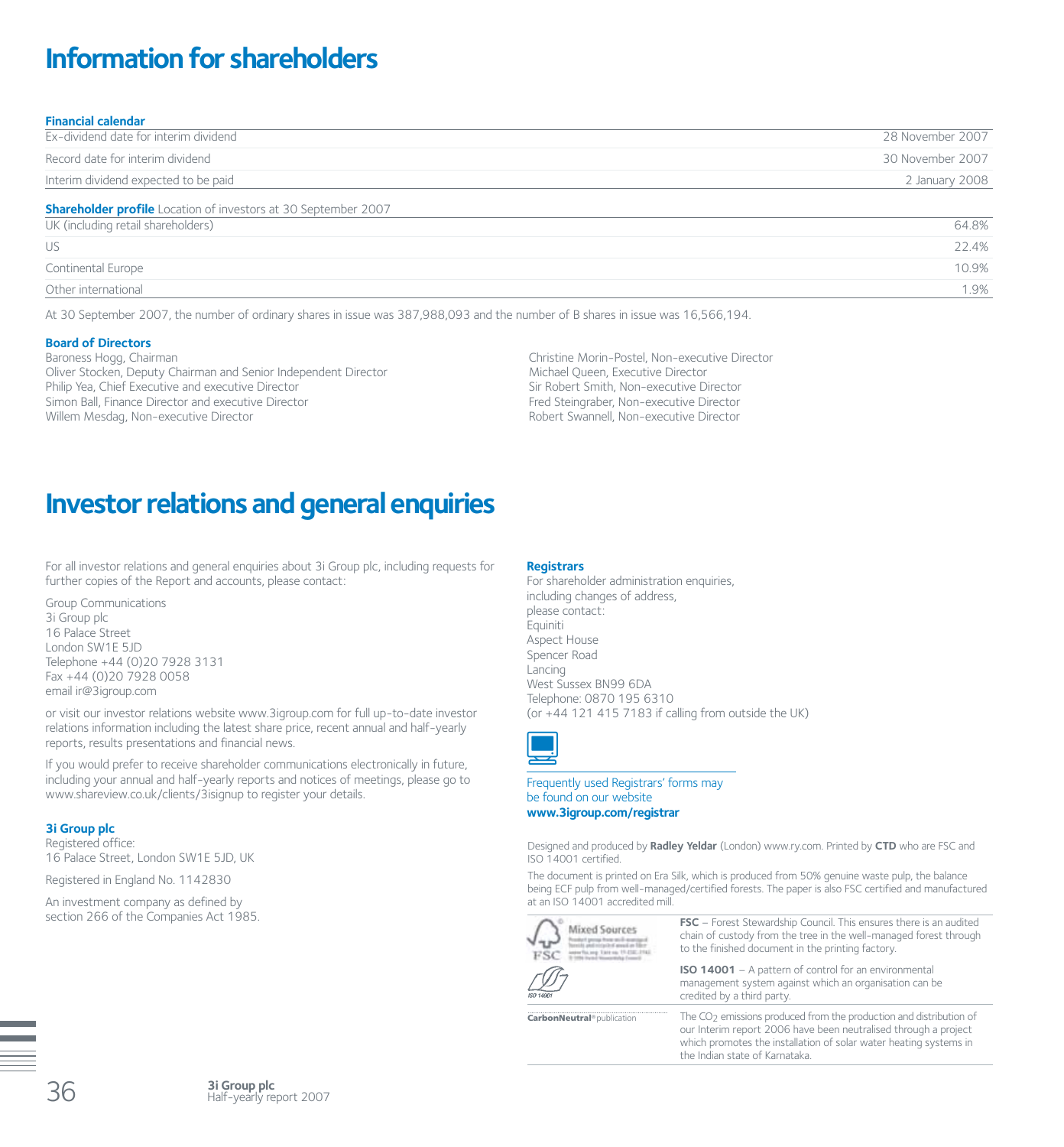www.3igroup.comis 3i Group's dedicated investor relations website, providing convenient access to online annual and half-yearly reports and presentations, as well as 3i's latest deal and financial news (with RSS feeds and an alert service) and a debt section. Our financial calendar and results day centre (including webcasts), historic AGM and dividend information are also on the site.

Shareholders will find tools such as share price charting, a Blackberry share price service, calculators, frequently used Registrars' forms and a dedicated email address for investor relations enquiries (ir@3igroup.com) on www.3igroup.com.